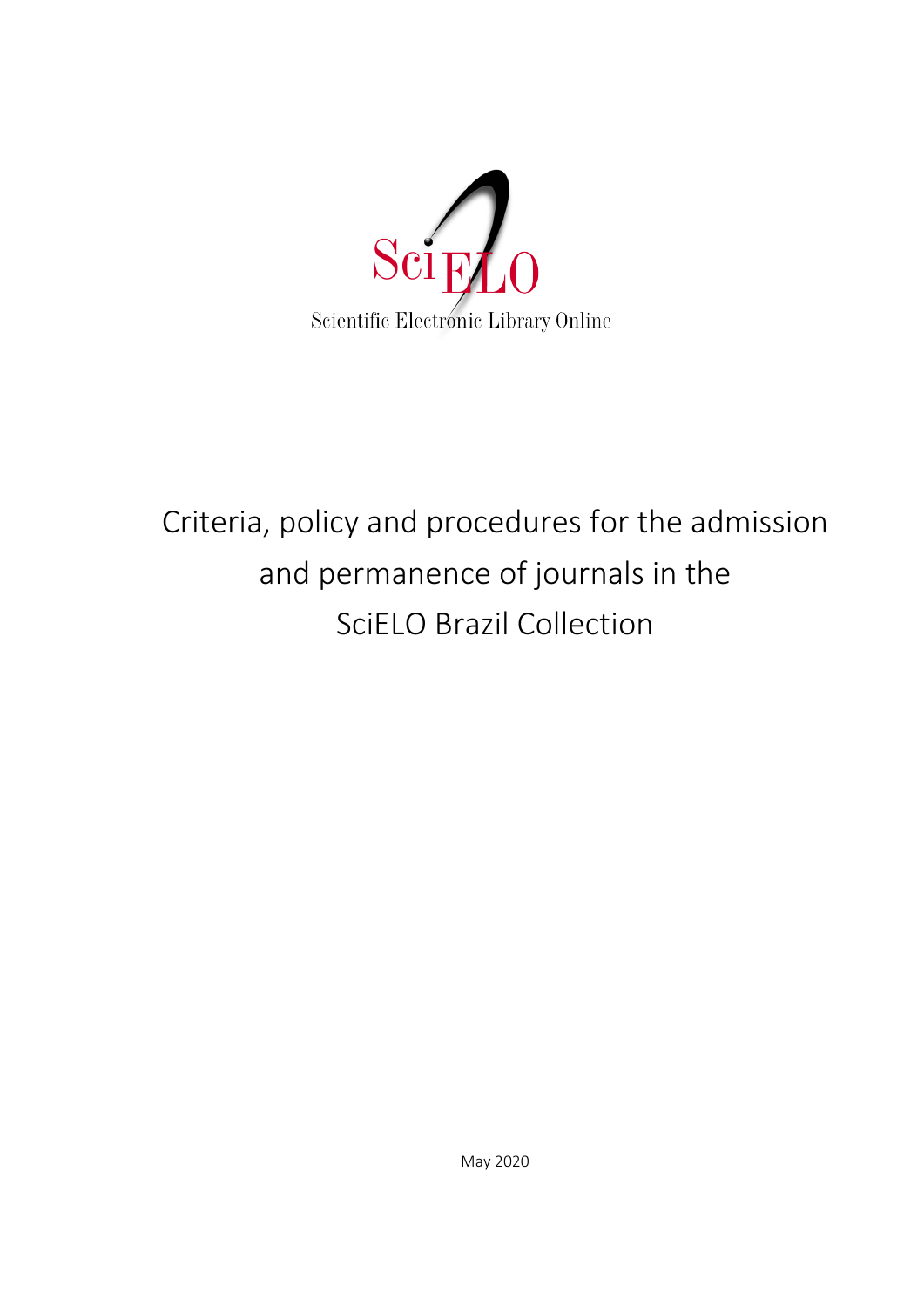# Summary

| 1. Introduction                                                                                    | 3  |
|----------------------------------------------------------------------------------------------------|----|
| 2. The SciELO Brazil Criteria in the context of the SciELO Program                                 | 3  |
| 2.1. SciELO – global public good, operating principles and bibliodiversity                         | 4  |
| 2.2. The objectives of the SciELO Brazil Criteria                                                  | 4  |
| 3. The Advisory Committee of the SciELO Brazil Collection                                          | 6  |
| 4. Scope of the SciELO Brazil Collection                                                           | 7  |
| 5. SciELO Brazil criteria for the admission and permanence of journals                             | 8  |
| 5.1. Criteria for automatic admission throughout 1999, 2000 e 2001                                 | 8  |
| 5.2. Criteria for journals evaluation for admission and permanence in the SciELO Brazil Collection | 8  |
| 5.2.1. Time of existence for admission                                                             | 9  |
| 5.2.2. Scientific character - research articles and alignment with open science                    | 9  |
| 5.2.3. Types and structure of documents                                                            | 9  |
| 5.2.4. Relevance, sustainability and editorial qualification                                       | 10 |
| 5.2.5. Multilingualism - full text and metadata                                                    | 14 |
| 5.2.6. Manuscript assessment                                                                       | 15 |
| 5.2.6.1. Manuscript evaluation management system or service                                        | 15 |
| 5.2.6.2. Average manuscript processing time                                                        | 16 |
| 5.2.6.3. Internationalization of manuscript evaluation                                             | 16 |
| 5.2.6.4. Best practices on ethics in scholarly communication                                       | 17 |
| 5.2.6.4.1. Authorship                                                                              | 17 |
| 5.2.6.4.2. Clinical trials registry                                                                | 18 |
| 5.2.6.4.3. Registry of biological reference material and DNA sequences                             | 18 |
| 5.2.6.4.5. Similarity check                                                                        | 18 |
| 5.2.6.4.6. Errata and retractions                                                                  | 18 |
| 5.2.7. Editorial production flow - periodicity, punctuality and quantity of articles               | 18 |
| 5.2.8. Structuring of texts, citations, and bibliographic references and authorship                | 19 |
| 5.2.8.1. Texts in XML - SciELO Publishing Schema                                                   | 19 |
| 5.2.8.2. Authorship – identification of authors, their institutional affiliation and contribution  | 20 |
| 5.2.8.3. ORCID identification                                                                      | 20 |
| 5.2.8.4. Institutional affiliation of authors                                                      | 20 |
| 5.2.9. Required indexing and evaluation by received citations                                      | 22 |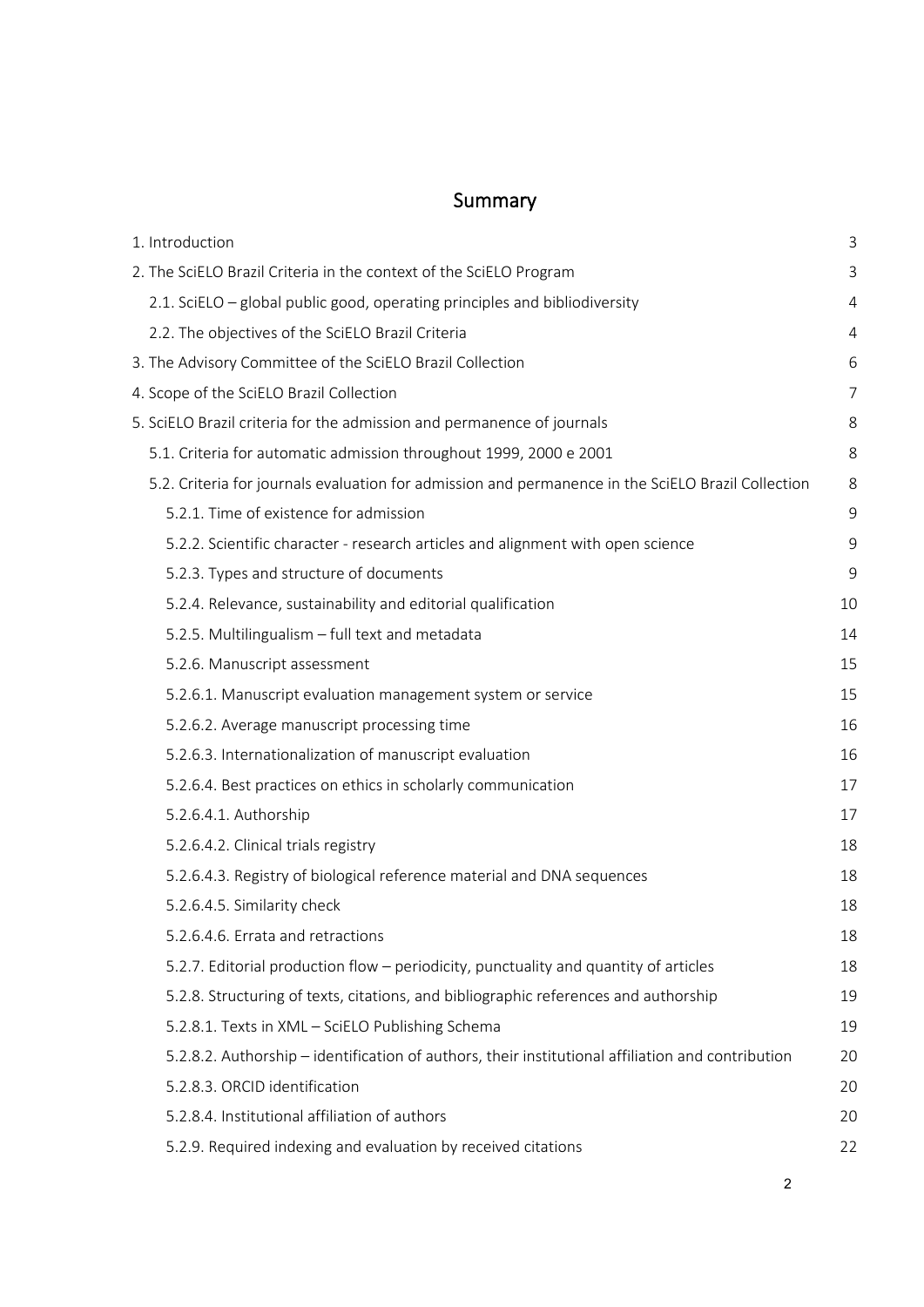| 5.2.9.1. Indexing of the journal and the metadata of articles in DOAJ                         | 23 |
|-----------------------------------------------------------------------------------------------|----|
| 5.2.9.2. Indexing of metadata in Crossref                                                     | 23 |
| 5.2.9.3. Citations received in bibliographic indexes or databases                             | 23 |
| 5.2.10. Alignment with Open Science communication practices                                   | 24 |
| 5.2.10.1. Open Access to articles                                                             | 25 |
| 5.2.10.1.1. CC-BY or CCO License for full texts and CCO License for metadata                  | 25 |
| 5.2.10.1.2. Authors' copyright                                                                | 25 |
| 5.2.10.2. Preprints as the beginning of the research communication flow                       | 25 |
| 5.2.10.3. Citation and referencing of research data and other content                         | 26 |
| 5.2.10.4. Transparency and progressive openness of peer review                                | 26 |
| 5.2.10.5. Marketing and scientific dissemination plan                                         | 27 |
| 5.2.10.6. Interoperability - summary of methodological conditions                             | 28 |
| 5.2.11. Responsibilities on published content                                                 | 28 |
| 5.3. Procedure of the evaluation process for admission                                        | 28 |
| 5.3.1. Pre-assessment                                                                         | 29 |
| 5.3.1.1. Scope, peer evaluation, time of existence and punctuality                            | 29 |
| 5.3.1.2. Format, representativeness and institutional, thematic and geographical distribution | 29 |
| 5.3.2. Assessment of scientific, cultural, social and economic relevance                      | 30 |
| 5.3.3. Evaluation of a set of journals in a specific thematic area                            | 30 |
| 5.3.4. Final evaluation of the journal admission process by the Advisory Committee            | 30 |
| 6. Performance reports and analysis and debate meetings                                       | 31 |
| 7. Decision of the title exclusion process                                                    | 32 |
| 8. Appeals against decisions by the Advisory Committee                                        | 32 |
| 9. Readmission                                                                                | 32 |
| 10. Results of the SciELO Brazil Advisory Committee Meetings                                  | 33 |
| Annex 1. Types of documents                                                                   | 34 |
| Table A: Indexable documents                                                                  | 34 |
| Table B: Non-indexable documents                                                              | 36 |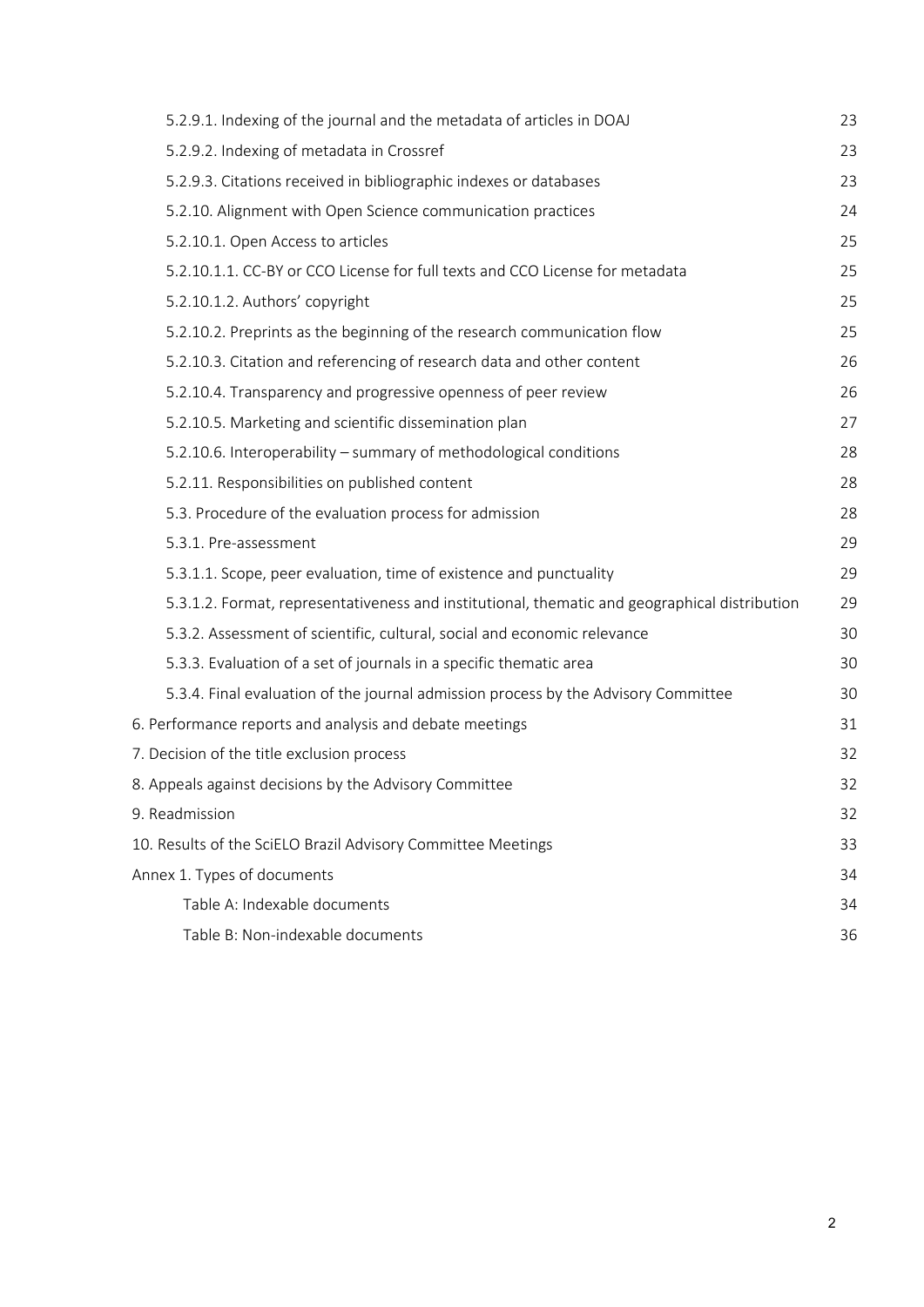# <span id="page-3-0"></span>1. Introduction

This document describes the criteria, policy and procedures for evaluating scientific journals in order to guide their admission and permanence in the SciELO Brazil Collection. It is defined and adopted by the SciELO Program for journals in Brazil and serves as a reference document for the evaluation of journals in the other national and thematic collections of the SciELO Network.

The purpose of this evaluation is to monitor, promote and strengthen the development of scientific, cultural, social, economic and technical quality and relevance of the SciELO Brazil Collection of journals published in Brazil and its alignment with the open science modus operandi and, thus, contribute to the sustainable increase of the visibility and impact of the collection as a whole, of the thematic areas and, individually, of the journals it indexes and publishes. The assessment is convergent with national research advancement policies, the conditions and priorities of the research communities and international standards for indexing, publishing, interoperability and evaluating the performance of quality journals. Evaluation is considered essential to promote and strengthen the correlation between the quality and relevance of journals and the research they communicate.

The criteria for evaluating journals to determine on their indexing and permanence in the SciELO Collection, as well as the policy and procedures for their fulfillment, were originally discussed in the "Seminar on Evaluation Criteria and Selection of Scientific Journals", held in April 1999 at the [São Paulo](http://www.fapesp.br/)  [State Research Foundation](http://www.fapesp.br/) (FAPESP) and approved for adoption in the SciELO Project. Since then, the document has been updated periodically in order to follow the evolution of scholarly communication and development priorities of the SciELO Program and the Collections of the SciELO Network. This version updates the SciELO Brazil Criteria with respect to aligning the collection and journals with open science communication practices and strengthening the interoperability of the collections, journals, articles, authors, affiliation institutions, research data and other elements and materials associated with the articles.

The document is referred to as SciELO Brazil Criteria considering that the defined criteria, the policy and procedures for its application are, in parallel to the adoption of international scholarly communication standards, contextualized with the conditions and characteristics of the national system of science, technology and innovation of Brazil, the Brazilian scholarly communication and the national agenda for the adoption of priority lines of action of the SciELO/FAPESP Program in favor of professionalization, internationalization and operational and financial sustainability of the journals that it indexes and publishes in transition to open science.

# <span id="page-3-1"></span>2. The SciELO Brazil Criteria in the context of the SciELO Program

The SciELO Brazil Criteria for evaluating journals are defined in the context of the objectives, functions and principles of the SciELO Program of the São Paulo State Research Foundation (FAPESP), which is supported by th[e Coordination for the Improvement of Higher Education Personnel](https://www.capes.gov.br/) (CAPES), th[e National](http://www.cnpq.br/)  [Council for Scientific and Technological Development](http://www.cnpq.br/) (CNPq) and th[e Brazilian Association of Scientific](https://www.abecbrasil.org.br/novo/)  [Editors](https://www.abecbrasil.org.br/novo/) (ABEC).

SciELO is a program aimed at supporting research infrastructure with the objective of contributing to the systematic and sustainable advancement and increase of the visibility and scientific, cultural, social and economic impact of scientific research communicated by Brazil's increasing quality journals published in open access in a multilingual context and progressively aligned with open science communication practices in order to maximize the transparency of the production processes of journals, the reproducibility of the research they communicate, the sharing and reuse of data and other research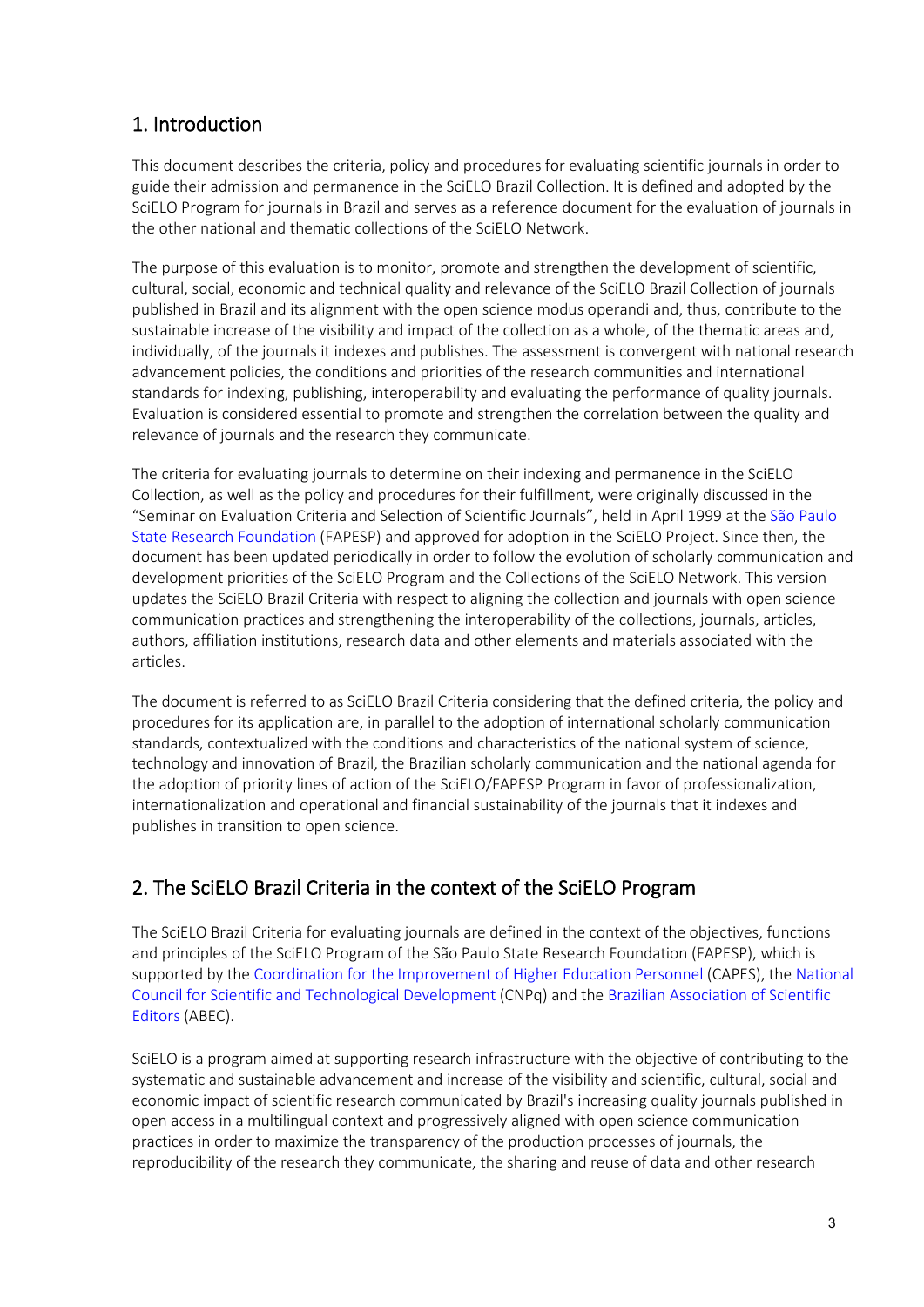content underlying the texts of the articles.

As a program that supports the strengthening of scholarly communication capacities and infrastructures, SciELO develops globally as an international technical cooperation program to subsidize national policies to support scholarly communication carried out by nationally edited journals. International cooperation takes place through the SciELO Network of national and thematic collections of quality open access journals.

# <span id="page-4-0"></span>2.1. SciELO – global public good, operating principles and bibliodiversity

In order to achieve its objectives, SciELO is constituted and operated as a global public good in the exercise of bibliographic and bibliometric indexing, publication, storage and preservation of full texts and interoperability and dissemination of journals of increasing quality and of researches that communicate in in line with the state of the art of scholarly communication.

SciELO operates under three principles: first, the concept of scientific knowledge as a global public good; second, networking as a means of maximizing scalability in terms of cost-effectiveness and adoption of the state of the art in scientific editing, cooperation and management of asymmetries between collections, thematic areas and journals; and third, quality control, compliance with standards, good practices and innovations in scholarly communication.

SciELO Brazil Collection journals are owned by scientific societies, professional associations, thematic research groups or networks, universities and other development and research institutions, which are responsible for their publication, policies, priorities, editorial management and participation in the SciELO Collection.

The evaluation of the journals is conducted by the SciELO Brazil Collection, considering the bibliodiversity that characterizes the set of scientific production in Brazil that is communicated in journals edited abroad and in Brazil, on [continuous publication](https://wp.scielo.org/wp-content/uploads/guia_pc.pdf) platforms of articles that operate as journals and progressively with the deposit of manuscripts on preprint servers before submission for evaluation by journals. Historically, the research communicated by Brazilian journals in all thematic areas is predominantly of national authorship, but the number of articles by abroad affiliated authors is increasing with high variability between the thematic areas. In terms of multilingualism, there has been an evolution in the last five years towards a proportionality of articles in Portuguese and English according to the thematic areas in the quest to improve the global visibility of research. Under these conditions, Brazilian quality journals report a significant proportion of national scientific output indexed internationally, in addition to a good part of that which is not indexed due to different limitations or restrictions of the indexes. These journals communicate basic and applied research which results are part of the global flows and bases of information and scientific knowledge. However, SciELO considers as a distinguishing feature of most Brazilian journals the communication of research on issues of predominantly national interest which, in addition to promoting scientific advancement, are essential to inform public policies, continuing professional education, education curricula, and the cultural, social and economic development. By extending the evaluation criteria beyond the scientific impact for the cultural, social and economic contributions of journals, SciELO promotes the social function of science.

# <span id="page-4-1"></span>2.2. The objectives of the SciELO Brazil Criteria

Based on the above, the SciELO Brazil Criteria have the general objective of guiding the development of the SciELO Brazil Collection and serving as a reference for the development of the other collections of the SciELO Network. Its specific objectives are to:

a. Contribute to the sustainable increase of the quality and scientific, cultural, social and economic relevance of indexed journals, thematic areas and the collection as a whole;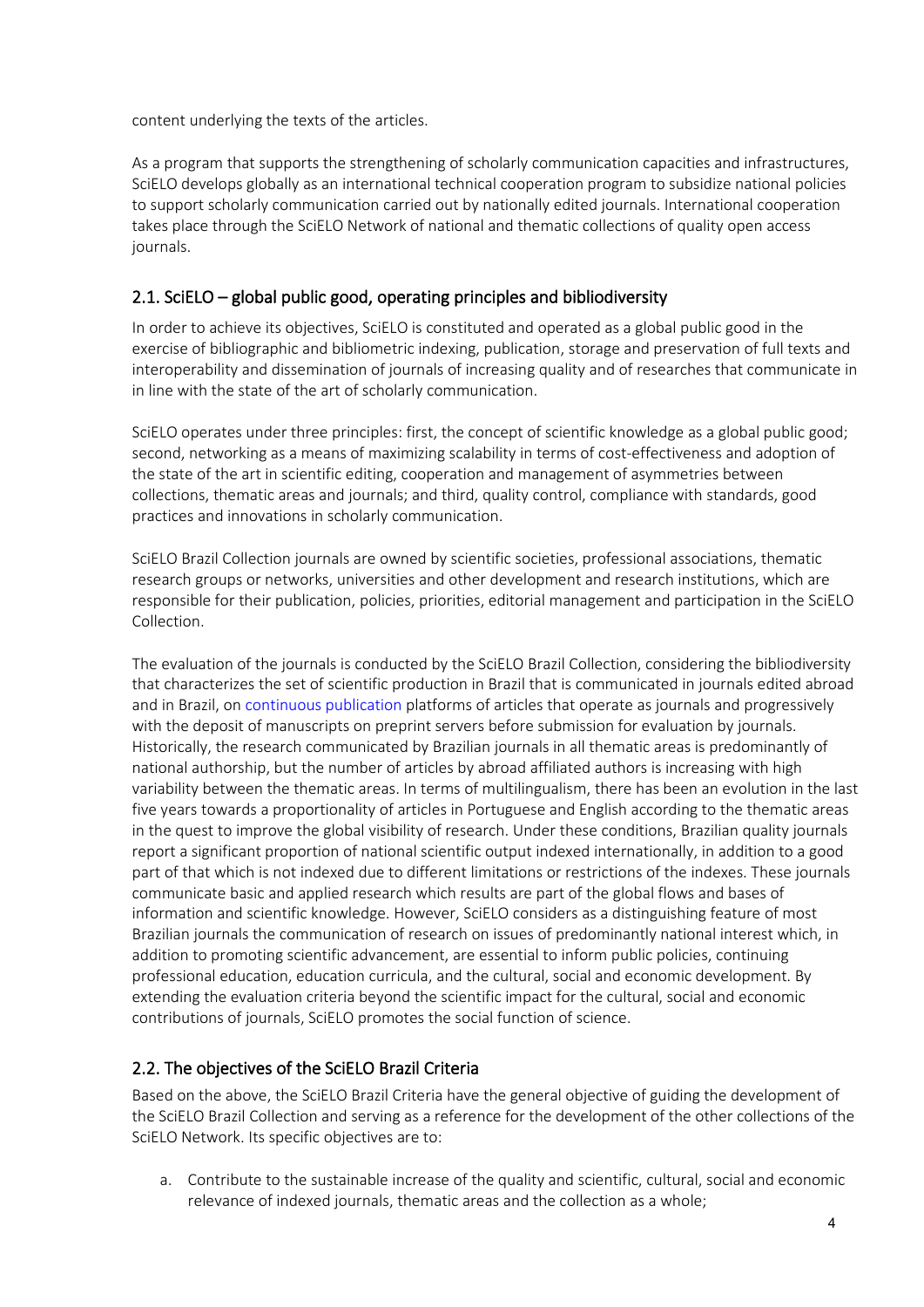- b. Contribute to the strengthening of professionalization, internationalization, operational and financial sustainability and progressive alignment with the modus operandi of open science in favor of research transparency and communication, cooperation between researchers, reproducibility and the reuse of research content;
- c. Promote and guide the systematic evaluation of the performance, availability, influence and impact of the collection as a whole, of the thematic areas and specifically of the journals to contribute to its improvement and its permanence in the collection;
- d. Keep these criteria up to date, the policy and procedures for evaluating the quality and performance of journals according to the main areas of scientific knowledge to determine their admission and permanence into the collection, in line with the objectives of the SciELO Program and the international state of the art in publishing, editorial management and journal evaluation;
- e. Serve as a reference for the performance assessment of other national and thematic collections of the SciELO Network as well as journals and journal portals outside the SciELO Network; and
- f. Contribute to the development of public and institutional policies for scholarly communication, as well as to strengthen the communication capacities and infrastructures of research and education systems in Brazil and their international insertion.

From 2015, in addition to the individual performance of the journals, the SciELO Brazil Criteria also began to guide the performance evaluation by sets of journals according to the thematic areas and the collection as a whole. The performance of the collection is a determinant of the evolution of its general configuration and by thematic areas. For that, the criteria indicators are specified in terms of minimum expected and recommended values that are adjusted for large areas of knowledge and for the collection. Thus, the minimum expected values must be complied by the set of journals in each thematic area and the collection, as a condition for the admission of new journals. However, most journals in each area of knowledge must progressively comply with the recommended values.

From 2020, the SciELO Brazil Criteria will promote obedience to the good communication practices of open science in the policies, management and editorial operation of journals. Open science projects itself as the new modus operandi of making and communicating research with an emphasis on the transparency of processes and the sharing of content in favor of methodological rigor and cooperation between researchers. The advancement of open science depends on the proactive action of all actors and instances of scientific research, among which are the journals and other research media. SciELO is a pioneer in adopting open access publication following good editorial practices, which is one of the main practices of open science. Since 2018, SciELO has been promoting among the adoption of other practices in three dimensions of scholarly communication in order to ensure that quality journals follow the state of the art in scholarly communication.

The first-dimension deals with the inclusion of preprints in SciELO's scholarly communication flow carried out by journals from Brazil in convergence with quality journals from abroad. A preprint is defined as a manuscript ready for submission to a journal which is deposited on trusted preprint servers before or in parallel with submission to a journal. This practice joins that of [continuous publication](https://wp.scielo.org/wp-content/uploads/guia_pc.pdf) as mechanisms to speed up research communication. The preprints share with the journals the novelty of the publication of the articles and inhibit the use of the double-blind procedure in the manuscript evaluation. The use of preprints is the author's option and choice and the journals should adapt their policies to accept the submission of manuscripts previously deposited on a preprint server recognized by the journal.

The second-dimension deals with the sharing of data, codes, methods and other materials used and resulting from research that are usually underlying the texts of articles published by the journals. The sharing is the researchers' responsibility, who must inform the journal when submitting the manuscript. The journals are responsible, first, for promoting and subsequently demanding that the content underlying the articles be properly cited and referenced. As an additional option, journals may require that such content be made available in open access, in line with open data policies.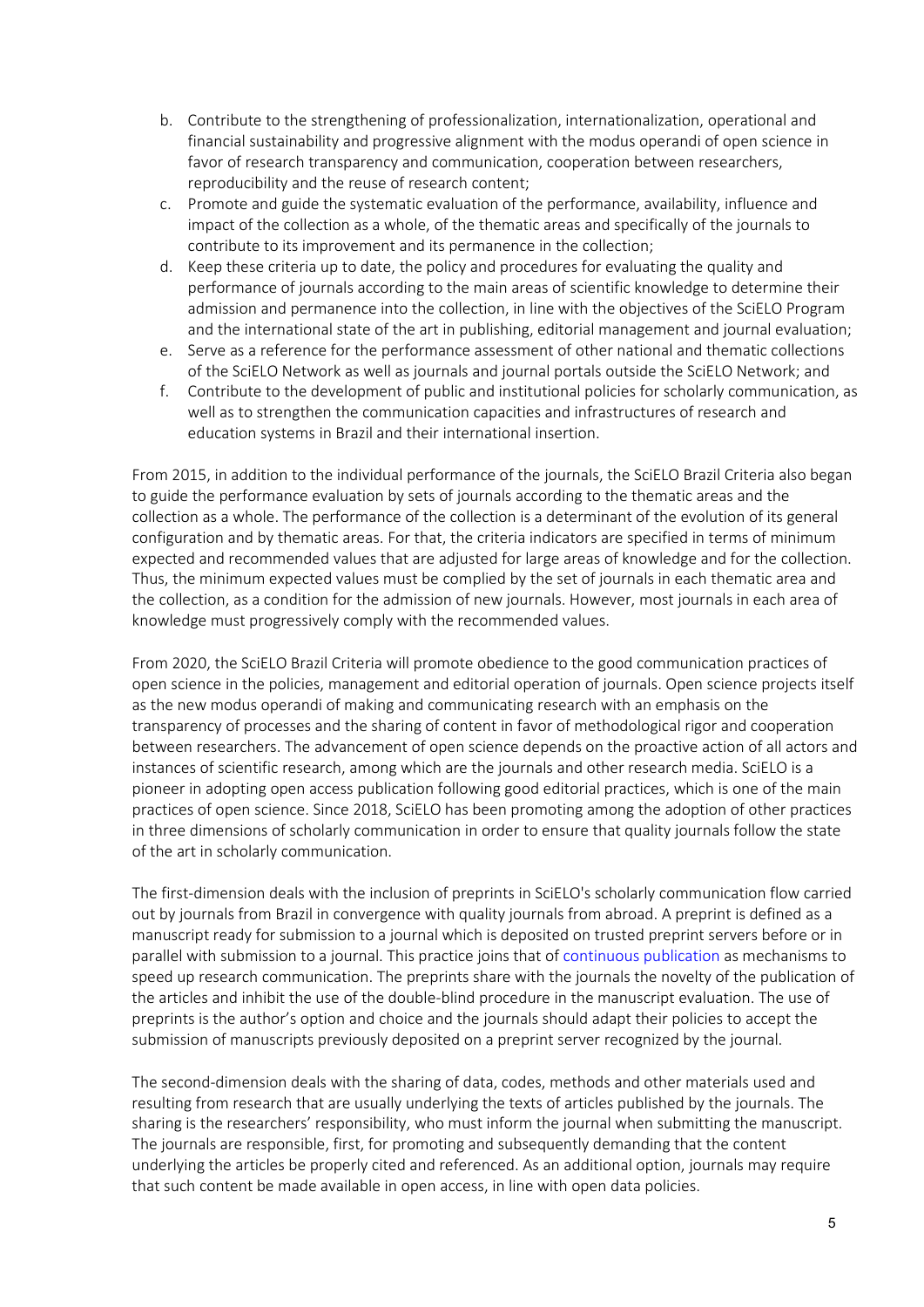The third-dimension deals with the progressive opening of the peer review process of manuscripts. SciELO considers three opening advancement options. The first is the publication, at the end of the article, of the name or names of the editors responsible for the evaluation. The second is to offer referees the option of dialoguing directly with the corresponding author, with or without opening their identities. The third is to offer the option of publishing the approval assessment reviews of articles with or without identifying the reviewers. Reviews constitute a new type of literature in the SciELO methodology and receive treatment like research articles.

The expectation is that journals currently indexed in the SciELO Brazil Collection will promote the alignment of editorial policies with open science by the end of 2020. The same criteria apply to journals that request admission into the collection.

In summary, the adoption of open science will improve the transparency, reusability and reproducibility of the research communicated by SciELO journals. By the end of 2020, the editorial policies of the journals should be updated regarding the acceptance of preprints, citation and referencing research contents and opening the peer review process. From 2022 onwards, journals should be operating in tune with open science.

# <span id="page-6-0"></span>3. The Advisory Committee of the SciELO Brazil Collection

The Advisory Committee aims to assist the development of the SciELO Brazil Collection (hereinafter also referred Collection) in accordance with the objectives of the SciELO Program and the SciELO Brazil Criteria. Thus, based on this document, the members of the Advisory Committee are responsible for analyzing, discussing and proposing recommendations in the following thematic areas and lines of action:

- a. Improvement of the scientific character, performance, influence and scientific, cultural, social, technological and economic impact of the Collection as a whole, of individual journals and of the research they communicate;
- b. Inclusion of new journals in the Collection;
- c. Exclusion of journals from the Collection;
- d. Periodic assessment of the performance of the Collection as a whole and of the journals individually, proposing recommendations for their improvement;
- e. Update of SciELO Brazil Criteria for evaluation of admission and permanence of journals in the Collection in accordance with the objectives of the SciELO Program and the state of the art in scholarly communication; and
- f. Definition and improvement of the Committee's operation, in order to efficiently fulfill the previous objectives.

The Advisory Committee operates within the scope of the SciELO/FAPESP Program and the SciELO Brazil Collection and is made up of scientific editors representing the set of editors of the SciELO Brazil journals according to the main areas of knowledge and by representatives of SciELO sponsoring institutions, which currently ar[e FAPESP,](http://www.fapesp.br/) [CAPES](https://www.capes.gov.br/) and [CNPq,](http://www.cnpq.br/) and the [Brazilian Association of Scientific Editors](https://www.abecbrasil.org.br/novo/) (ABEC). The Committee has the following configuration:

- a. Six Editors-in-Chief of journals of the Collection representing their peer chief editors of journals in the areas of Agrarian Sciences, Biological Sciences, Exact Sciences (comprising Engineering and Exact and Earth Sciences), Humanities (including Applied Social Sciences), Linguistics, Literature, and Arts and Health, elected among the editors-in-chief of the journals of the respective areas, indexed in the SciELO Brazil Collection, with a two-year term, being allowed only one reappointment;
- b. Representative of the Brazilian Association of Scientific Editors (ABEC);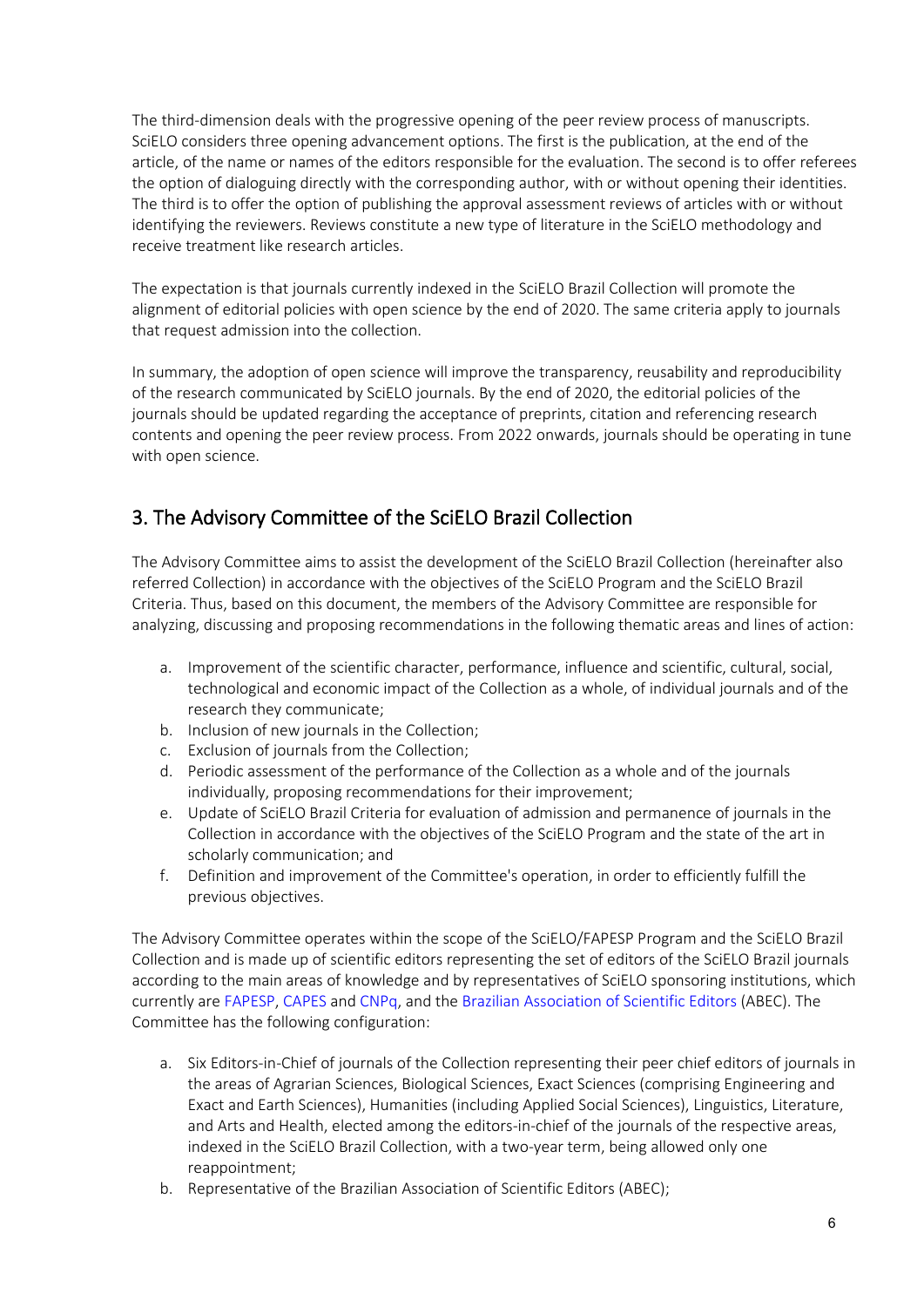- c. Representative of the São Paulo State Research Foundation (FAPESP);
- d. Representative of the National Council for Scientific and Technological Development (CNPq);
- e. Representative of the Coordination for the Improvement of Higher Education Personnel (CAPES); and
- f. Director of the SciELO/FAPESP Program or his representative, who acts as Coordinator of the Advisory Committee.

Each of the representations above must have a member and a deputy.

The Committee should meet at least three times a year and may also rely on the participation of consultants and specialists in its meetings and activities to meet specific purposes, when necessary. The committee may also recommend the formation of temporary technical groups to analyze thematic areas and specific demands. In any case, the committee is always responsible for decisions about including and excluding journals.

<span id="page-7-0"></span>The Coordination of the SciELO Collection is responsible for providing the technical secretariat functions to support the operation of the Advisory Committee.

# 4. Scope of the SciELO Brazil Collection

The SciELO Brazil Collection indexes, preserves, makes available, interoperates and disseminates online in gold open access the full texts of scientific journals from Brazil from all areas of knowledge that publish predominantly articles resulting from scientific research, using peer evaluation of the manuscripts they receive or commission and which show an increasing performance in complying with the indexing criteria. The collection favors the admission and permanence of journals that have an identified responsible instance for their publication, with updated editorial policy and instructions to authors and aligned with open science communication practices, with an identified and representative editorial board in the area of the journal and with management and operation documented and supported by an updated Editorial Development Plan, aimed at strengthening professionalization, internationalization and operational and financial sustainability.

The collection of volumes, issues and articles for each individual title of the SciELO Brazil Collection must start as soon as it is approved for admission into the collection, with issues or retrospective articles gradually being added up to at least two previous years or from the first number for journals created in the last two years. However, journals are free to contribute with the publication of issues of previous years according to the types and structure of documents indexed by the Collection (see 5.2.3).

Journal texts can be written in any language, preferably in English and/or Portuguese. The multilingualism option must be documented in the instructions to authors. However, metadata, including the title, abstract and keywords, must have an English version, when the language of the text is different from English.

For indexing and publishing in SciELO, publication on paper is not necessary.

Timely communication of research is part of the scope of the Collection so that the submission of articles from journals to SciELO must take place without delay, preferably continuously or within the first month of the coverage period of the new issue or earlier. Articles previosly approved and in the process of publication that already have a DOI can be deposited by the journal i[n SciELO Preprints](https://preprints.scielo.org/index.php/scielo) and in this case count as published article. Journals that do not publish during a six-month period or those who place articles or new issues under embargo, which consists in postponing open access publication, will not be indexed or will no longer be accepted in the collection.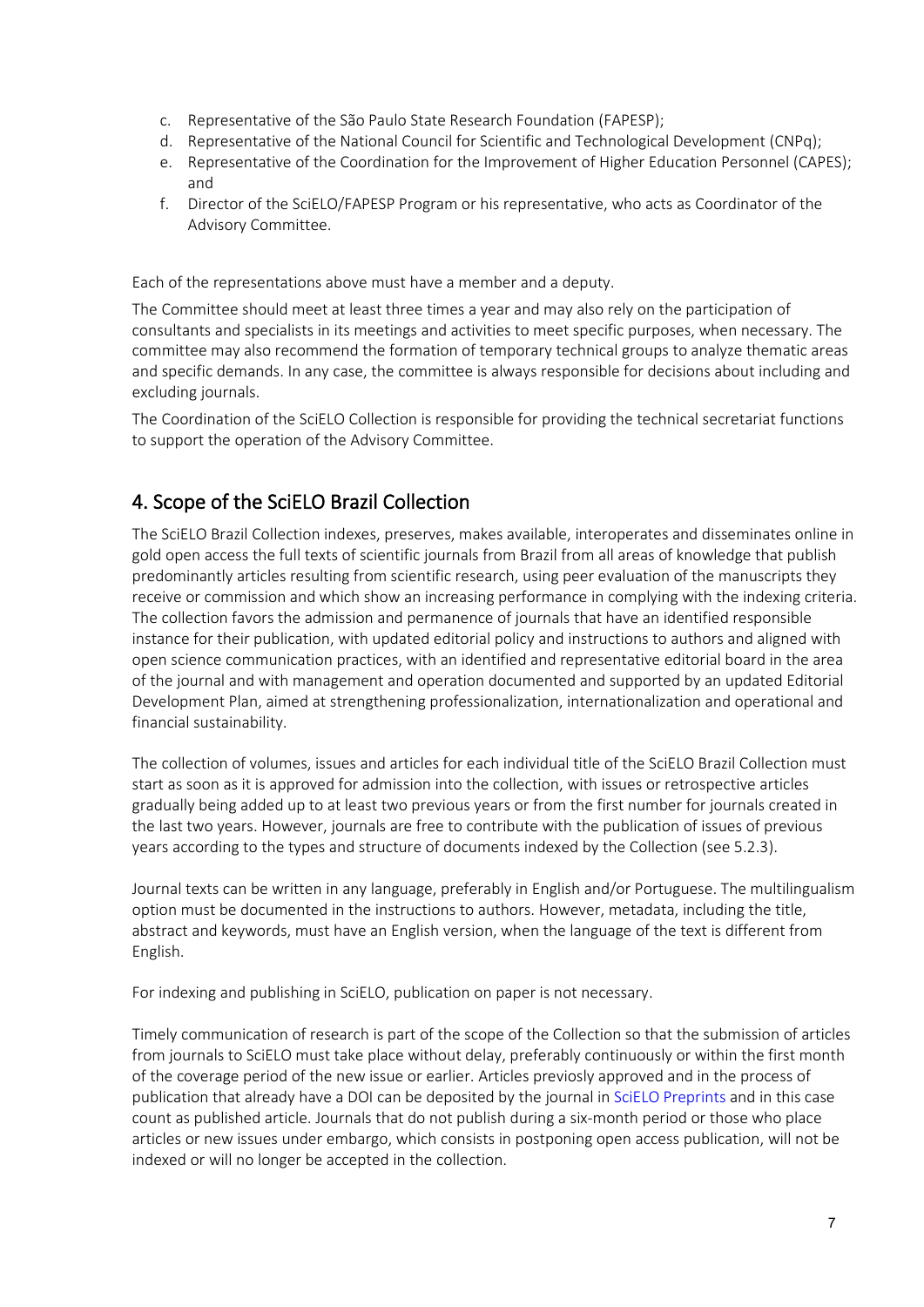# <span id="page-8-0"></span>5. SciELO Brazil criteria for the admission and permanence of journals

# <span id="page-8-1"></span>5.1. Criteria for automatic admission throughout 1999, 2000 e 2001

This section is kept for the sake of historical record due to the initial collection was selected based on the fulfillment of predefined conditions.

The SciELO Brazil Criteria for admission of new journal titles considered, up to 2001, the evaluations that these journals had previously been submitted to, including their participation in selected international indexes, the 1997 FAPESP evaluation, and the CNPq/FINEP evaluation, also from 1997.

Until the year 2001, a journal title would be automatically enabled for admission, if it were indexed in one of the selected indexes or if it had obtained a high score in the FAPESP or CNPq/FINEP evaluations.

Brazilian journals indexed in the following international indexes were automatically enabled for their first admission into the SciELO Brazil Collection, until 2001:

- Journal Citation Reports of the then Institute of Scientific Information (ISI)
- MEDLINE/Index Medicus of the US National Library of Medicine (NLM)
- PsycInfo of the American Psychological Association (APA)

Brazilian journals evaluated by FAPESP, during 1997, which obtained priority content classification and performance classified as "very good" and "good", were automatically enabled for their first admission into the SciELO Brazil Collection, up to 2001.

Brazilian journals classified as Group A by the CNPq/FINEP Scientific Publications Support Program, in 1997, were automatically indexed in the SciELO Brazil Collection, until 2001.

From 2001, the admission and permanence of a journal into the SciELO Brazil Collection is determined exclusively by decision of the Advisory Committee based on the application of the current criteria, as defined below in its updated version.

# <span id="page-8-2"></span>5.2. Criteria for journals evaluation for admission and permanence in the SciELO Brazil Collection

This section describes the criteria applied in the performance evaluation process of journals to guide decisions about their inclusion or permanence in the SciELO Brazil Collection. The decision on the inclusion of a journal into the Collection is the exclusive responsibility of the SciELO Brazil Collection Advisory Committee.

From 2015, the SciELO Brazil Criteria combine the individual performance of the journals and their contribution to the performance of the set of journals in the corresponding thematic area and the collection. From 2020, the SciELO Brazil Criteria started to consider the alignment of journals with the research communication practices of open science.

The SciELO Brazil Criteria are applied in order to identify the following characteristics of the journals:

- a. Scientific character i.e. that communicate original research in progressive alignment with the practices of open science. Scientific dissemination journals are not evaluated;
- b. Relevance, operational and financial sustainability, editorial qualification to assess, communicate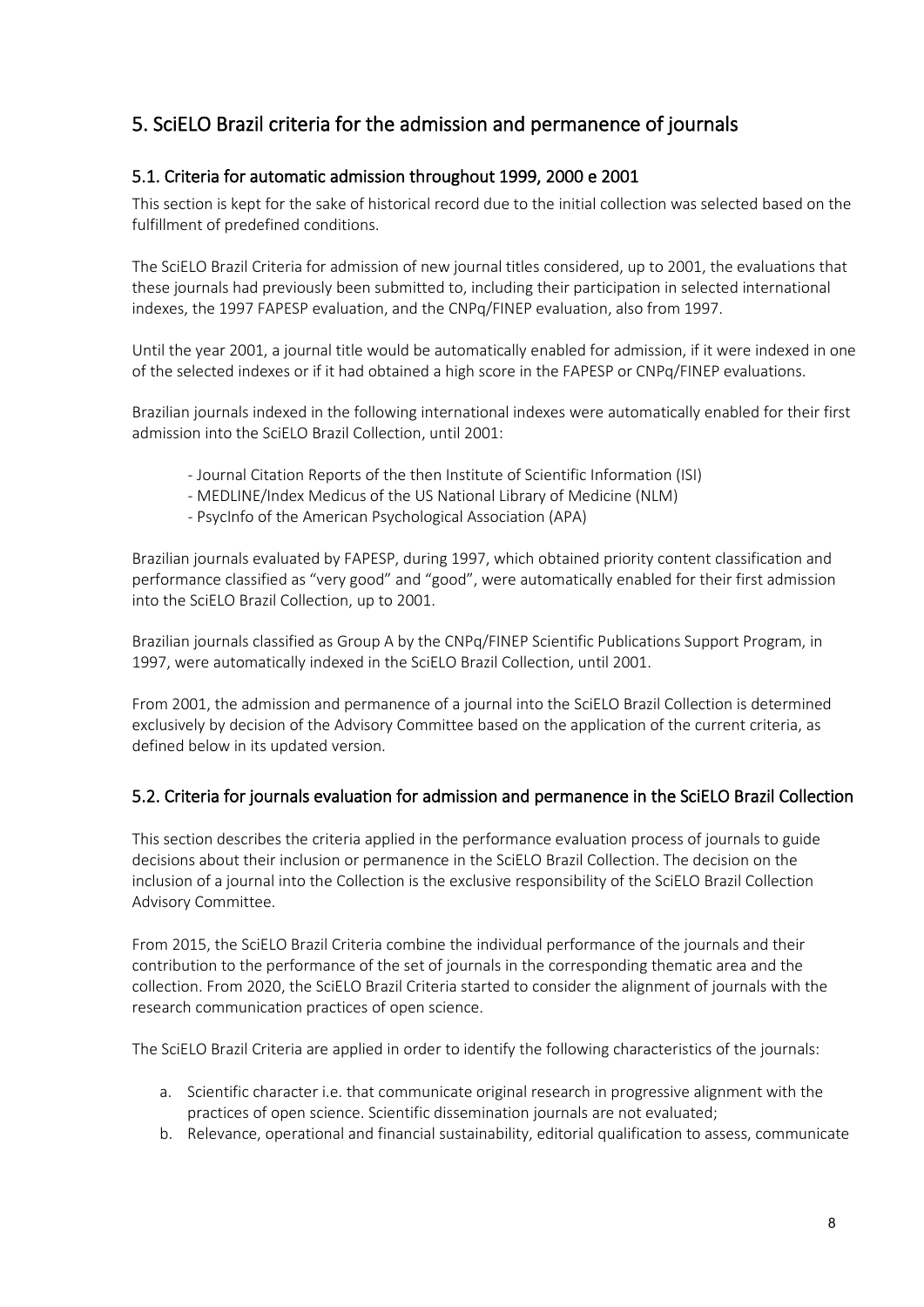and promote research in certain subjects, disciplines or thematic areas;

- c. Contribution to the performance of the respective thematic area in the collection; and
- d. Adoption of scholarly communication standards and good practices.

The enforcement of the SciELO Brazil Criteria combines the collection of data about the journal, the analysis of performance indicators and peer review, which together form a dossier that is analyzed by the SciELO Advisory Committee for decision making on the indexing, which can be:

- − Approval for immediate admission without restrictions;
- − Approval for immediate admission subject to compliance with recommendations within a specified time period;
- − Approval for admission after previous compliance with recommendations; and
- − Decision pending on further details.

In the first year of enforcement of the new SciELO Brazil Criteria, three provisions apply:

- − The previous version of the SciELO Brazil Criteria continues as a reference for the evaluation of journals submitted for admission before the new version takes effect;
- − The Advisory Committee may adjust deadlines to meet specific thematic areas; and,
- − Journals approved according to the previous criteria must compromise to adopt new criteria within a time period determined by the Advisory Committee.

#### <span id="page-9-0"></span>5.2.1. Time of existence for admission

The journal must have at least 4 (four) published issues or the equivalent in number of articles in [continuous publication](https://wp.scielo.org/wp-content/uploads/guia_pc.pdf) to be considered in the evaluation process for indexing in the SciELO Brazil Collection.

#### <span id="page-9-1"></span>5.2.2. Scientific character - research articles and alignment with open science

Indexable journals should predominantly publish research articles, in addition to review articles, data papers or essays relevant to the thematic area. From 2020 onwards, journals should recommend, and from 2021 onwards, demand that the submitted manuscripts should cite and reference all data, software codes and other materials that were used in or generated by the research.

Articles may be unpublished or previously made available on preprint servers recognized by the journal. However, publication duplication or translation of an article already published in another journal or as a book chapter is not allowed.

#### <span id="page-9-2"></span>5.2.3. Types and structure of documents

Only documents that present relevant scientific content will be indexed, published and included in the performance metrics of the SciELO Brazil Collection journals.

The following types of documents will be indexed, published and included in the performance metrics by SciELO: addendum, research article, review article, letter, article comment, brief communication, quick communication, speech, discussion, editorial or introduction, interview, errata, guideline or norm, obituary or record, collective positioning, case report, book review, response, retraction, partial retraction and "other" (when the document has scientific content that justifies its indexing but none of the previous types apply).

Editorials of an issue or introduction to a section are optional but must address a scientific topic that is citable. Editorials with a simple list of published articles or news related to the journal or its thematic area, texts that are currently better served on blogs or news sections of the journal's website or its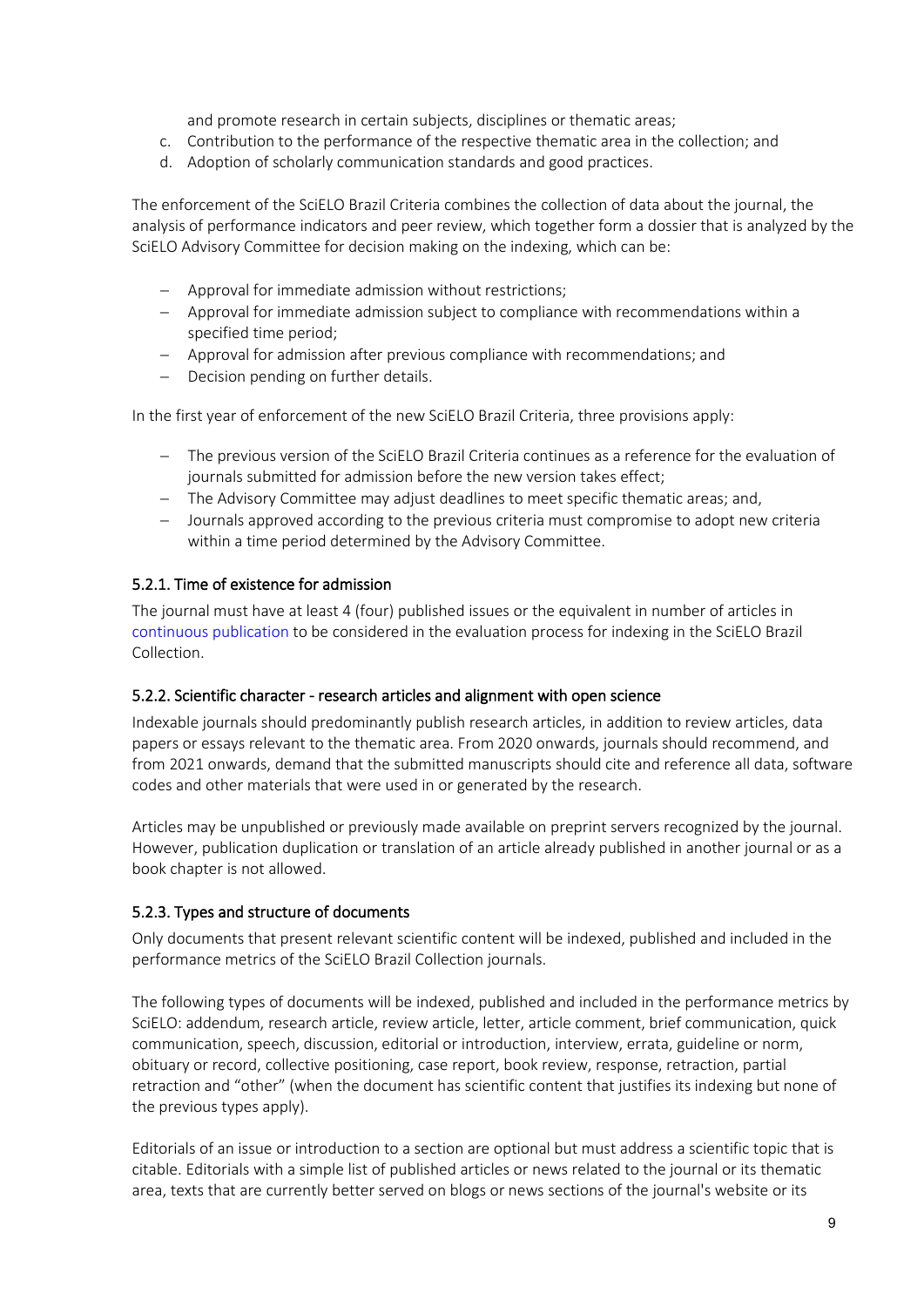institution are not acceptable. Accordingly, scientific assays will only be accepted if they bring new knowledge beyond the simple summary of a work; obituaries should come with an analysis of the work and the contribution of the honored author with contribution of scientific content; and letters should be on a relevant topic or comment on other articles.

The following types of documents will not be indexed or published: annals, announcement, calendar, calls, received books, news, reprint, meeting report, summary, expanded summary or thesis summary, product review, thesis and translation (of an article already published).

Annex 1 describes the types of documents mentioned above.

As part of the evaluation process, the SciELO Brazil Advisory Committee may request the reviewers' assessment to verify the predominance of original contributions from the journals.

#### <span id="page-10-0"></span>5.2.4. Relevance, sustainability and editorial qualification

The relevance of a journal is determined by its contribution to the development of its area of knowledge and the respective research communities, as well as its contribution to the performance of the respective thematic area in the SciELO Brazil Collection and more broadly to Brazil's scientific output. In addition to the scientific performance that is essential, relevance also includes the cultural, social and economic contribution of the research communicated by the journal. The relevance of the journal is systematized by the Advisory Committee based on the dossier on the journal that is gathered in the evaluation process. The performance in all criteria is considered for the recognition of the journal's relevance, which constitutes a synthesis criterion of all the others.

Operational and financial sustainability are key conditions for the journal to continue its operation in favor of the development of research in the thematic area and the research community it covers. Sustainability is verified by the flow of manuscripts that the journal receives, percentage of approval and processing time in the context of the thematic area. SciELO ensures the updated execution of all functions of indexing, storage, preservation, online publication, dissemination and interoperability. The journal is responsible for ensuring the efficient management of the process of receiving and evaluating manuscripts and editing the approved articles. In this sense, the political, operational and financial support it receives from the institution or body responsible for its publication, as well as from the research community it serves, is decisive for the journal's sustainability. In the evaluation process, journals are expected to have an annual budget previously available or an established capacity to generate resources in order to ensure operation continuity in the collection.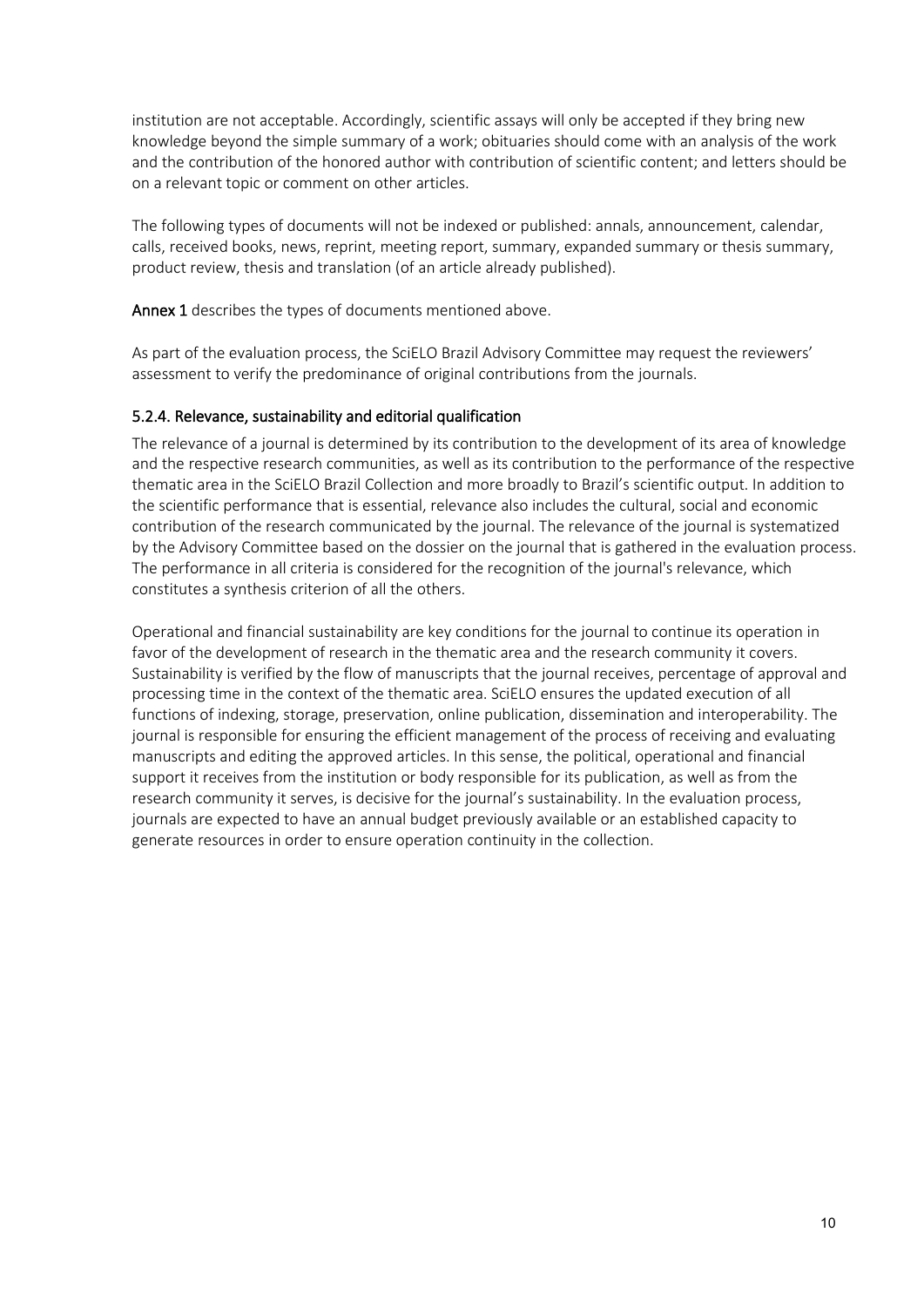Editorial qualification is identified by the level of professionalization of the management and operation of the journal according to the state of the art and compliance with good editorial practices, which are largely required or promoted by SciELO. Good practices include strict control of ethical issues, compliance with scholarly communication standards and alignment with open science practices. Editorial qualification is directly related to the configuration of the journal's editorial board. Thus, in the evaluation process, editorial qualification is verified, on the one hand, by the academic background of the editorial board, and on the other hand, by the efficient management of the reception and evaluation flow of manuscripts, publishing of approved articles and marketing of the journal. The performance of the journal in bibliometric indicators in the context of the thematic area also informs the qualification of the journal. A critical component of editorial management is the Editorial Development Plan (EDP), which defines actions, necessary resources, and expected results for the next 3 to 5 years.

The editorial policy comprises the set of positions and commitments of the journal with the advancement of research in its thematic area and with the respective communities of researchers. The policy is expressed in general through the mission, objectives and priorities of the journals and their plans and actions in favor of operational sustainability, improvement of editorial qualification and visibility, influence and impact, i.e., their relevance.

The positions, commitments and recommendations of the policy and editorial management of the journals indexed in the SciELO Brazil Collection that affect researchers-authors who submit manuscripts for evaluation, users of communicated research, bibliographic indexes, promotion and evaluation systems and the general public must be duly documented and published online in specific sections similar to those described below with the minimum content required for indexing in the collection.

- Title and identification. This section bibliographically identifies the journal with the following bibliographic elements:
	- o Title according to the [ISSN](https://portal.issn.org/) record and if any, subtitle;
	- o ISSN of the online version and ISSN of the printed version;
	- o Previous title, if any;
	- o Name of the legally responsible entity or entities;
	- o Creation date;
	- o Thematic coverage coded according t[o Capes' classification,](https://www.capes.gov.br/) identifying first and second levels.
- About the journal. This section thematically describes the journal with the following minimum documentation:
	- o Mission of the journal associated with a discipline, thematic area, social or cultural movement;
	- o Reference to a statute and/or other document on the journal's origin, institutionality, mission and governance;
	- o Indexing and bibliometric indicators;
	- o History of the journal, including the origin and main milestones in the development of the journal, highlighting its specific characteristics;
	- o Open access financing model.
- Instructions to authors. This section introduces authors to the criteria that manuscripts and authors must meet in order to be considered for evaluation and how they will be evaluated. Instructions must be reviewed and updated at least once a year. Instructions to authors are expressions of the journal's editorial management and policy and must include at least the following guidelines:
	- o Scope and prioritization of research subject to evaluation for publication;
	- o Acceptable types and structure of documents;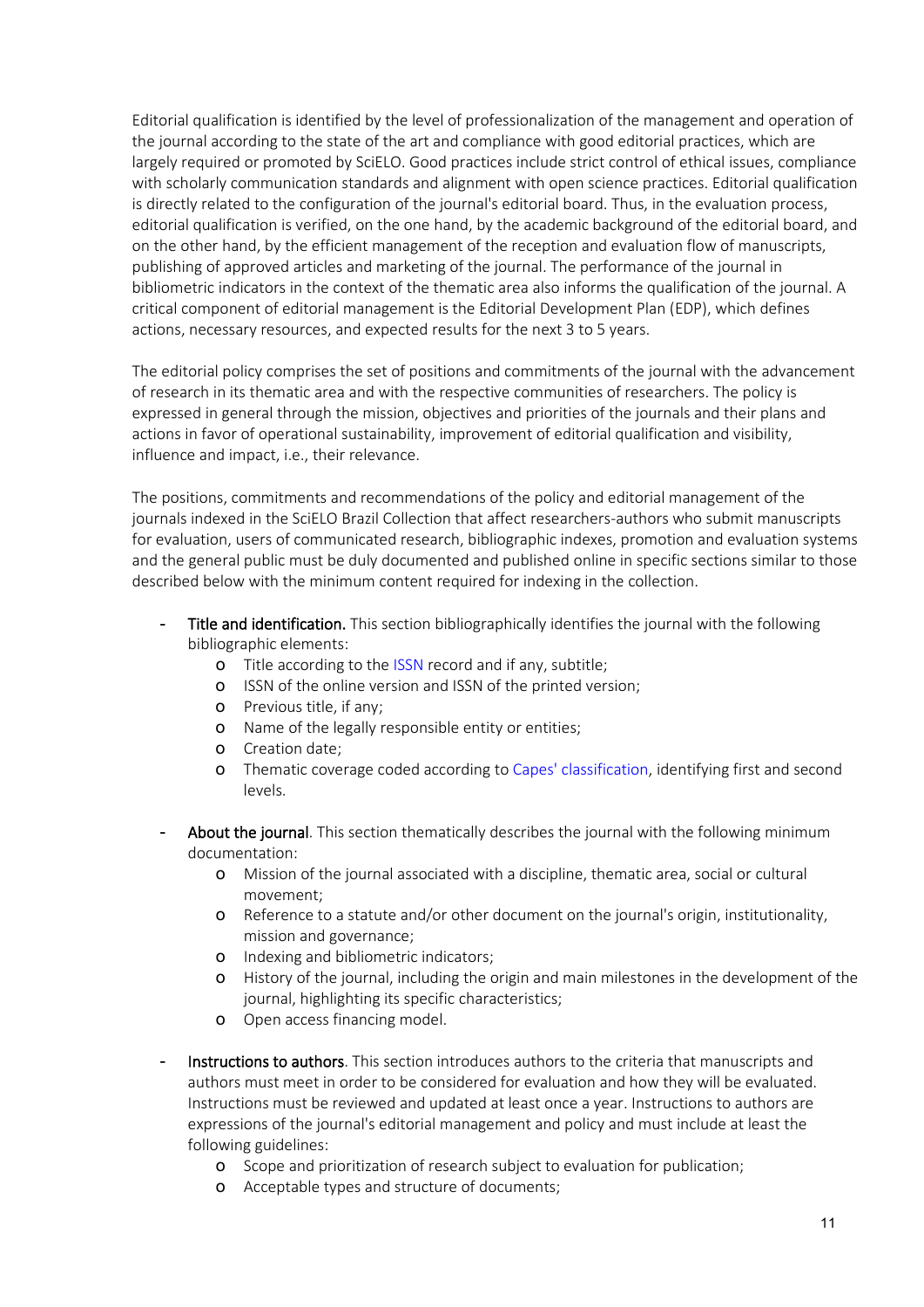- o Guidelines on good ethical practices that manuscripts must present: approval by the ethics committee and prior registration of the research when applicable, conflicts of interest, authorship criteria and registration of the contributions of each author and other specific requirements of the thematic area or journal;
- o Conformity of the manuscript with good practices of open science:
	- Conditions for acceptance of manuscripts previously deposited in a recognized preprint server;
	- Guidelines on the identification, referencing and availability of the data used and generated by the research, codes of data processing programs and other materials underlying the text of the manuscript for the purposes of evaluation, reuse and reproducibility; and
	- Options for opening the manuscript evaluation process.
- o Bibliographic standards adopted for citations and bibliographic references to other texts, research data, methods, computer programs and other materials;
- o Manuscript evaluation procedures must be properly documented;
- o Rights and responsibilities of the author on the published article;
- o When adopted, inform the amount of publication fees and exemption options.

The editor-in-chief must send SciELO instructions to authors updated annually for publication in the SciELO interface. Whenever necessary, the SciELO Brazil Advisory Committee may request from the editor-in-chief clarification on the instructions to the authors and eventually make recommendations for their improvement.

- Conformation of the editorial board. This section describes the structures and names of instances of editorial management adopted by the journal that must correspond to the following functions:
	- o Editors-in-chief. All journals must have defined one or more editors-in-chief, with national or foreign affiliation. The editors-in-chief are national or foreign researchers recognized in the journal area; their institutional affiliation and updated CVs must be available online and accessible preferably via the respective ORCID registration IDs. They are responsible for the development and implementation of editorial policy and management and for the final performance of journals. They are responsible for complying with SciELO's indexing criteria. The fulfillment of the editor-in-chief function can be shared with deputy editors or assistant editors usually from the editor-in-chief's own institution. The editorial management of special issues, supplements or dossier sections of journals can also be delegated to invited editors. However, the editor or editor-in-chief is ultimately responsible for the journal's performance.
	- o Board of associated editors or section editors. The editorial management should preferably have one or more defined groups of editors who actively and systematically collaborate with the editor-in-chief in the management of the manuscript evaluation flow, with an emphasis on selection and interaction with reviewers and authors. In general, these editors are grouped in the editorial board under the name of associate editors or section editors. Only researchers who systematically contribute to the evaluation of manuscripts should be listed. Ad hoc editors who collaborate in the sporadic evaluation of manuscripts, at the request of the editor-in-chief or even an associate editor, must be listed separately.

An option for openness and transparency in the process of evaluating manuscripts and recognizing the work of the associate editor is to publish his/her name at the beginning or end of the article.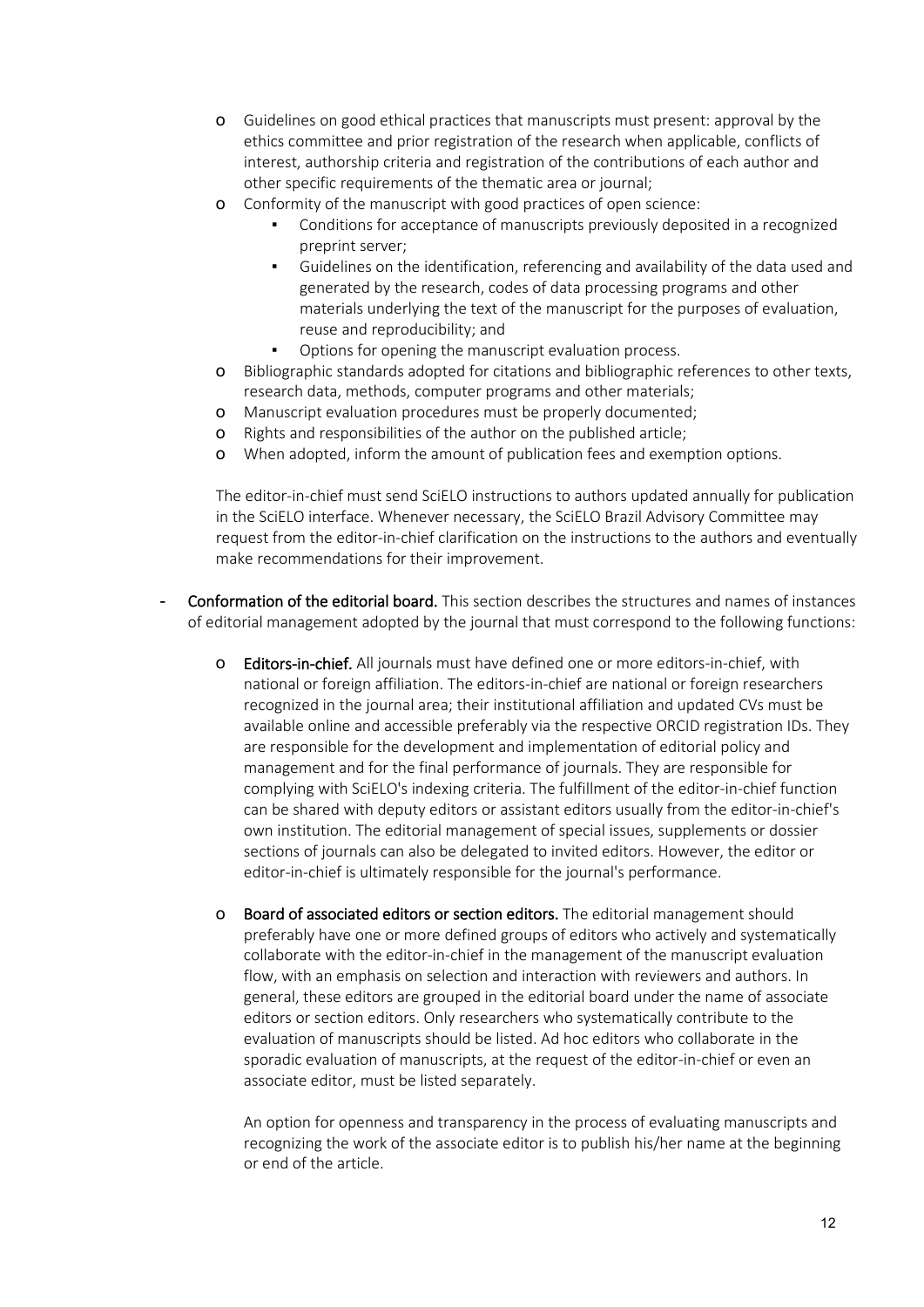The editors (associate, section or other denomination) are researchers with national or foreign affiliation, recognized in the area under their responsibility and must have their updated CVs available online associated with the respective ORCID registration IDs.

SciELO indexed journals should maximize the internationalization of the editorial board. Together, they must meet the minimum and ideally recommended percentages of active associate editors with institutional affiliation abroad, according to the thematic area and for the entire collection, according to the distribution on Table 1.

| area                                                                                 |         |             |
|--------------------------------------------------------------------------------------|---------|-------------|
| Percentage of active affiliated editors with<br>Thematic area<br>foreign affiliation |         |             |
|                                                                                      | Minimum | Recommended |
| <b>Agrarian Sciences</b>                                                             | 20%     | 30%         |
| <b>Biological Sciences</b>                                                           | 25%     | 50%         |
| Engineering                                                                          | 25%     | 50%         |
| <b>Exact and Earth Sciences</b>                                                      | 25%     | 50%         |
| Humanities and Social<br>Sciences                                                    | 15%     | 25%         |
| Linguistics, Literature and<br>Arts                                                  | 15%     | 25%         |
| <b>Health Sciences</b>                                                               | 20%     | 30%         |
| Applied Social Sciences                                                              | 15%     | 25%         |
| SciELO Brazil                                                                        | 20%     | 35%         |

Table 1. Percentage of associated editors with foreign affiliation for the set of journals in each thematic

This table of control of the affiliation of associate editors does not apply to journals whose editor-in-chief and deputy editors centralize the responsibility for the selection of reviewers and the monitoring of the assessment processes.

- o Honorary editors. When scientists, former editors or personalities are referred for an honorary reason or to add prestige to the journal, without, however, actively participating in editorial management, the names must be listed separately under the corresponding denomination that shows that they do not act as editors in manuscript management.
- o Editorial Board. When it formally exists, it has the function of advising the institution responsible for the journal, the editor-in-chief and the associated editors, evaluating the journal's performance and making recommendations on editorial policies, visibility and innovations for its improvement. The members of the editorial board must be recognized scientists in the area of the journal with institutional affiliation in Brazil or abroad. Associate or section editors can sit on the editorial board or attend its meetings. The editorial board must meet periodically, in person or online.

The configuration of the editorial board and their activities in the manuscript arbitration process must be recorded in the manuscript management system adopted by the journal, as indicated in the next section.

Changes in the structure and configuration of the editorial management of the journal must be reported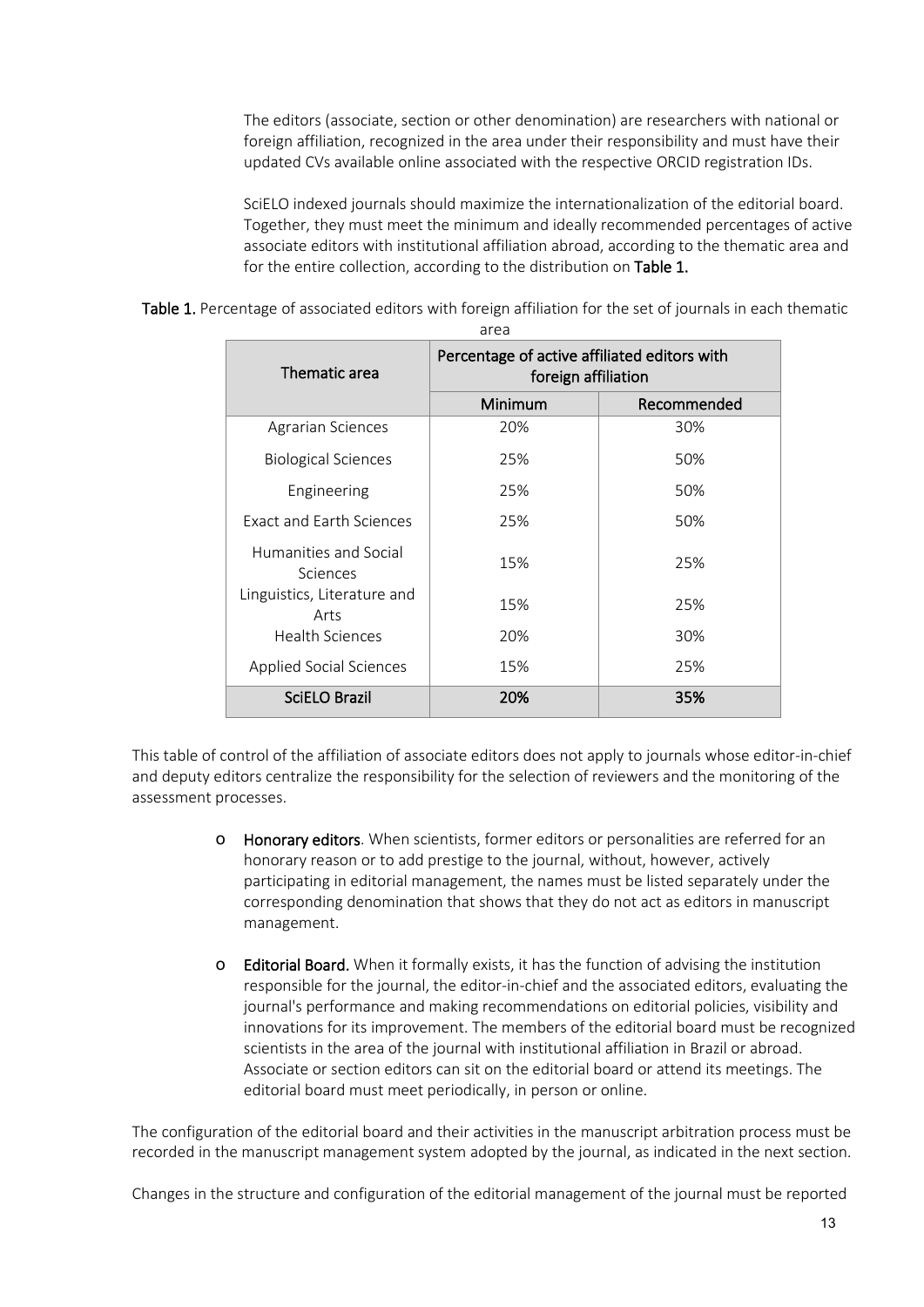<span id="page-14-0"></span>to SciELO to update the journal page on the SciELO interface.

#### 5.2.5. Multilingualism – full text and metadata

SciELO is multilingual in all dimensions of scholarly communication.

Regarding the articles' language, journals in the SciELO Brazil Collection may publish all articles in a single language, all articles simultaneously in more than one language, some articles in one language and others in another language, and still other articles simultaneously in more than one language. The most used languages are English, Portuguese and Spanish. However, German, French and Italian are also used mainly in the large area of literature and linguistics.

As of 2020, multilingual versions of the same article each receive their own DOI identifier.

Articles must contain title, abstract and keywords in the original article language and in English, when that is not the original language. The same criterion applies for the visual summary.

SciELO's priority internationalization action line seeks to maximize the number of original and review articles in English according to its thematic area. Table 4 details the minimum annual percentages of original and review articles in English and the percentage of recommended articles in English or Spanish or French or Italian or German the set of SciELO journals must abide by thematic area and the collection.

| SCL OF JOURNALS IN CACH CHICHIAGO ALCA             |                                                                     |                                                                           |
|----------------------------------------------------|---------------------------------------------------------------------|---------------------------------------------------------------------------|
| Thematic area                                      | Percentage of original and review articles<br>in English or Spanish |                                                                           |
|                                                    | Minimum in English                                                  | Recommended in<br>English or Spanish or<br>French or Italian or<br>German |
| Agrarian<br>Sciences<br><b>Biological Sciences</b> | 50%<br>85%                                                          | 75%<br>85%                                                                |
| Engineering                                        | 70%                                                                 | 85%                                                                       |
| <b>Exact and Earth Sciences</b>                    | 70%                                                                 | 85%                                                                       |
| Humanities and<br>Social Sciences                  | 25%                                                                 | 30%                                                                       |
| Linguistics, Literature and<br>Arts                | 20%                                                                 | 30%                                                                       |
| <b>Health Sciences</b>                             | 80%                                                                 | 80%                                                                       |
| Applied Social Sciences                            | 25%                                                                 | 30%                                                                       |
| <b>SciELO Brazil</b>                               | 60%                                                                 | 75%                                                                       |

Table 4. Minimum percentage of articles in English and recommended articles in English and Spanish per set of journals in each thematic area

The appropriate use of the language, the quality of the translations and the use of a controlled list of keywords are considered positive factors in the evaluation.

The use of structured abstracts according to the articles sections is recommended for journals in certain thematic areas. The SciELO Advisory Committee will determine which journals should, according to international practice, preferably use structured abstracts. It is also recommended to use a visual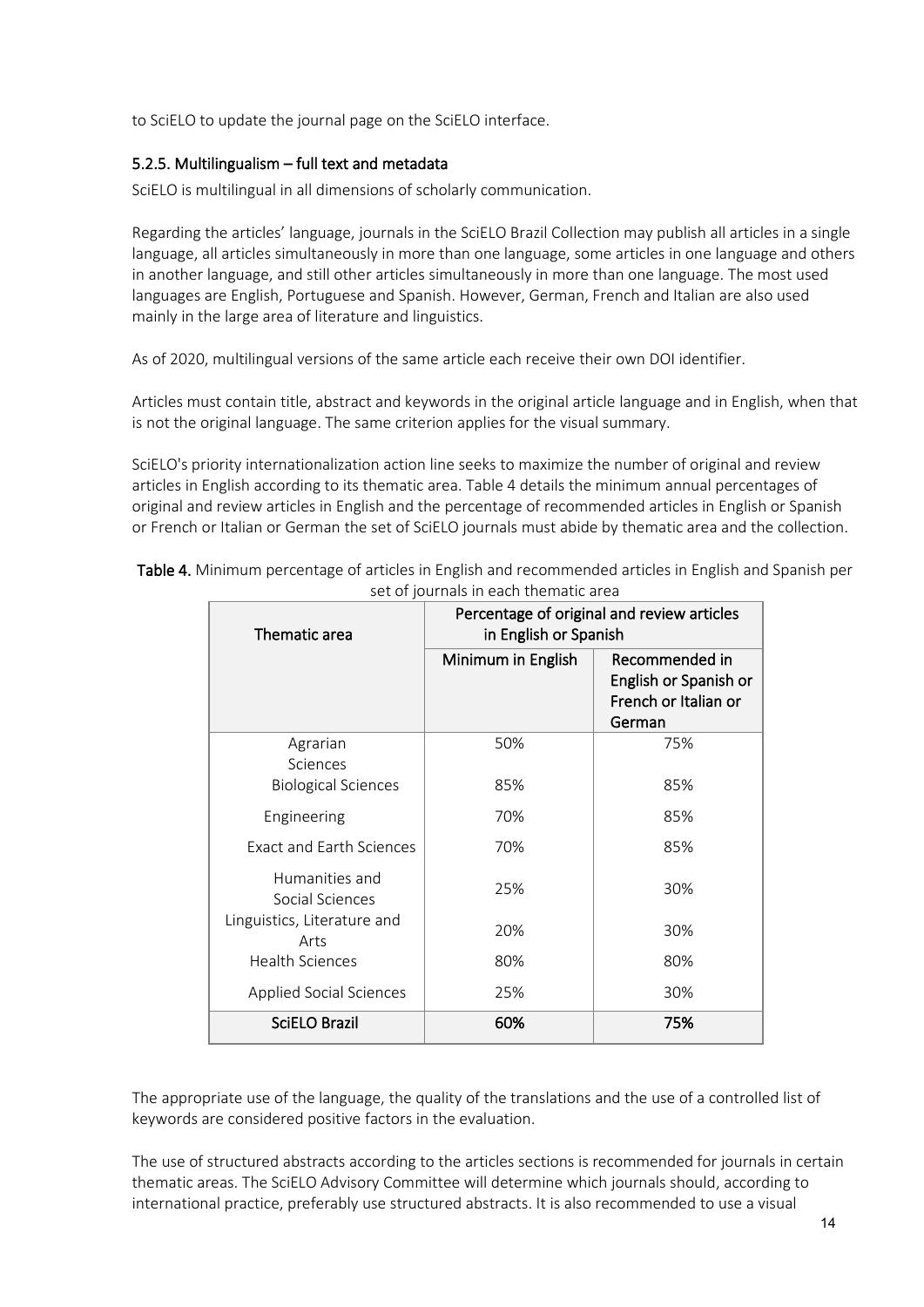summary or infographic when applicable.

#### <span id="page-15-0"></span>5.2.6. Manuscript assessment

The evaluation of research manuscripts is the main function of journals in scholarly communication. It is the process of validating the research according to the scientific method, obedience to ethical canons, alignment with the practices of open science, practices of the thematic research area, the journal editorial policy, including instructions to authors and guidelines to those responsible for the evaluation and final decision on the article publication.

The evaluation of manuscripts submitted to journals indexed by SciELO or the manuscripts commissioned by their editors generally comprises two main stages. The first aims at verifying the adequacy of the manuscripts to the scope of the journal and the fulfillment of the requirements for evaluation. The selected manuscripts move on to the second evaluation stage, which is generally carried out under the supervision of an editor and one or more reviewers and whose recommendations support the editor or editors in the approval or rejection of manuscripts. The corresponding editor-in-chief, associate, or section editor is ultimately responsible for decisions according to the processing flow adopted by the journal and his/her name must be recorded at the end of the article.

Journals may adopt different evaluation processes and designation of the responsible bodies that lead to the approval or rejection of manuscripts. However, the procedures adopted must be formally specified in the instructions to authors and should also apply for special issues, supplements and dossier sections. The arbitration process must be transparent, consistent and documented in detail. The author must always have access to the evaluation progress.

The alignment with open science will promote the following improvements in the manuscript management, which should be available from January 2021:

- When submitting the manuscripts, the corresponding author must inform about the alignment of the research and the conformity of the manuscript with open science practices. For that, SciELO recommends using the Open Science [Compliance Form,](https://wp.scielo.org/wp-content/uploads/Open-Science-Compliance-Form_en.docx) which must be submitted as a supplementary file to the manuscript and that must be shared with editors and reviewers; and
- − Peer review procedures, guides and forms must be updated aiming at verifying the conformity of the research and the manuscript with open science practices and compatible with the instructions to authors.

#### <span id="page-15-1"></span>5.2.6.1. Manuscript evaluation management system or service

All SciELO journals must manage and operate the evaluation of the manuscripts with the support of an online management system certified by SciELO, aiming to maximize the efficiency and transparency of the evaluation process, minimize the time between submission and the final decision, allow the parties involved follow the evaluation process and have records and statistics to control the flow of management of the manuscripts.

SciELO-certified manuscript management systems or services must meet the following minimum characteristics:

- Register the data on the corresponding author and other authors, including email and [ORCID](https://orcid.org/) registration ID through secure authentication;
- Enable the submission of complementary files to the manuscript;
- Start the submission process with a form (check-list) about the requirements that the manuscript must meet in order to advance on the evaluation process;
- Register the evaluation process of the manuscripts with emphasis on the recommendations of the editors and reviewers;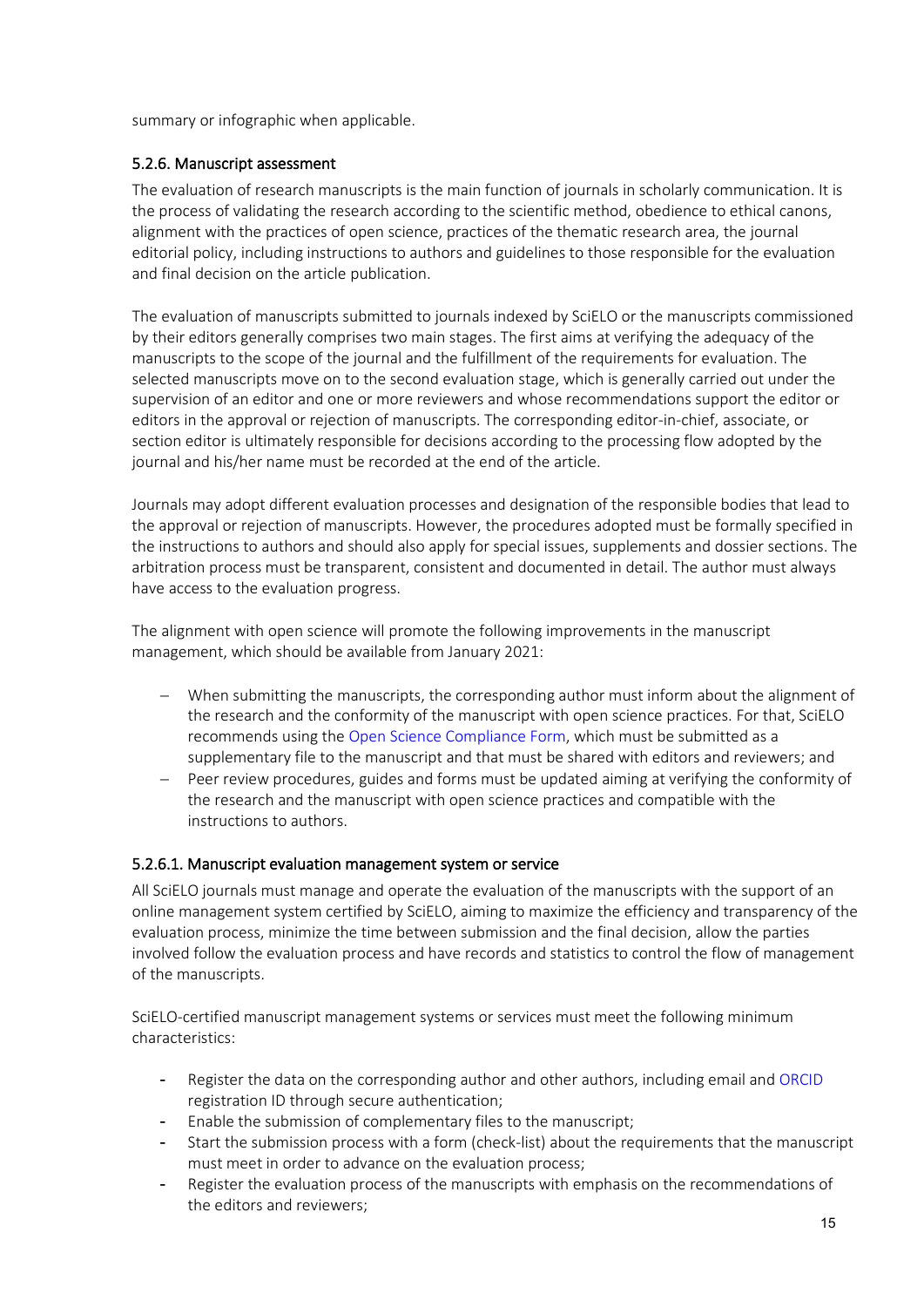- Enable the author to follow online the evolution of the evaluation of the manuscript, from its submission, with indication of the start and end dates of each of the stages of the evaluation process;
- Interoperate with recognized plagiarism control systems or services;
- Interoperate with systems for charging article publishing fees for journals that adopt this option;
- Interoperate with preprint servers, facilitating the submission of manuscripts previously deposited on preprint servers;
- Interoperate with research data repositories;
- Allow open peer review mode;
- Provide statistics of the evaluation process, including, among others, the number of manuscripts received and rejected in the first evaluation by the editor-in-chief or associate-editor, those forwarded to the associate or section editors when applicable, those sent to peer reviewers, including approved and rejected. The statistics on the manuscripts must be controlled by the authors' geographical and institutional origin, language and thematic area or areas;
- Provide statistics on the duration of the manuscript processing steps between receipt and the first evaluation, interactions between the editor-in-chief, associate, or section editor and the authors until the final decision.

Basic controls and statistics will be part of the journals' annual performance report and will be used by the Advisory Committee as one of the information sources for evaluating the journal's performance. To this end, journals must report every six months the number of manuscripts received and processed in the previous semester.

The Advisory Committee may require from the editor-in-chief clarification on the peer review procedure adopted by the journal.

# <span id="page-16-0"></span>5.2.6.2. Average manuscript processing time

The average processing time of the manuscripts should be up to a maximum of 6 (six) months, considering the time between the submission and final decision dates, and up to 12 (twelve) months, considering the time between the dates submission and publication of the manuscript. However, an average total cycle of 6 (six) months is recommended.

The submission of manuscripts must be available continuously, i.e., journals indexed in SciELO must not suspend the receipt of manuscripts in any period for any reason. SciELO may assist the journals or appoint consultants to promote the improvement of manuscript management processes in order to avoid removing the journal from the collection.

# <span id="page-16-1"></span>5.2.6.3. Internationalization of manuscript evaluation

SciELO's priority internationalization action line seeks to maximize the number of researchers affiliated with foreign institutions among editors and reviewers according to the thematic area. Table 2 is considered as a reference to assess the number of referees with foreign affiliation who evaluate at least one manuscript. The table establishes the minimum expected and recommended annual percentages that the sets of journals must abide by, according to the thematic areas and for the collection.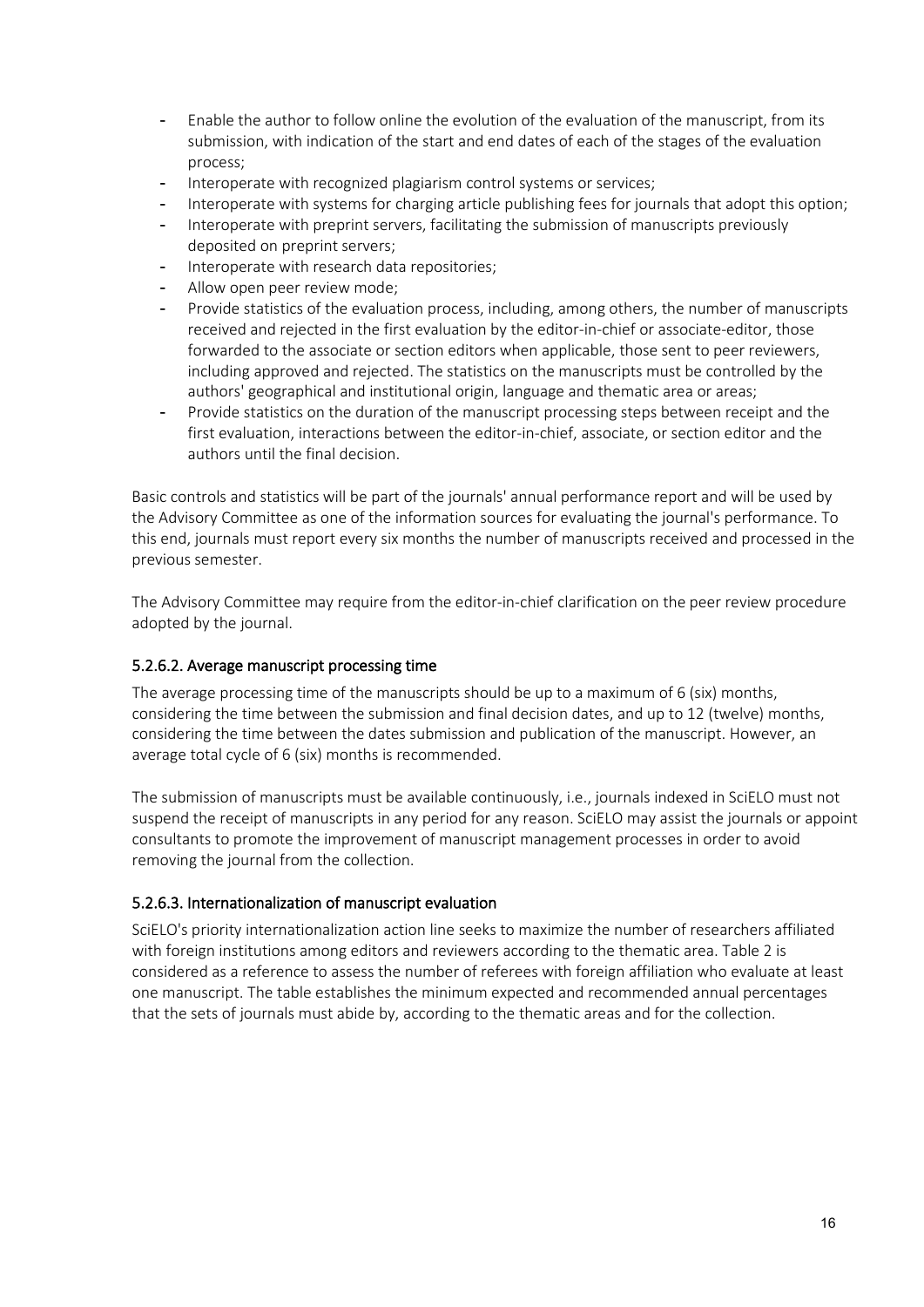| Thematic area                       | Percentage of manuscripts evaluated by<br>reviewers with foreign affiliation |             |  |
|-------------------------------------|------------------------------------------------------------------------------|-------------|--|
|                                     | Minimum                                                                      | Recommended |  |
| Agrarian Sciences                   | 25%                                                                          | 30%         |  |
| <b>Biological Sciences</b>          | 30%                                                                          | 40%         |  |
| Engineering                         | 30%                                                                          | 40%         |  |
| <b>Exact and Farth Sciences</b>     | 30%                                                                          | 40%         |  |
| Humanities and Social<br>Sciences   | 20%                                                                          | 25%         |  |
| Linguistics, Literature and<br>Arts | 20%                                                                          | 25%         |  |
| Health Sciences                     | 25%                                                                          | 30%         |  |
| Applied Social Sciences             | 20%                                                                          | 25%         |  |
| SciELO Brazil                       | 25%                                                                          | 35%         |  |

Table 2. Minimum percentage of reviewers with institutional affiliation abroad for the set of journals in each thematic area

#### <span id="page-17-0"></span>5.2.6.4. Best practices on ethics in scholarly communication

Best practices on ethics in scholarly communication apply to journals in a special way given their condition as validators of research. They apply to the management of the journal and its editorial practices with an emphasis on relations with authors and especially in the evaluation of their manuscripts.

The journal indexed in SciELO must explain in the instructions to the authors their commitment to the observance of best practices on ethics in the management of manuscripts, which involves editors, reviewers and authors, with emphasis on:

- − the conditions the manuscripts must fulfill regarding to research ethics and its communication; and
- − the journal's policies on the identification and procedure regarding misconduct and the acceptance of misconduct complaints.

SciELO recommends journals to adopt the ["SciELO Guidelines on Best Practices for Strengthening Ethics in](https://wp.scielo.org/wp-content/uploads/Guia-de-Boas-Praticas-para-o-Fortalecimento-da-Etica-na-Publicacao-Cientifica.pdf)  [Scientific Publication"](https://wp.scielo.org/wp-content/uploads/Guia-de-Boas-Praticas-para-o-Fortalecimento-da-Etica-na-Publicacao-Cientifica.pdf) and the ["Principles of Transparency and Good Practice in Academic Publications"](https://publicationethics.org/) recommended by the [Committee on Publication Ethics](https://publicationethics.org/) (COPE), the [Directory of Open](https://doaj.org/) Access Journals (DOAJ), th[e Open Access Scholarly Publishers Association](https://oaspa.org/) (OASPA) and the [World Association of Medical](http://www.wame.org/)  [Editors](http://www.wame.org/) (WAME).

#### <span id="page-17-1"></span>5.2.6.4.1. Authorship

The authorship of a document grants recognition and academic credit to the authors and implies accountability for the published content.

In the instructions to authors, journals must inform precisely the authorship criteria, which normally require significant contributions in the conception and/or development of the research and/or writing of the manuscript and mandatorily in the review and approval of the final version.

In addition, and as an expression of transparency and recognition of the different contributions of researchers to a manuscript and the research communicated, the manuscript must inform, at its end,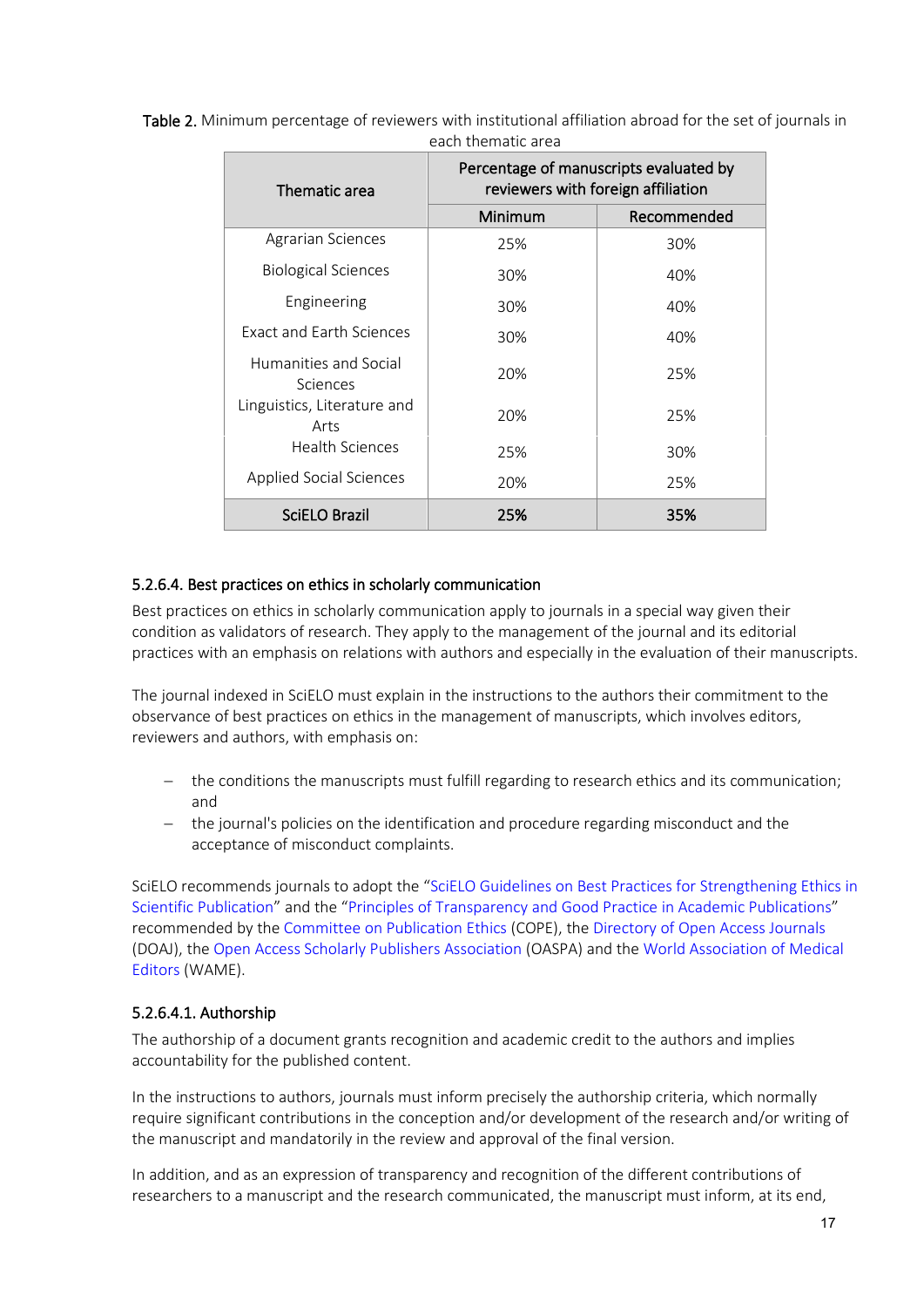precisely the specific contribution of each author.

The SciELO Criteria adopt the CRediT [\(Contributor Roles Taxonomy\)](https://casrai.org/credit/) specification system, which is maintained by the [Consortia for Advancing Standards in Research Administration Information](https://casrai.org/credit/) (CASRAI). CRediT considers 14 different roles of authorship or contribution: Conceptualization, Data curation, Formal analysis, Funding acquisition, Investigation, Methodology, Project administration, Resources, Software, Supervision, Validation, Visualization, Writing – original draft, and Writing – review & editing. The SciELO Guidelines for Using CRediT Specification details how to apply each contribution. However, journals may adopt other credit specification systems in line with their thematic area.

Regardless of the contribution and the registration system, all authors are equally responsible for the article content.

Journals should also require authors to formally specify whether there are possible conflicts of interest in conducting and communicating research.

# <span id="page-18-0"></span>5.2.6.4.2. Clinical trials registry

Journals in the SciELO Brazil Collection that publish results of clinical trials should include in the instructions to authors the recommendation for prior registration of published trials. They must also require the manuscript to provide the registration identification number as a condition for proceeding with the evaluation.

#### <span id="page-18-1"></span>5.2.6.4.3. Registry of biological reference material and DNA sequences

SciELO Brazil Collection journals that publish results on experiments with living organisms such as fungi, bacteria, plants, etc., should include in the instructions to authors the recommendation for prior registration and deposit of reference material (vouchers) in registered and public access collections and require the respective identification number as a condition for manuscript acceptance.

The same procedure applies to the deposit of DNA sequences in enabled databases.

#### <span id="page-18-2"></span>5.2.6.4.5. Similarity check

SciELO Brazil Collection journals must interoperate with recognized systems or services for the control and verification of similarity of the manuscripts received to assist in the detection of texts not properly cited or situations that characterize plagiarism.

#### <span id="page-18-3"></span>5.2.6.4.6. Errata and retractions

The editors-in-chief must send SciELO the notification of errata as soon as they are issued for publication in the corresponding journal issue or volume in SciELO, in accordance with the [Guidelines for registry and](https://wp.scielo.org/wp-content/uploads/guia_errata.pdf)  [publication of errata.](https://wp.scielo.org/wp-content/uploads/guia_errata.pdf)

When an article is retracted, the journal editor-in-chief must inform SciELO on the reasons for retraction and follow the procedures of th[e Guidelines for registry and publication](https://wp.scielo.org/wp-content/uploads/guia_retratacao.pdf) of retraction.

#### <span id="page-18-4"></span>5.2.7. Editorial production flow – periodicity, punctuality and quantity of articles

Periodicity, punctuality and the number of articles published per year are indicators of the editorial production flow of the journal that is analyzed according to its thematic area. It is also an indicator related to the opportunity and celerity of communication. The reference values for periodicity and number of articles required for indexing in SciELO depend on the thematic area in which the journal is classified.

Journals should preferably publish articles continuously throughout the year as soon as they are approved and edited. The articles are collected in an annual volume with or without periodic editions (issues). Each article is identified by a unique number within the volume and is always paginated from one. [Continuous](https://wp.scielo.org/wp-content/uploads/guia_pc.pdf)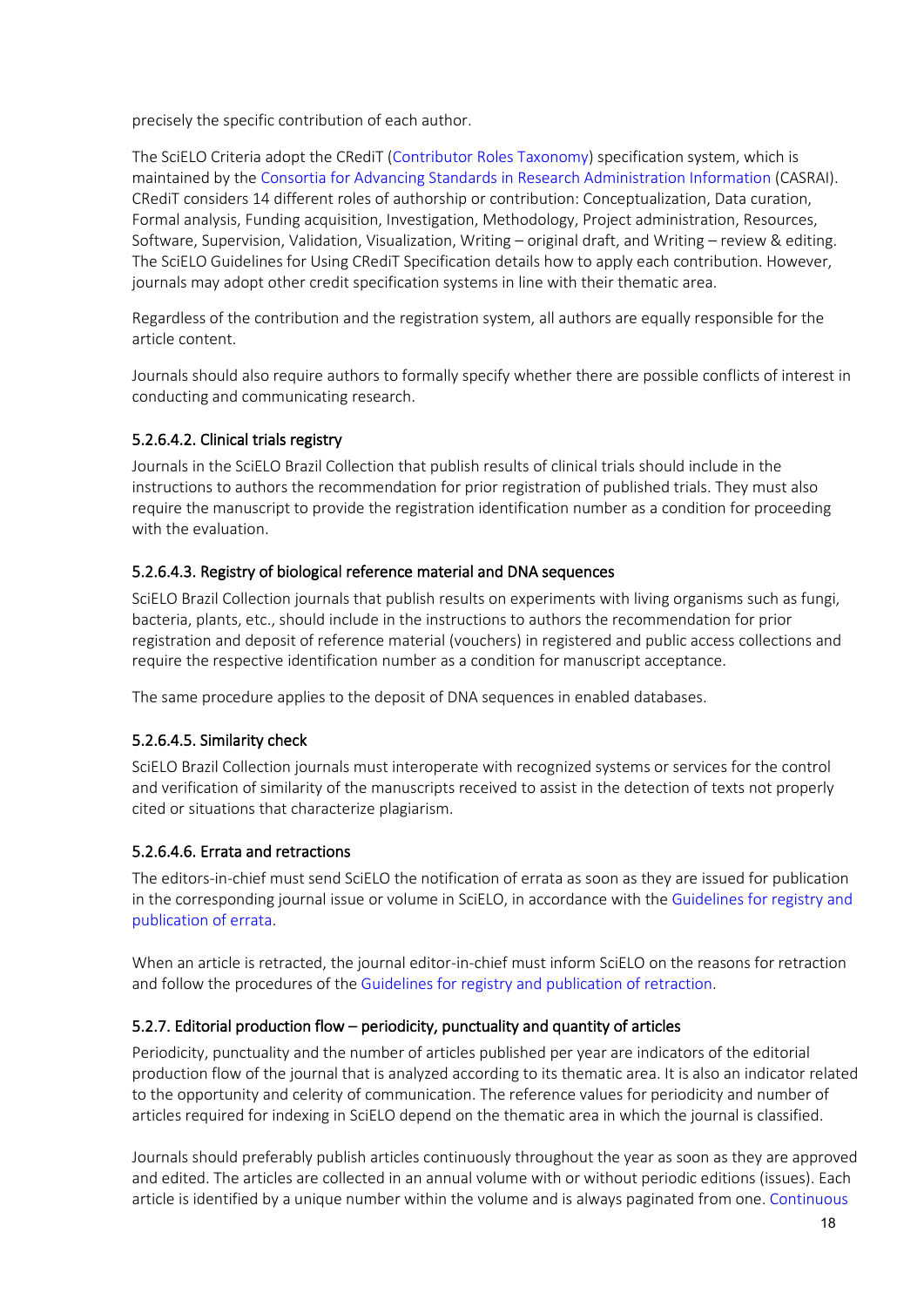[publication](https://wp.scielo.org/wp-content/uploads/guia_pc.pdf) contributes to accelerating research communication and journals operate as platforms for publishing articles and no longer as publishers of journal editions. With the majority of journals publishing in this mode, the SciELO collection promotes a continuous flow of research communication with improvements for all actors and interested parties.

Journals that continue to adopt the traditional way of composing articles in periodic editions must commit themselves to the authors to publish it at the beginning or before the period related to that issue. Table 3 indicates the minimum and recommended periodicities by subject area.

Journals that have not been published in SciELO in the last six months or that adopt an embargo, which consists in postponing the open access publication of the new issues, will not be admitted nor will remain in the collection. The punctuality of indexed journals and process times are controlled by publishing articles on the SciELO portal which includes manuscripts already approved and deposited in [SciELO](https://preprints.scielo.org/index.php/scielo)  [Preprints](https://preprints.scielo.org/index.php/scielo) prior to final publication.

Table 3 also indicates, for the set of journals in each thematic area, the average number - minimum and recommended - of articles published per year. Thus, when evaluating a journal inclusion, the minimum average number of articles in the thematic area must be observed.

| Thematic area                       | Periodicity |             | Mean number of articles |             |
|-------------------------------------|-------------|-------------|-------------------------|-------------|
|                                     | Minimum     | Recommended | Minimum                 | Recommended |
| <b>Agrarian Sciences</b>            | Quarterly   | Bimonthly   | 60                      | 75          |
| <b>Biological Sciences</b>          | Quarterly   | Bimonthly   | 65                      | 85          |
| Engineering                         | Quarterly   | Bimonthly   | 48                      | 60          |
| <b>Exact and Farth Sciences</b>     | Quarterly   | Bimonthly   | 45                      | 55          |
| Humanities and Social<br>Sciences   | Triannual   | Quarterly   | 25                      | 35          |
| Linguistics, Literature and<br>Arts | Triannual   | Quarterly   | 20                      | 25          |
| <b>Health Sciences</b>              | Quarterly   | Bimonthly   | 60                      | 80          |
| <b>Applied Social Sciences</b>      | Triannual   | Quarterly   | 25                      | 35          |

Table 3. Editorial production flow according to periodicity of journals and minimum and recommended average number of articles per year for sets of journals in each thematic area

# <span id="page-19-0"></span>5.2.8. Structuring of texts, citations, and bibliographic references and authorship

Journals must specify in the instructions to authors the rules followed for the structuring and presentation of manuscripts, their elements and supplementary materials. In general, these standards are dependent on thematic areas and types of documents.

# <span id="page-19-1"></span>5.2.8.1. Texts in XML – SciELO Publishing Schema

All types of documents published by SciELO journals must be capable of being structured in XML, following the set of elements and the rules for markup defined b[y SciELO Publishing Schema](https://scielo.readthedocs.io/projects/scielo-publishing-schema/pt_BR/latest/) (SciELO PS). SciELO PS follows the NISO Z39.96-2015 standard[: Journal Article Tag Suite](https://jats.nlm.nih.gov/publishing/tag-library/1.1/) (JATS) which comprises the following main identifications: structure of the article; bibliographic elements that compose its metadata used by the indexing, bibliometrics, referencing and interoperability functions; and text of the article, including notes, formulas, tables, figures, diagrams, maps, bibliographic references, acknowledgments, etc.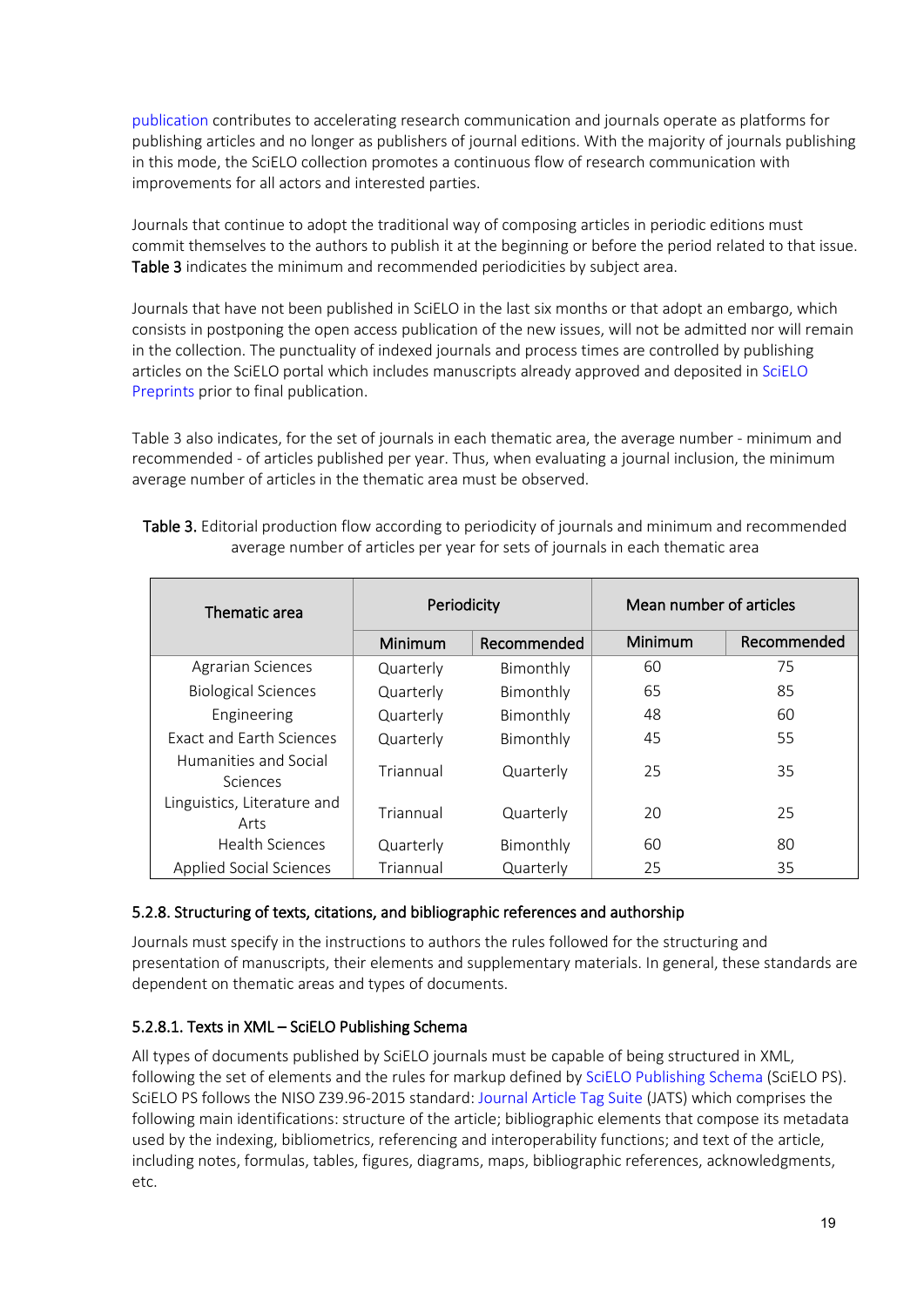Citations and respective bibliographic references must faithfully follow one of the nationally or internationally established norms, according to the thematic area of the journal. The journals must explain in the instructions to the authors the standard adopted and ensure that it is applied in the final version of the articles.

Documents with simpler text structures than articles such as editorials, reviews, obituaries, and letters are also structured according to [SciELO Publishing Schema](https://scielo.readthedocs.io/projects/scielo-publishing-schema/pt_BR/latest/) and with the mandatory presence of the following elements:

- Title of the journal section to which the document belongs
- Authorship
- Institutional affiliation of authors
- Document title different from section title
- One or more citations in the text
- List of bibliographic citation references in the body of the text

Journals indexed in the SciELO Brazil Collection must send the article files in PDF, XML and optionally ePUB format to the production unit following the [Package Delivery Guide for Publishing](https://wp.scielo.org/wp-content/uploads/guia_entrega_pacotes.pdf) in SciELO. XML files must be accompanied by high definition images. When the article is multilingual, the XML file must necessarily contain all versions.

XML files and respective images are considered by SciELO to be the original source of articles for reference and preservation.

#### <span id="page-20-0"></span>5.2.8.2. Authorship – identification of authors, their institutional affiliation and contribution

Documents published by SciELO journals must register the names of the authors accompanied by the respective unique [ORCID](https://orcid.org/) identifiers and their institutional affiliations. E-mails of all authors must accompany the manuscripts submission.

# <span id="page-20-1"></span>5.2.8.3. ORCID identification

The [Open Researcher and Contributor Identifier](https://orcid.org/) (ORCID iD) is a global identifier for researchers. It has 16 characters and is assigned free of charge by the non-profit organization ORCID that is dedicated to the management of ORCID iDs. The ORCID identifier is open, unique and persistent for use in instances and systems involving names of researchers, distinguishes homonymous researchers and brings together variations of the researcher's name. It is compatible with ISO 27729 - [International Standard Name](http://www.isni.org/)  [Identifier](http://www.isni.org/) (ISNI).

All authors of SciELO journals must be accompanied by the respective ORCID iD. In addition to contributing to the correct identification of authors in the processes of project management and scientific output, ORCID iD also contributes to systems for verifying research integrity and authorship.

# <span id="page-20-2"></span>5.2.8.4. Institutional affiliation of authors

The authors' affiliation identifies their institutional and geographical location when the research was carried out. It is mandatory for all authors. The affiliation is called institutional because, in general, the location is a legally established institution research related, but it can be another type of instance such as program, project, network etc. In the case of authors without any affiliation, the institution is identified as an Independent Researcher. The geographical affiliation must include the city, state and country. Authors may have more than one institutional affiliation.

The complete record of the authors' affiliation is essential to support bibliographic control systems, authorship security and monitoring the origin and institutional and geographical contribution of the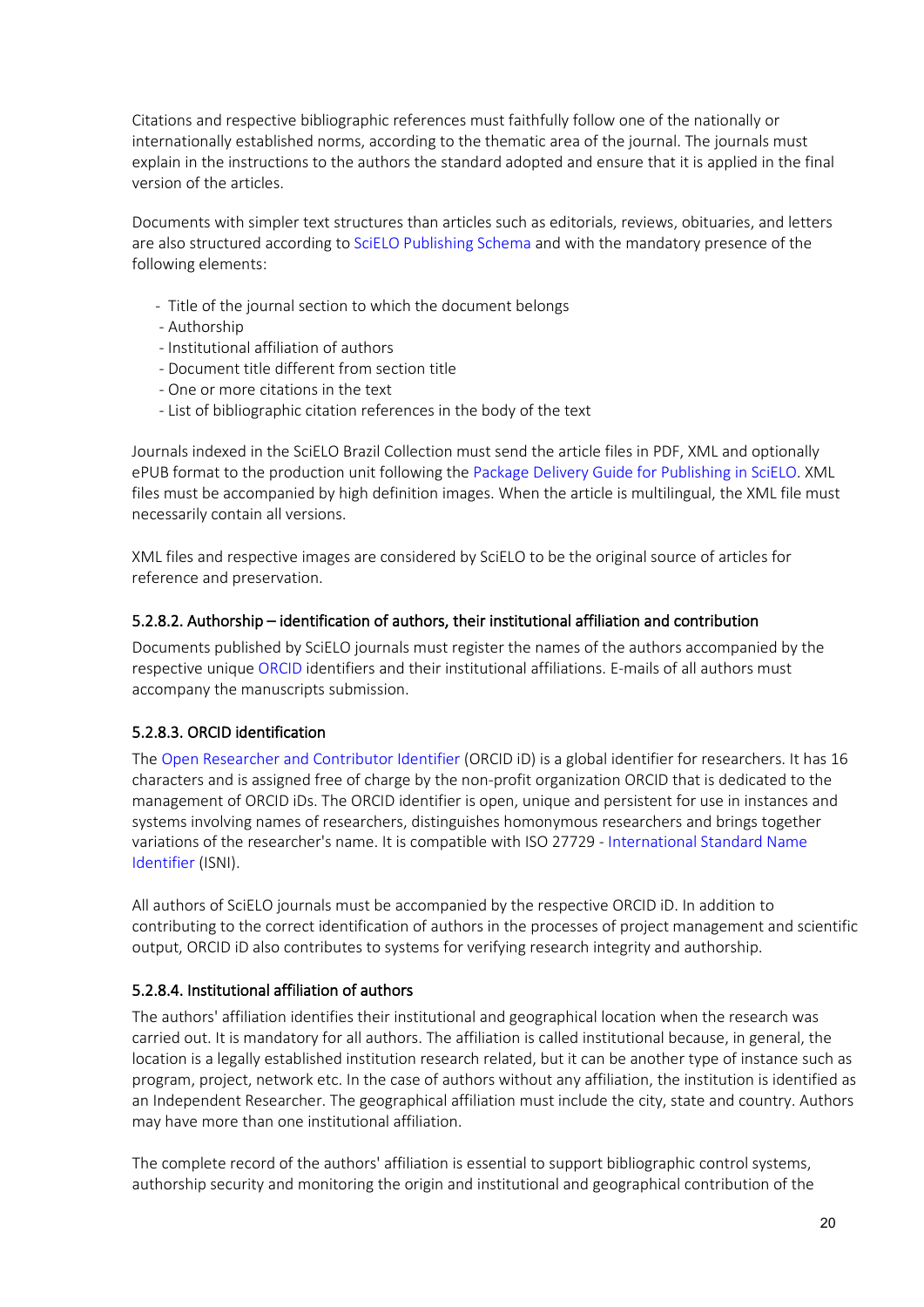research communicated by SciELO journals. As it is well known, much of the visibility of scientific output measured at global level from countries, institutions, thematic areas, research groups, and researchers is measured based on the authors' affiliations in the indexed articles.

For the purposes of applying the SciELO Criteria, the distribution of affiliations of published articles is an indicator of the representativeness, extent and diversity of the journal's presence and, therefore, of its relevance. As a result, journals with author affiliations restricted to a specific institution or geographical area are not considered for evaluation.

Full institutional affiliation is also a key element to assist in the initial evaluation of the manuscripts regarding the scientific tradition of the authors' institutions and their respective Lattes curricula for authors in Brazil and ORCID for foreigners.

All types of documents, without exception, must be authored with complete specification of the institutional and geographical instances of the authors' location where the research was carried out and the manuscript prepared. Each institutional instance is identified by names of up to three hierarchical or programmatic levels and by the geographic location (city, state and country) in which it is located. When an author is affiliated to more than one instance, each affiliation must be identified separately. When two or more authors are affiliated with the same instance, the instance is identified only once. When the author has no institutional affiliation, the affiliation is registered, indicating that he is an Autonomous Researcher, including the other elements of the geographical location.

Academic instances are the most common of authors' affiliation. Typical academic affiliation structures typically combine two or three hierarchical levels, such as: department-college-university, graduate program-college-university, research institute-university, hospital-medical school-university, etc. Public or private institutes, companies, clinics and foundations related to research and development are also common. There are also instances that develop or participate in research such as government agencies, ministries linked instances, autarchies, state companies, state or municipal departments. There are also authors affiliated to programmatic instances or those involving research communities or professionals who work around a program, project or network and may have limited timespan.

The affiliation presentation must be uniform in all documents; thus, the following format is recommended:

- The identification of the affiliation group must come just below the names of the authors. When different authors have different affiliations, names and affiliations are related to each other by tags;
- The identification of institutional bodies should, whenever applicable, indicate the corresponding hierarchical units. It is recommended that hierarchical units be presented in descending order, for example, university, college and department;
- In no case should affiliations be accompanied by the titles or mini resumes of the authors. These, when present, must be published separately from the affiliations as author's notes;
- The address of the corresponding author must be presented separately and can come at the end of the article;
- The names of the institutions and programs must be presented in full and in the original language of the institution or in the English version, when the writing is not Latin. See examples:
	- o Universidade de São Paulo, Faculdade de Medicina, Departamento de Pediatria, São Paulo, SP, Brasil;
	- o Universidad Nacional Autónoma de México, Instituto de Investigaciones Biomédicas, Departamento de Pediatría, Ciudad de México, México;
	- o Johns Hopkins University, School of Medicine, Department of Pediatrics; Baltimore, MD,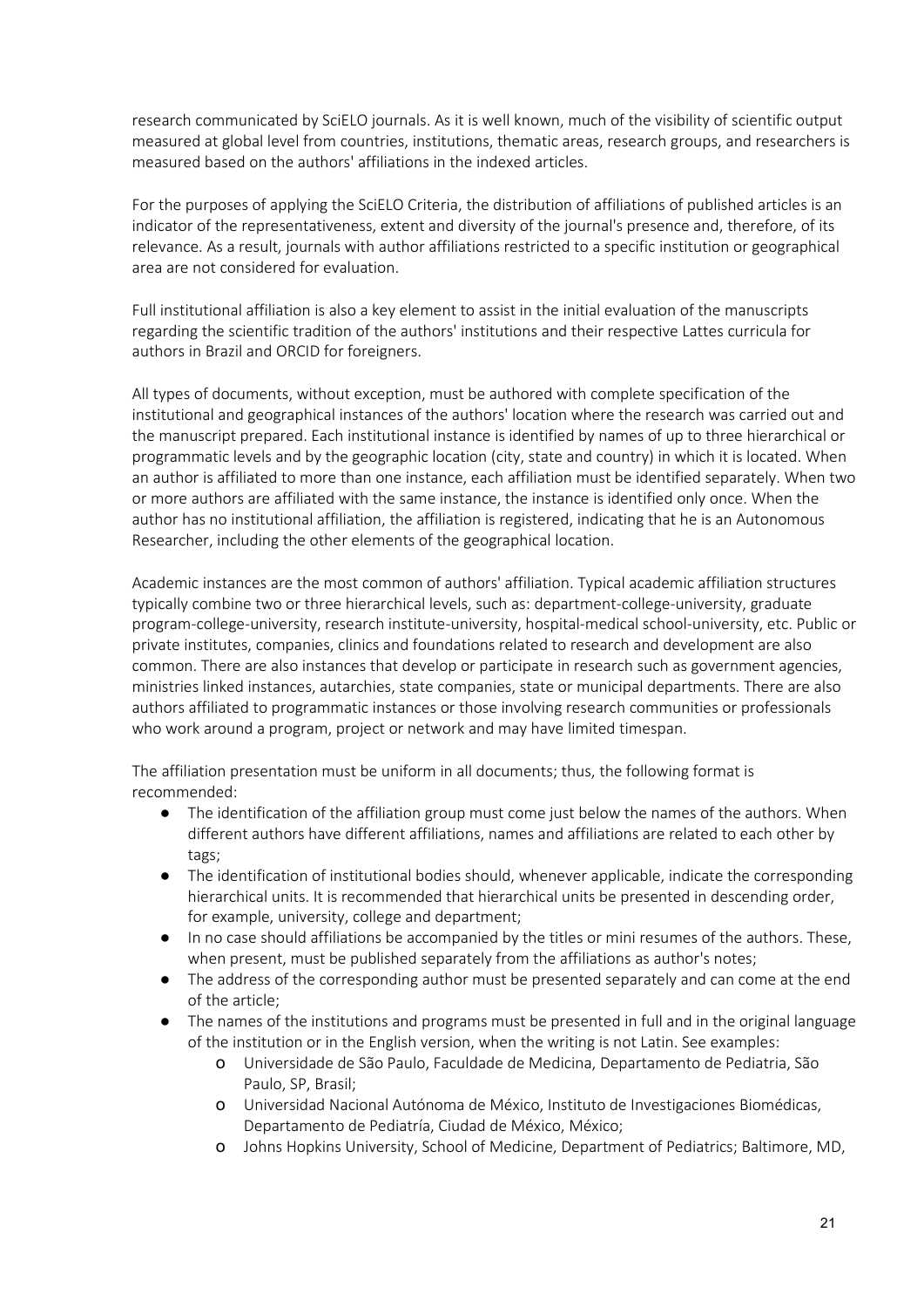US.

● The names of authors must be accompanied by their respective ORCID iDs.

SciELO's internationalization priority line of action seeks to maximize the internationalization of the authors' affiliation. Table 5 presents the expected and recommended minimum annual percentages of authors with institutional affiliation abroad by thematic area, which must be met by thematic areas and for the collection as a whole.

| Thematic area                       | Percentage of authors with foreign affiliation |             |  |
|-------------------------------------|------------------------------------------------|-------------|--|
|                                     | Minimum                                        | Recommended |  |
| Agrarian Sciences                   | 15%                                            | 30%         |  |
| <b>Biological Sciences</b>          | 30%                                            | 40%         |  |
| Engineering                         | 30%                                            | 40%         |  |
| <b>Exact and Farth Sciences</b>     | 30%                                            | 35%         |  |
| Humanities and Social<br>Sciences   | 20%                                            | 25%         |  |
| Linguistics, Literature and<br>Arts | 20%                                            | 25%         |  |
| Health Sciences                     | 25%                                            | 35%         |  |
| <b>Applied Social Sciences</b>      | 20%                                            | 25%         |  |
| SciELO Brazil                       | 20%                                            | 35%         |  |

Table 5. Minimum and recommended percentage of authors with foreign institutional affiliation

#### <span id="page-22-0"></span>5.2.9. Required indexing and evaluation by received citations

Indexing in a given bibliographic index represents the journal's recognition and of the research it publishes according to the index evaluation system. They are essential for the visibility and interoperability of journals and the research they publish. There are numerous bibliographic indexes, both multidisciplinary and thematic, with different indexing criteria and production of different bibliometric indicators.

The indexes whose scope is to record the journals description are known as directories or catalogs. Those that record the description of journal articles they index are known as indexes or bibliographic or bibliometric databases. In many cases, indexes assign identifiers that are widely used in scholarly communication.

The SciELO Brazil Criteria are compatible with the main multidisciplinary and thematic bibliographic indexes. Thus, the admission or permanence of a journal in the SciELO Brazil Collection is in principle independent of its level of indexing, since one of SciELO's objectives is to contribute to maximize the indexing of its journals.

The SciELO Brazil Criteria employs bibliographic indexes to promote or ensure that journals operate regularly with the following characteristics:

- − Cataloged with one or more ISSN identifiers [\(International Standard Serial Number\)](https://portal.issn.org/);
- − Cataloged in DOAJ [\(Directory of Open Access Journals\)](https://doaj.org/);
- − All articles indexed in a provider of the unique identifier DOI [\(Digital Object Identifier\)](https://www.doi.org/). SciELO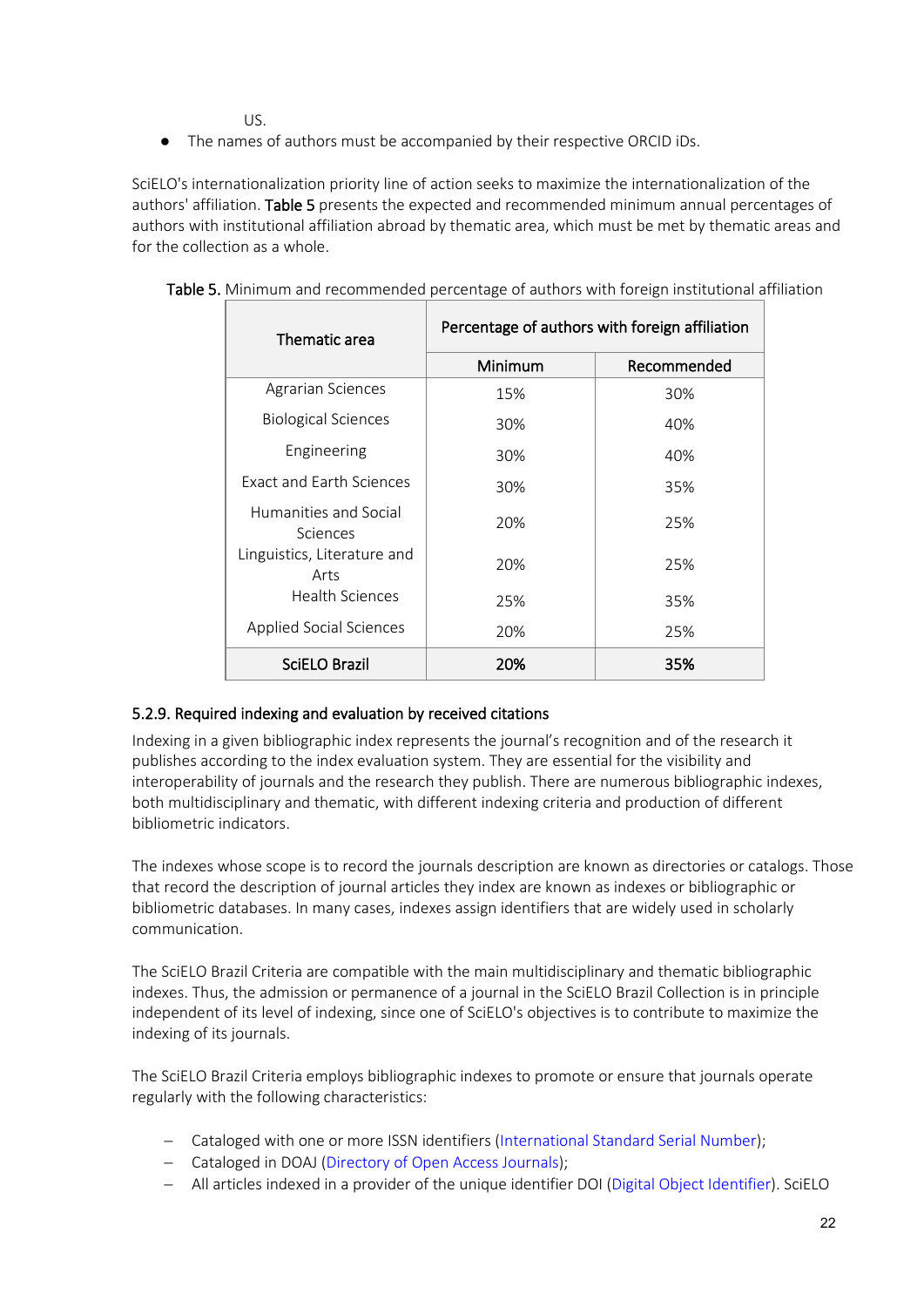primarily use[s Crossref](https://www.crossref.org/) as a DOI provider;

− The number of citations received by articles in the bibliographic indexes must be compatible with the thematic area, showing an increasing trend.

#### <span id="page-23-0"></span>5.2.9.1. Indexing of the journal and the metadata of articles in DOAJ

As of 2017, all SciELO journals must be indexed in the [Directory of Open Access Journals](https://doaj.org/) (DOAJ) which is the globally recognized index of quality open access journals. DOAJ is managed by an independent association based in Sweden with members of scholarly communication organizations that support open access. SciELO is a member of DOAJ and participates in its Advisory Board.

It is up to the journal to obtain indexation in [DOAJ.](https://doaj.org/) If necessary, the SciELO indexing team supports the submission preparation and assists in solving any problems with indexing. Journals excluded from DOAJ for more than six months for not meeting mandatory criteria will be automatically excluded from the SciELO Brazil collection. Being indexed in the [DOAJ](https://doaj.org/) is an indicator of quality, compliance with good ethical practices, and that the journal is not predatory.

SciELO is responsible for sending the articles metadata to [DOAJ.](https://doaj.org/)

#### <span id="page-23-1"></span>5.2.9.2. Indexing of metadata in Crossref

All documents in the SciELO Brazil Collection must have their [Digital Object Identifier](https://www.doi.org/) (DOI) number recognized globally as a unique and persistent document identifier. DOI is essential to promote the indexing of articles, promote their visibility and interoperability.

The DOIs for the documents in the SciELO Brazil Collection are obtained fro[m Crossref](https://www.crossref.org/) or another DOI provider recognized by the [International DOI Foundation.](https://www.doi.org/) [Crossref](https://www.crossref.org/) is the most used by journal publishers. [Crossref](https://www.crossref.org/) is a non-profit organization governed by an Administrative Council (Board of Directors) on which SciELO is represented.

The DOI for journal articles can be obtained from the SciELO Brazil Collection free of charge under a common prefix, directly by the journal or to whom the journal delegates. The DOI is obtained by sending the metadata to the Crossref repository.

From 2020, the DOI metadata for articles in the SciELO Brazil Collection journals must be as exhaustive as possible and meet the following criteria:

- The metadata registered in [Crossref](https://www.crossref.org/) to obtain the DOI must include the SciELO PS front bibliographic elements supported by [Crossref](https://www.crossref.org/) metadata and the elements of all cited references, which must be qualified with the OPEN parameter, i.e., the references can be used by any user or services such as the [Initiative for Open Citations](https://i4oc.org/) (I4OC);
- − The link element for the full text of DOI records in Crossref sent directly by the journals must always contain the URL of the full text of the article in the SciELO Collection in addition to other URLs as a guarantee of access to the articles;
- − Multilingual articles must have different DOIs for each version;
- − Employ the [CrossMark](https://www.crossref.org/services/crossmark/) element to register a new version of the article and changes;
- − The DOI must always be specified in the XML and PDF texts of the files sent to SciELO, following the [Guidelines for displaying Crossref DOIs.](https://wp.scielo.org/wp-content/uploads/Diretriz_DOI_PT.pdf)

#### <span id="page-23-2"></span>5.2.9.3. Citations received in bibliographic indexes or databases

The distribution of citations received in recent years by articles published by the journal is a key indicator in assessing its visibility and one of its relevance indicators. The journal should show a trend in the number of citations received from other publications and self-citations compatible with other journals in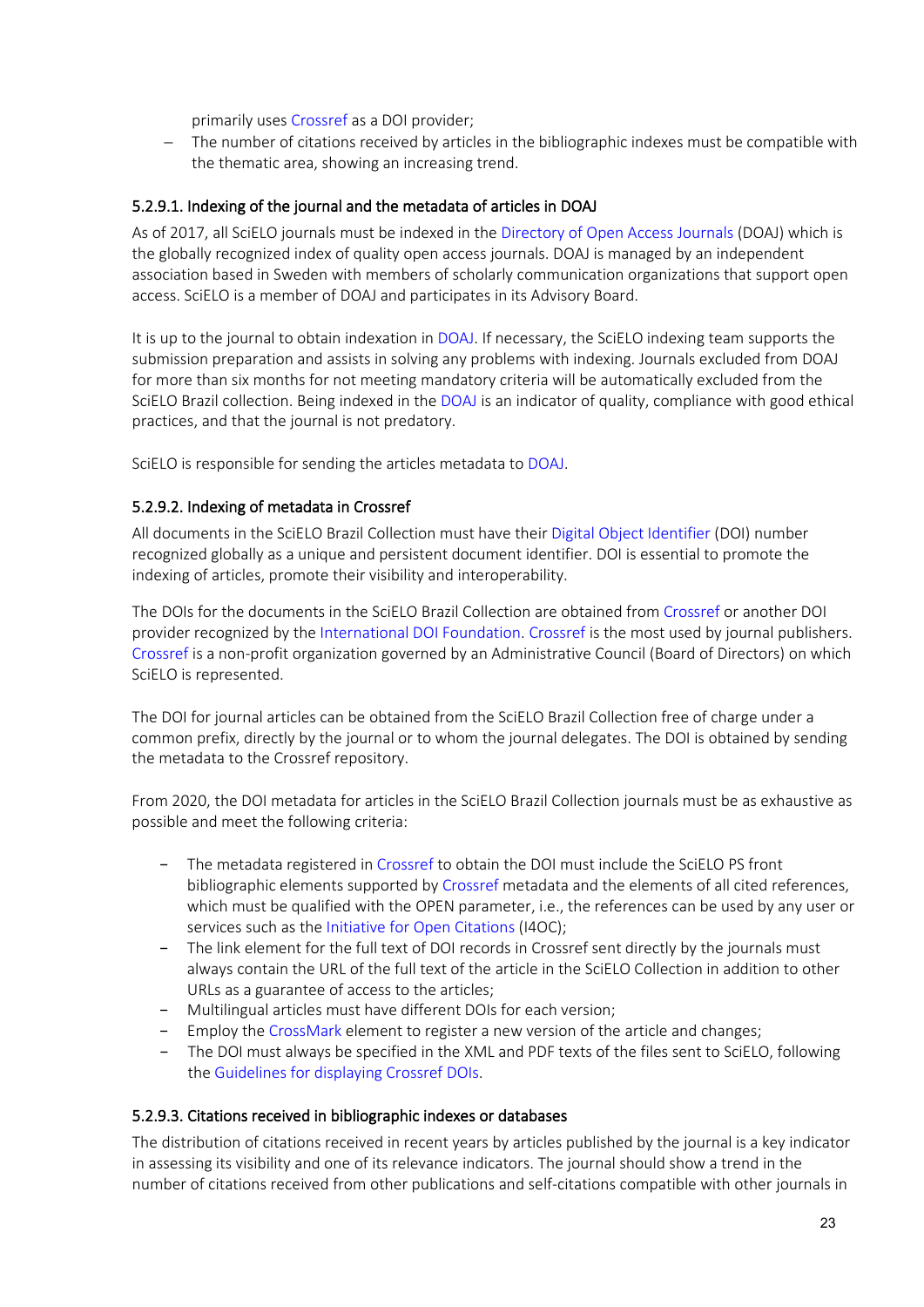the same thematic area.

The SciELO Brazil Criteria for admission of journals considers the indicators of citations received in the different bibliographic indexes in relation to the performance of the thematic area, having Google Scholar as a common reference for journals with more than five years of existence. Admission is favored when the journal contributes to increase the performance of the set of journals already indexed in the corresponding thematic area.

For the evaluation of the collection, thematic areas and the journals already indexed, besides [Google](https://scholar.google.com/citations?view_op=top_venues&hl=pt-BR)  [Scholar,](https://scholar.google.com/citations?view_op=top_venues&hl=pt-BR) the SciELO Brazil Criteria uses th[e SciELO Citation Index](http://wokinfo.com/products_tools/multidisciplinary/scielo/) which comprises the SciELO an[d Web of](http://login.webofknowledge.com/error/Error?Error=IPError&PathInfo=%2F&RouterURL=http%3A%2F%2Fwww.webofknowledge.com%2F&Domain=.webofknowledge.com&Src=IP&Alias=WOK5)  [Science](http://login.webofknowledge.com/error/Error?Error=IPError&PathInfo=%2F&RouterURL=http%3A%2F%2Fwww.webofknowledge.com%2F&Domain=.webofknowledge.com&Src=IP&Alias=WOK5) (WoS) journals and other indexes that index all journals.

#### <span id="page-24-0"></span>5.2.10. Alignment with Open Science communication practices

The alignment of indexed journals with the open science modus operandi promoted by the SciELO Program comprises the adoption and improvement of the following scholarly communication methodologies and practices: open access; preprints as the beginning of the article production flow; management of research data, software codes and other materials underlying the articles; transparency and openness of the manuscript evaluation process; public dissemination of research, and interoperability with the global flow of information and scientific knowledge.

The alignment mainly implies in updating the journal editorial policies that are largely expressed in the instructions to authors, in the manuscript management processes, in the dissemination and marketing. The expectation is that all journals in the SciELO Brazil Collection will update editorial policies by the end of 2020 and with an operation compatible with open science by the end of 2022.

Alignment to some aspects may initially pose some challenges to editors, reviewers and authors, since it is an innovation and imposes overcoming traditional practices rooted in research communication. However, journals are expected to make a decisive contribution to the advancement of public and institutional policies by research funding agencies, universities and other research institutions. In addition, the alignment will place the SciELO journals in the international state of the art and will contribute decisively to improving the research, visibility and impact of the journals.

For SciELO journals, the alignment of articles with open science communication practices is initially informed by the authors when submitting manuscripts. For that, SciELO recommends using the [Open](https://wp.scielo.org/wp-content/uploads/Open-Science-Compliance-Form_en.docx)  [Science Compliance](https://wp.scielo.org/wp-content/uploads/Open-Science-Compliance-Form_en.docx) Form with, which must be submitted as a supplementary file to the manuscript. Compliance is verified in the initial review of the manuscripts and later by the editors and reviewers.

The SciELO Brazil Criteria following the priority lines of action of the SciELO Program considers the alignment of journals in three phases:

- − By the end of 2020, update the editorial policy and inform the authors about the importance of adopting open science practices;
- − No later than January 2021, all SciELO journals must adjust editorial management to:
	- o Accept the submission of manuscripts previously deposited in preprint servers certified by the journal;
	- o Require the citation and referencing of data, software codes, and other content underlying the texts of the articles. Optionally, require that the cited content be made available in open access before or in parallel with the article publication;
	- o Offer options for opening the peer review process.
- − No later than January 2022, all SciELO journals must require that the manuscripts cite and reference data, codes and other materials underlying the articles and that they be made available in open access.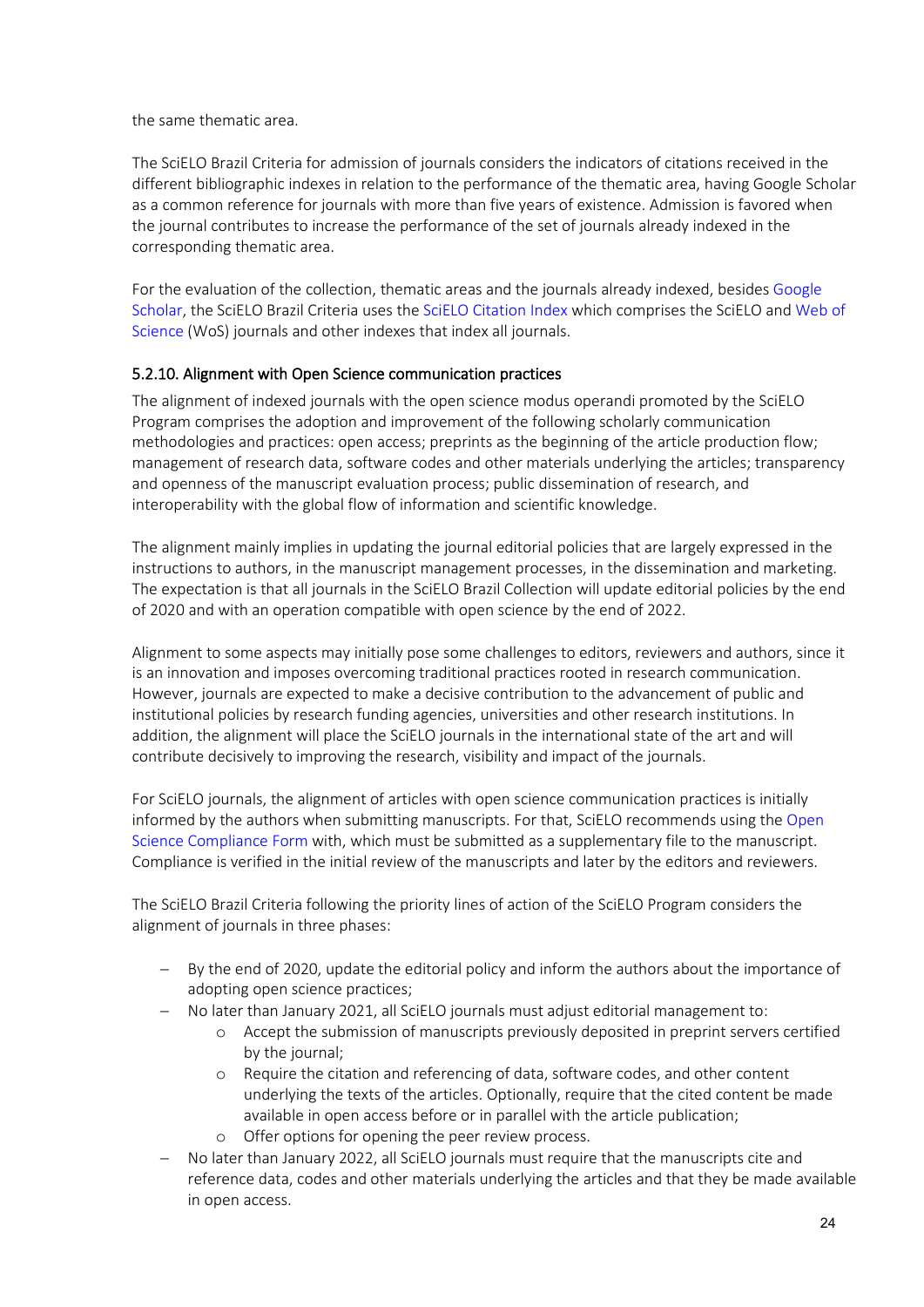Journals may define conditions under which the opening of data and other content may or should be avoided.

### <span id="page-25-0"></span>5.2.10.1. Open Access to articles

All journals and articles indexed in SciELO are published in gold open access with no embargo. This is a principle of the SciELO Program. The open access mode involves three criteria: the type of license; the copyright of the articles; and appropriate indexing.

#### <span id="page-25-1"></span>5.2.10.1.1. CC-BY or CCO License for full texts and CCO License for metadata

The SciELO Program formalizes open access by adopting [Creative Commons](https://creativecommons.org/) access attribution for all journals, articles full texts including tables, figures, etc., and its indexed metadata in their collections. Creative Commons is a non-for-profit organization that contributes to the sharing and use of products, services and processes related to creativity and knowledge through globally recognized licenses that has a Brazilian chapter.

The standard license adopted by SciELO since 2015 is the international CC-BY (Creative Commons Attribution) for the articles text and CC0 (Creative Commons Zero or public domain) for articles metadata. The CC-BY license authorizes the sharing, use and adaptations of articles as long as the authors' credit is ensured, and it is necessary to provide a link to the license legal text and the indication of changes, when made. Journals indexed before 2015 may retain licenses they have adopted that are different from CC-BY. However, to take advantage of all the dissemination and interoperability services, it is recommended that these journals also adopt the CC-BY license. Journals must accept the CC0 license when required by the authors.

It is mandatory that the articles text in PDF and XML include an indication of the CC-BY license for machine and human reading.

The articles metadata prepared by SciELO from the XML articles files should be made available with a CC0 license. Metadata is available in two compositions. The first comprises the bibliographic elements of the front or pre-textual part of the articles used for bibliographic control, indexing, referencing, bibliometric indicators and interoperability. The second includes, in addition to the front part, the bibliographic references of the documents cited in the text of the article, which are listed in a specific section at the end of the articles and are used for indexing, bibliometric indicators based on citations and interoperability.

Background and documentation on Creative Commons are available on the website of the central organizatio[n Creative Commons.](https://creativecommons.org/)

# <span id="page-25-2"></span>5.2.10.1.2. Authors' copyright

As authors are asked to formally authorize the publication of their articles in open access under the CC-BY license, SciELO journals may choose to keep with the authors the copyrights and register this condition as part of the article text. Some open access policies require that journals maintain copyright with authors, as is the case with [Plan S](https://www.coalition-s.org/) of the European Community.

The authors' copyright registration may be as follows:

Copyright © 2020 Silva et al. This is an Open Access article distributed under the terms of the Creative Commons Attribution License, which permits unrestricted use, distribution, and reproduction in any medium, provided the original article is properly cited

#### <span id="page-25-3"></span>5.2.10.2. Preprints as the beginning of the research communication flow

Preprints are manuscripts ready for submission to a journal that are deposited in open access on a web server before, or in parallel with submission to a journal for evaluation aiming at its formal publication as a peer-reviewed article. These servers are identified as preprint servers and must comply with a series of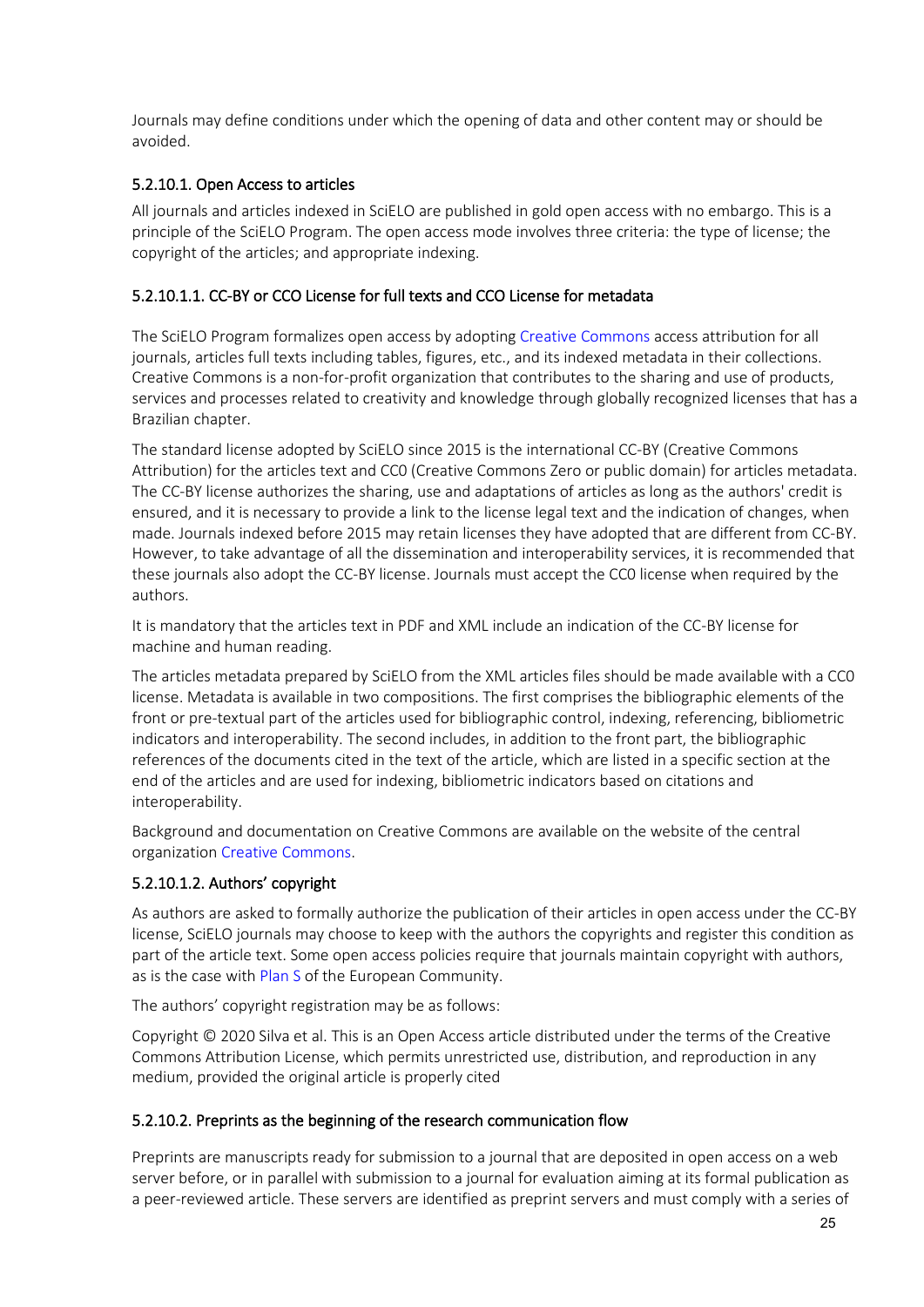conditions to be recognized as reliable servers that SciELO journals can certify.

SciELO journals should update their editorial policy to inform researchers in the instructions to authors who accept manuscripts previously deposited on a reliable preprint server. This change has the following implications for the management and operation of the journal:

- − The articles published by the journal are no longer unpublished. The journal's key function becomes to validate the research as peer-reviewed;
- − The authors' identity is already known and, therefore, double blind peer review does no longer apply;
- The author responsible for the submission must inform whether the manuscript has been deposited on a preprint server, inform its name and URL. For this task, SciELO recommends using the [Open Science Compliance Form](https://wp.scielo.org/wp-content/uploads/Open-Science-Compliance-Form_en.docx) that must be submitted as a supplementary file with the manuscript and accessible to peer reviewers;
- − Optionally indicate in the history of the article's processing dates the filing date as a preprint;
- − Indicate whether authors are encouraged to submit as preprints, upon receipt of a manuscript, and
- − Define the preprint servers that are considered reliable, according to the journal.

Since April 2020, SciELO has started the regular operation o[f SciELO Preprints](https://preprints.scielo.org/) operated by the Public Knowledge Project (PKP) [Open Preprint System](https://pkp.sfu.ca/ops/) platform in convergence with SciELO journals that positions itself as one of the trusted international preprint servers.

#### <span id="page-26-0"></span>5.2.10.3. Citation and referencing of research data and other content

Besides the scientific literature that serves as the basis and background for research communication, the open science modus operandi requires that the manuscripts of the articles cite all other content underlying the text in order to facilitate and promote understanding of the research, its peer review, reproducibility, reuse, preservation and visibility.

Therefore, before or in parallel with the submission of manuscripts, authors must make available the underlying content in a data repository or in more than one in the case of different types of files and content. Authors can choose to keep these files closed until the article is approved and published. They may also request to keep them closed after publication for reasons that the journal may or may not accept.

Journals must specify in the citations section of the instructions to authors the standards for citations of data files, software codes and other content. As in the case of literature citations, the tendency is for the journal to follow the norms and practices of the thematic area. This practice assumes the following improvements in the journal management and operation:

- − The author responsible for the submission must inform whether the manuscript cites the data, software codes and other materials underlying the articles. If so, the respective URLs must be informed; otherwise, the author must justify himself. For this, SciELO recommends the use of the [Open Science Compliance Form](https://wp.scielo.org/wp-content/uploads/Open-Science-Compliance-Form_en.docx) that must be submitted as a supplementary file to the manuscript and accessible to peer reviewers;
- − The initial manuscript evaluations and later that of the associate editors and referees are requested to check the availability of data, software codes and other materials following the journal's evaluation guide and form.

#### <span id="page-26-1"></span>5.2.10.4. Transparency and progressive openness of peer review

Transparency of the peer review process is one of the factors that qualify the journal's prestige and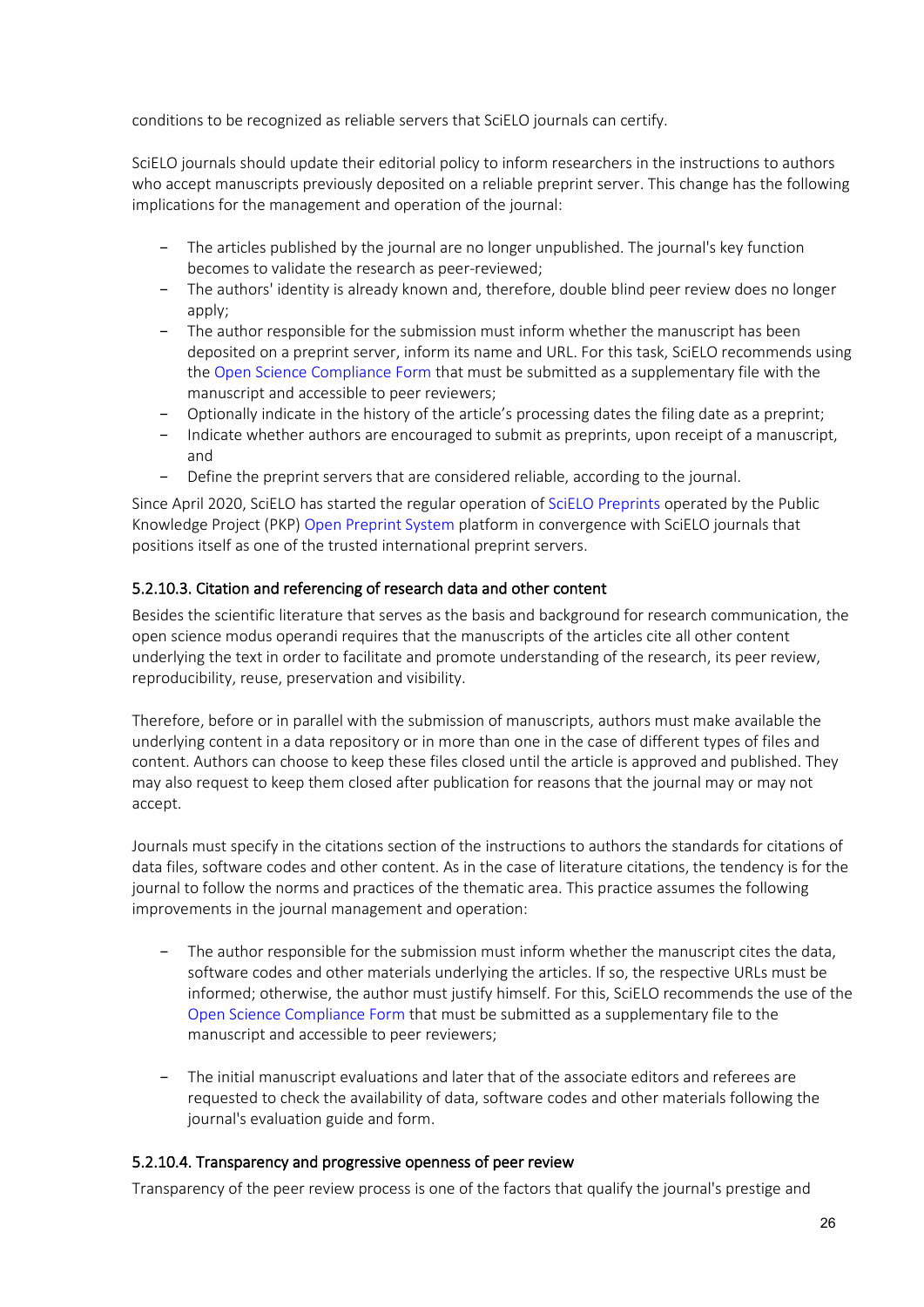relevance for the advancement of research. The correspondence between what is expressed in the instructions to the authors and how the evaluation takes place in practice is a basic requirement of transparency, followed by respectful and efficient communication. The initial manuscript review involves direct communication between the corresponding author and the journal board that advises the editorin-chief, who has the role of deciding whether the manuscript goes on to peer review. In peer review, the first level of transparency occurs in the management of the process flow, the progress of which must be informed to the editor, reviewers and authors, which is achieved with the support of appropriate manuscript assessment systems and services.

For the opening of the peer review, in addition to the initiatives of the journals, SciELO suggests the implementation of the following progressive opening practices that the journals must inform in the instructions to the authors:

- − Include in the approved article the name of the editor responsible for evaluating the manuscript;
- − Offer referees and corresponding author the opening of their respective identities in favor of direct communication between them, which must follow a pre-established protocol. To this end, SciELO recommends using th[e Open Science Compliance Form](https://wp.scielo.org/wp-content/uploads/Open-Science-Compliance-Form_en.docx) with, which must be submitted as a supplementary file to the manuscript; and
- − Offer referees the option of publishing their assessment in the journal as a communication identified with a DOI and able of being indexed and cited with or without identifying the referee as its author.

#### <span id="page-27-0"></span>5.2.10.5. Marketing and scientific dissemination plan

The policies and editorial management of journals indexed in SciELO must have operational plans for marketing and scientific dissemination that contribute decisively to the wide visibility of the research they communicate. In addition to the scientific and educational environment, the marketing and dissemination of journals should target the different instances of society related to the journal's topic. In this sense, the plans contribute to strengthening the cultural, social and economic relevance of the journals.

Among the components and actions of the journal's marketing and dissemination plans, the SciELO Brazil Criteria consider the following:

- − Management of communications addressed to potential national and international authors and users, potential readers, as well as related institutions as priority audiences for marketing and dissemination actions, always in accordance with Brazil's General Law on Protection of Personal Data (LGPD) and the General Data Protection Regulation (GDPR);
- Periodic publication of press releases of new editions and selected new articles that can be prepared by the journal itself or by news agencies. In addition to the initiatives of the journals, SciELO operates with two main solutions:
	- o The blo[g SciELO in Perspective,](https://blog.scielo.org/) which besides analytical posts publishes press releases from indexed journals; and
	- o [Agencia Bori](https://abori.com.br/) that selects articles of public interest from SciELO journals and prepares press releases that are published on its portal and remain available for replication in other media. A portion of these press releases are shared with a network of science journalists along with the respective original articles and authors' contacts to support the publication of news along with the publication of the articles. To make use of this option, journals must establish formal collaboration with Bori.
- − Use of public social networks such a[s Twitter](https://twitter.com/) and [Facebook](https://facebook.com/) to disseminate new editions or new articles; and
- − Collaborate with researchers to disseminate their articles on academic social networks such as [Academia.edu,](https://www.academia.edu/) [Mendeley,](https://www.mendeley.com/?interaction_required=true) [Research Gate](https://www.researchgate.net/) and others.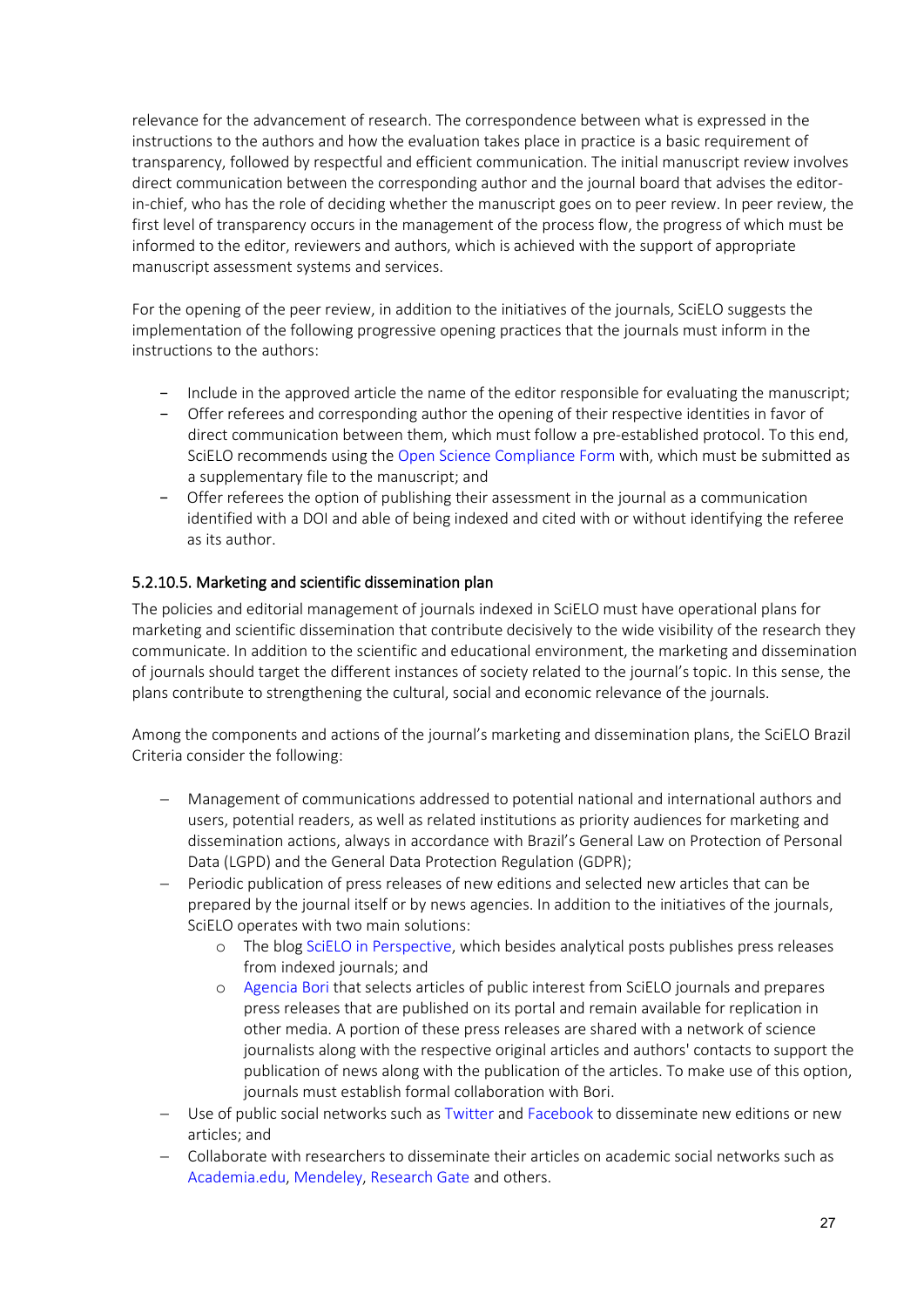### <span id="page-28-0"></span>5.2.10.6. Interoperability – summary of methodological conditions

Maximizing the interoperability of journal articles is one of the most important functions of the SciELO Program. It consists of maximizing its availability in scholarly communication flows and thus maximizing the probability of being retrieved, accessed, used and cited. The objective is to sustainably increase the visibility and relevance of journals and the research they communicate. The modus operandi of open science presupposes a high capacity for interoperability.

The conditions that enable the visibility of articles and journals permeate the SciELO Criteria for indexing. They are social, methodological and technological. The following are methodological conditions that the articles of the SciELO Brazil Collection journals meet:

- − [SciELO Publishing Schema](https://scielo.readthedocs.io/projects/scielo-publishing-schema/pt_BR/latest/) for markup the complete texts in XML according to th[e JATS](https://jats.nlm.nih.gov/publishing/tag-library/1.1/) standard. SciELO PS includes markup of the following conditions. JATS semantically enables all elements of the article, which is a condition for interoperability;
- − CC-BY as an open access license to full articles;
- − CC0 as a public domain license to access the metadata of articles;
- − [DOI](https://www.doi.org/) for all articles. In the case of multilingual articles, separate DOI is required for each version;
- − Indexing all articles in the global indexe[s Crossref,](https://www.crossref.org/) [Google Scholar,](https://scholar.google.com/citations?view_op=top_venues&hl=pt-BR) [Dimensions,](https://www.dimensions.ai/) [1findr,](https://1findr.1science.com/home) [Microsoft](https://academic.microsoft.com/)  [Academic,](https://academic.microsoft.com/) etc.
- − Complete institutional affiliation with ORCID for all authors; and
- − [CREdiT](https://casrai.org/credit/) or systems of equivalent specification of the authors' contributions.

#### <span id="page-28-1"></span>5.2.11. Responsibilities on published content

The responsibility for the journals and articles content rests with the authors and editors, in accordance with agreements established between the parties. The SciELO Program does not assume any legal responsibility related to the content published by the journals. Any demand received will be passed on to the editor-in-chief of the corresponding journal.

#### <span id="page-28-2"></span>5.3. Procedure of the evaluation process for admission

The journal must accept and follow the SciELO Brazil Indexing Criteria for admission and subsequent permanence in the SciELO Brazil Collection.

All decisions regarding the inclusion and permanence of journals in the SciELO Brazil Collection are the Advisory Committee's responsibility.

The process of admitting a journal to the SciELO Brazil Collection begins with the voluntary submission of an evaluation request by the journal editor-in-chief. The evaluation request must be sent by e-mail to <scielo.avaliacao@scielo.org> addressed to the Indexing Unit of the SciELO Brazil Collection, which serves as the Secretariat of the SciELO Brazil Collection Advisory Committee. The message must be accompanied by the following attachments:

#### − Presentation letter

Signed by the Editor-in-Chief, the letter presents the journal to the SciELO Brazil Collection Advisory Committee justifying the journal's indexing based on its academic relevance, and if applicable, its social, cultural and economic relevance. The emphasis should be on the differentiated or specific contribution that the journal contributes to the thematic area of the research it communicates and to the SciELO Brazil Collection. The letter must express knowledge of the SciELO Brazil Criteria and justify any criteria that the journal does not currently meet and the prospects of doing so in the near future.

#### − Submission document of the de journal evaluation request for admission into the SciELO Brazil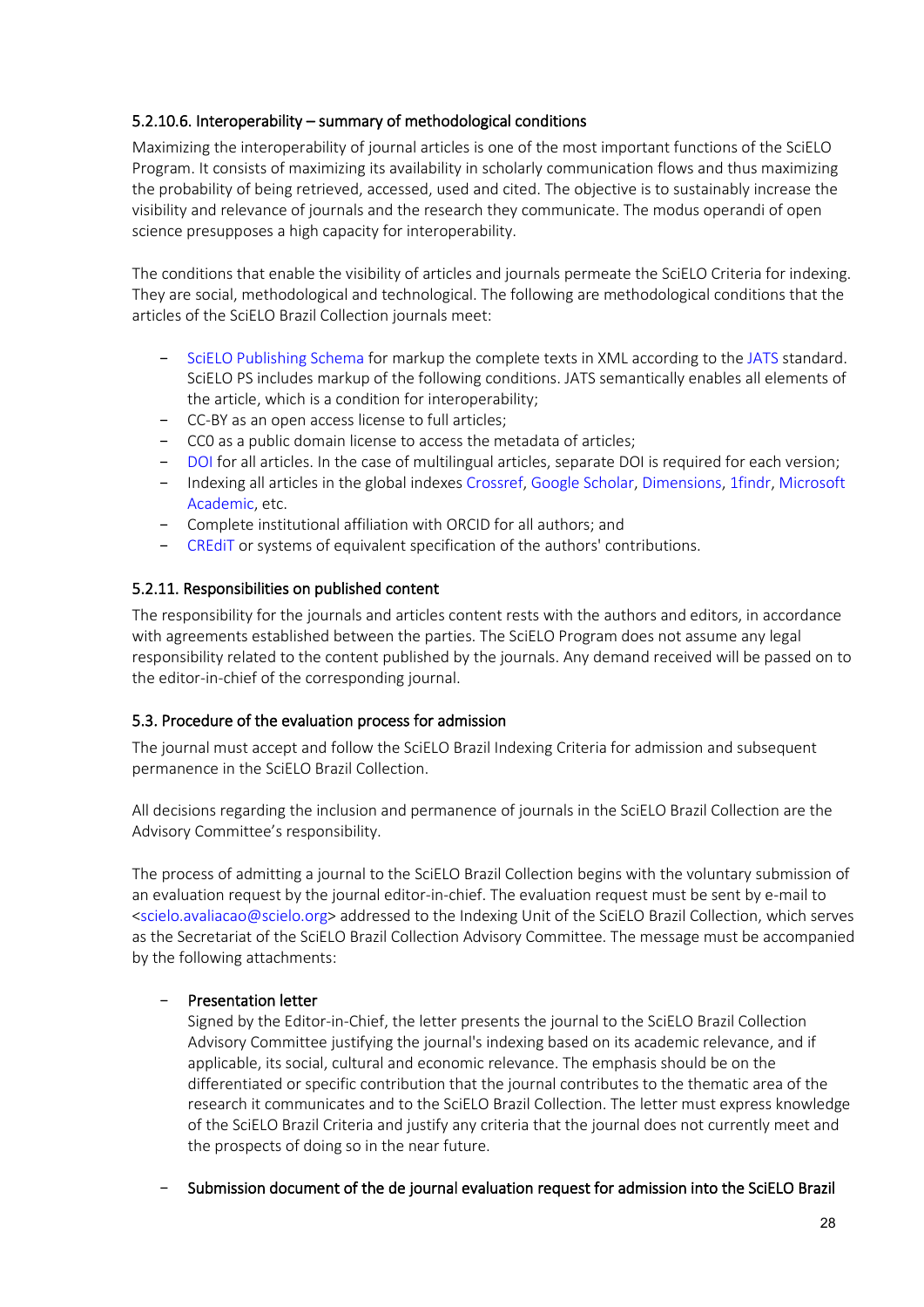#### **Collection**

The document comprises 12 Google or Excel spreadsheets that assemble data that together describe a journal regarding the SciELO Brazil Criteria. Each worksheet contains a form for describing specific characteristics and capabilities of the journal. They are: Identification, Presentation format, Permanent editorial board, Ad-hoc referees and editors, Authors, Manuscript evaluation, Publication of dossiers, Special issues and supplements, Ethics in the communication flow, Production flow - quantities, Production flow - times, Cultural and social relevance, and Other data. The model document is [available online,](https://wp.scielo.org/wp-content/uploads/20200500-Formulario-Submissao.xls) in Portuguese.

### − Manuscript assessment form employed by the journal

Copy of the peer reviewers' instructions guide on the evaluation of manuscripts and/or form used to record evaluation and recommendations.

The documentation gathered comprises a dossier on the journal that informs the evaluation process for admission organized in two stages. The initial stage is called pre-assessment since it aims to verify whether the journal meets the minimum criteria to proceed to the second stage, when they are evaluated for scientific, cultural, social and economic relevance with an emphasis on contributing to the performance of the respective thematic area and for the development of the SciELO Brazil Collection. In the second stage of the journal's dossier, it is enriched with two or more expert appraisals.

The journal's relevance is evaluated in relation to the set of indexed journals in the same thematic area and the collection.

# <span id="page-29-0"></span>5.3.1. Pre-assessment

It is the first stage of the evaluation process and comprises the analysis and verification of whether the journal meets or will be able to meet in the near future two sets of criteria indispensables for indexing in the SciELO Brazil Collection.

# <span id="page-29-1"></span>5.3.1.1. Scope, peer evaluation, time of existence and punctuality

This first set of criteria allows analyzing the adequacy of journals to the scope of the SciELO Brazil collection that prioritizes the communication of original research (item 4) and with well-defined policy and procedures for evaluating manuscripts (item 5.2.6). Also considered are the journal's history, minimum time of existence for evaluation (item 5.2.1) and punctuality for admission (item 5.2.7).

#### <span id="page-29-2"></span>5.3.1.2. Format, representativeness and institutional, thematic and geographical distribution

The format evaluation includes the analysis of a set of characteristics of structuring, standardization and presentation of the journal based on the international standards for editing scientific journals. The texts of the different types of documents must have a structure capable of providing the standard metadata for bibliographic indexing and XML markup, according to SciELO Publishing Schema (item 5.2.8.1). The frequency of publication must comply with the minimum required for the thematic area (Table 3) or continuous article publishing.

The format evaluation also includes the initial verification of the journal's contribution to comply, according to the respective thematic area, with the recommended minimum percentages of number of articles (Table 3), of articles in English (Table 4), of authors with foreign affiliation (Table 5), and editors and reviewers with foreign affiliation (Tables 1 and 2). When the subject area does not reach one or more of the minimum percentages required, the journal will be considered for admission if it contributes to increasing the percentage of the area. When the thematic area already meets the minimum percentages, the journal will be considered for admission if it does not negatively affect the area's performance.

The evaluation of the journal's coverage and representativeness in the respective thematic area are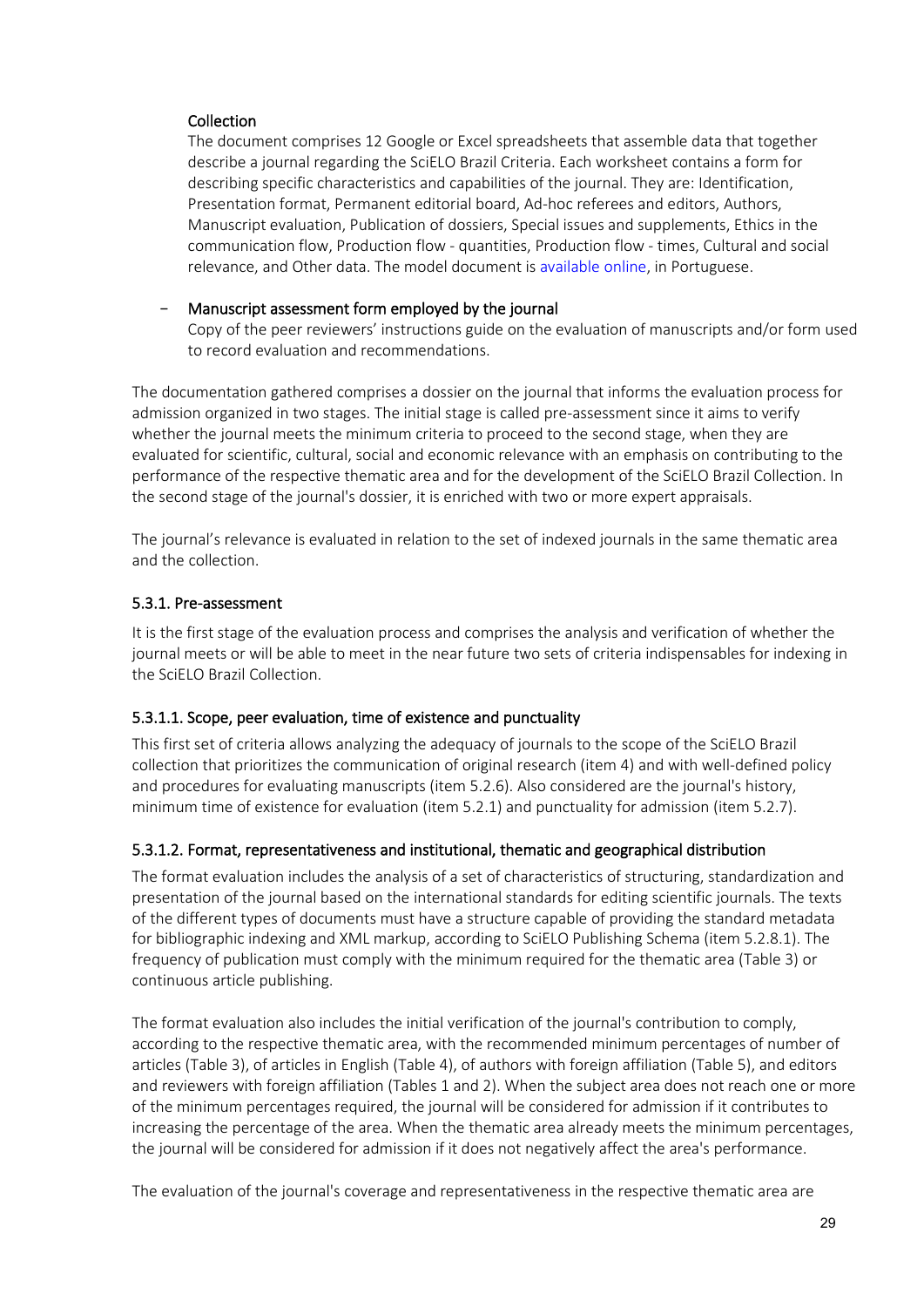based on the distributions of the affiliations of the authors, members of the body of editors and reviewers. The institutional or geographic concentration of any of the actors is considered to limit the journal's admission to the collection, while broad national representation is considered a positive indicator.

The results of the pre-evaluation are analyzed by the Advisory Committee that decides in favor of the continuity of the evaluation process or by the rejection of the admission application with the respective justification.

# <span id="page-30-0"></span>5.3.2. Assessment of scientific, cultural, social and economic relevance

The journals approved in the first stage are evaluated by a set of indicators on the fulfillment of the indexation criteria and by two or more ad-hoc expert opinions. The evaluation is centered on the scientific relevance of the journals and additionally on the cultural, social and economic contribution to the related research communities, to formal education, continuing education, technology transfer, innovations and to society in general.

The assessment of the journal's relevance by two or more ad-hoc peer reviewers in the thematic area of the journal is conducted using the SciELO Journals Assessment Form by ad-hoc specialist, which addresses the following specific issues:

- Scientific representation and institutional and geographical coverage of the body of editors and reviewers;
- − Scientific character regarding the research communicated;
- − Scientific rigor and quality of the journal's articles;
- − Peer review process;
- − Cultural contribution;
- − Social contribution;
- − Potential contribution to the economy and technological development; and
- − Importance and contribution of the journal for the development of the respective thematic area and for the development of the SciELO Brazil Collection.

# <span id="page-30-1"></span>5.3.3. Evaluation of a set of journals in a specific thematic area

The Advisory Committee may decide to evaluate a set of journals in a given thematic area whether or not they are indexed in the collection in order to analyze the relative performance of the journals to inform indexing decisions in the SciELO Brazil Collection. This option applies in the following situations:

- − High demand for admission of journals in a given thematic area;
- − Indexing an initial group of journals in a discipline; and;
- − Permanence assessment of journals in a thematic area with decreasing performance.

The process of evaluating journals by thematic area establishes a ranking based on the individual evaluation of each journal based on the pre-evaluation and relevance criteria documented in the previous items. Journals that participate in the thematic evaluation and are eventually not approved for admission can make individual submissions to the Advisory Committee, which is recommended to be done after making the improvements suggested in the evaluation.

# <span id="page-30-2"></span>5.3.4. Final evaluation of the journal admission process by the Advisory Committee

The final analysis of the evaluation process of the journals that were approved in the first phase is carried out in a face-to-face or online meeting with a minimum participation of 70% of the members of the Advisory Committee.

The initial dossier of each journal is enriched with the results of the pre-evaluation, of peer review and a set of indicators on the journal's performance in all indexing criteria. In the case of evaluation by thematic areas, dossiers are prepared for the journals with the best performance selected by the Advisory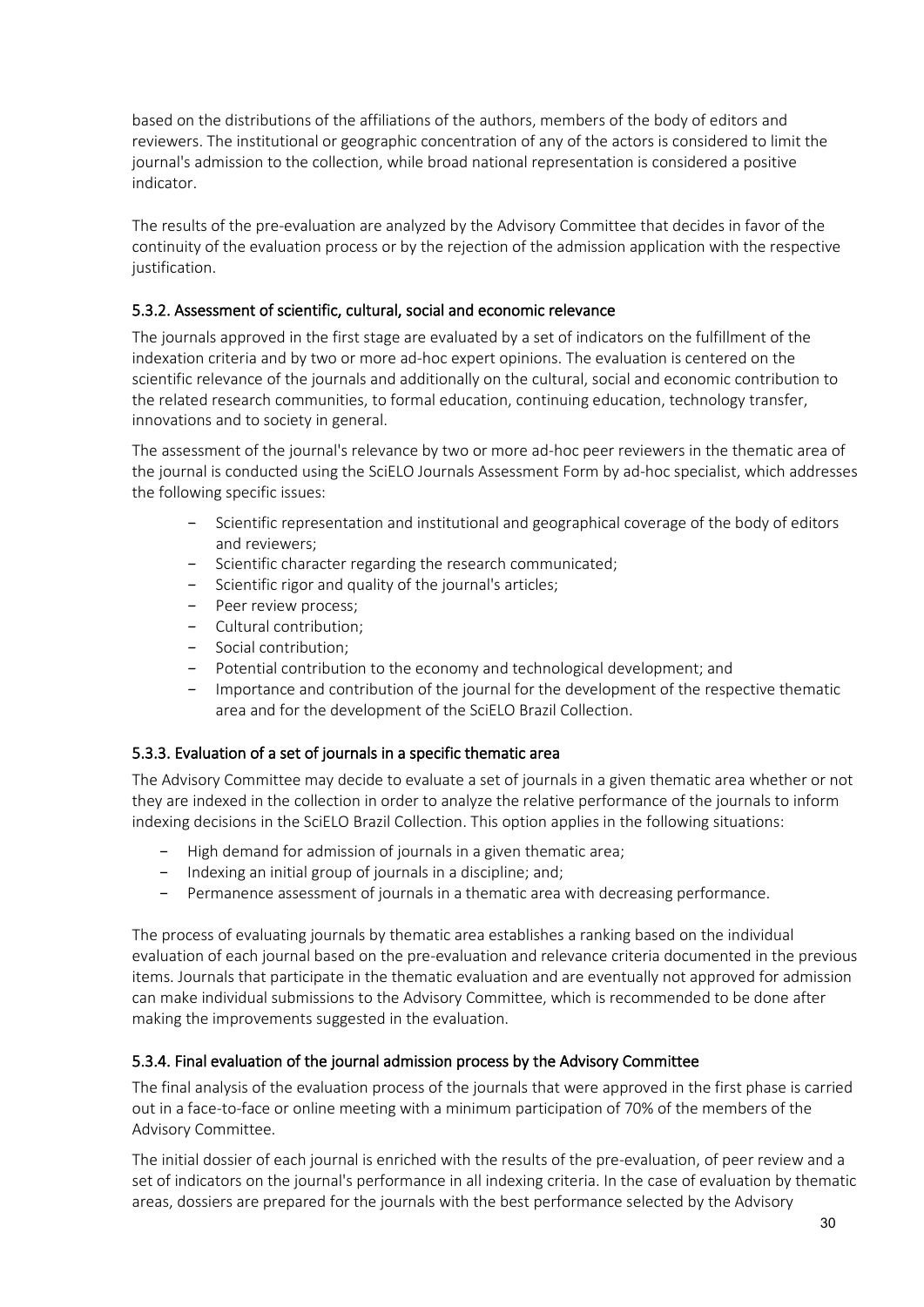#### Committee.

The dossier of each journal is analyzed by all members of the Advisory Committee. The member of the committee representing the thematic area of the journal makes a presentation on his/her analysis of the journal's performance followed by a recommendation for admission or not. All committee members are invited to comment, and discussions continue until consensus or a broad majority of decisions are reached, according to the following options:

- a. Approve the immediate admission without restrictions;
- b. Approve the immediate admission with restrictions and subject to the editor-in-chief's commitment that he/she will meet the recommendations of the Advisory Committee within the established time;
- c. Approve under condition with admission after the implementation of the recommendations by the Advisory Committee;
- d. Reject admission;
- e. Request the evaluation of the journal in the set of the respective thematic area; and
- f. Postpone the pending decision to request additional clarifications or assessments.

All decisions are based on the Committee's internal reports and are communicated individually to each of the editors-in-chief of the analyzed journals. The approved journals are publicly informed in the Results of the Advisory Committee Meetings, published on the SciELO Brazil Collection website.

After the approval decision, the journal's registration and publication process in the SciELO Collection begins.

# <span id="page-31-0"></span>6. Performance reports and analysis and debate meetings

The SciELO indexing unit periodically presents to the Advisory Committee the progress of the collection, thematic areas and individual journals that stand out for their increasing or decreasing performance. The progress of the journals is analyzed internally in the collection, in the whole set of Brazil's scientific output and, in comparison with the performance of journals published by BRICS countries, Mexico, Spain, and South Korea.

The performance of the thematic areas and of the collection is decisive in assessing the admission of new journals and the permanence of indexed ones. The basic rule is to sustainably improve the performance of individual journals, thematic areas and the collection.

The individual performance evaluations of journals consider the fulfillment of the indexing criteria listed in the previous section that promote the implementation of priority lines of action, good editorial practices in general, and ethics in particular, the state of development foreseen in the Plan of Editorial Development for each journal, the state of progress in alignment with open science communication practices, bibliometric indicators based on citations received, number of accesses to HTML files and PDF downloads and indicators of presence on social networks. When the performance of a journal systematically damages its thematic area or the collection as a whole, it is likely to receive recommendations for improvement from the Advisory Committee and to be excluded from the collection.

The implementation of priority lines of action according to the SciELO Brazil Criteria is discussed and analyzed in meetings with individual editors and groups of editors by thematic areas. The collection production flow is monitored through the semi-annual collection on the flow of manuscript reception and processing.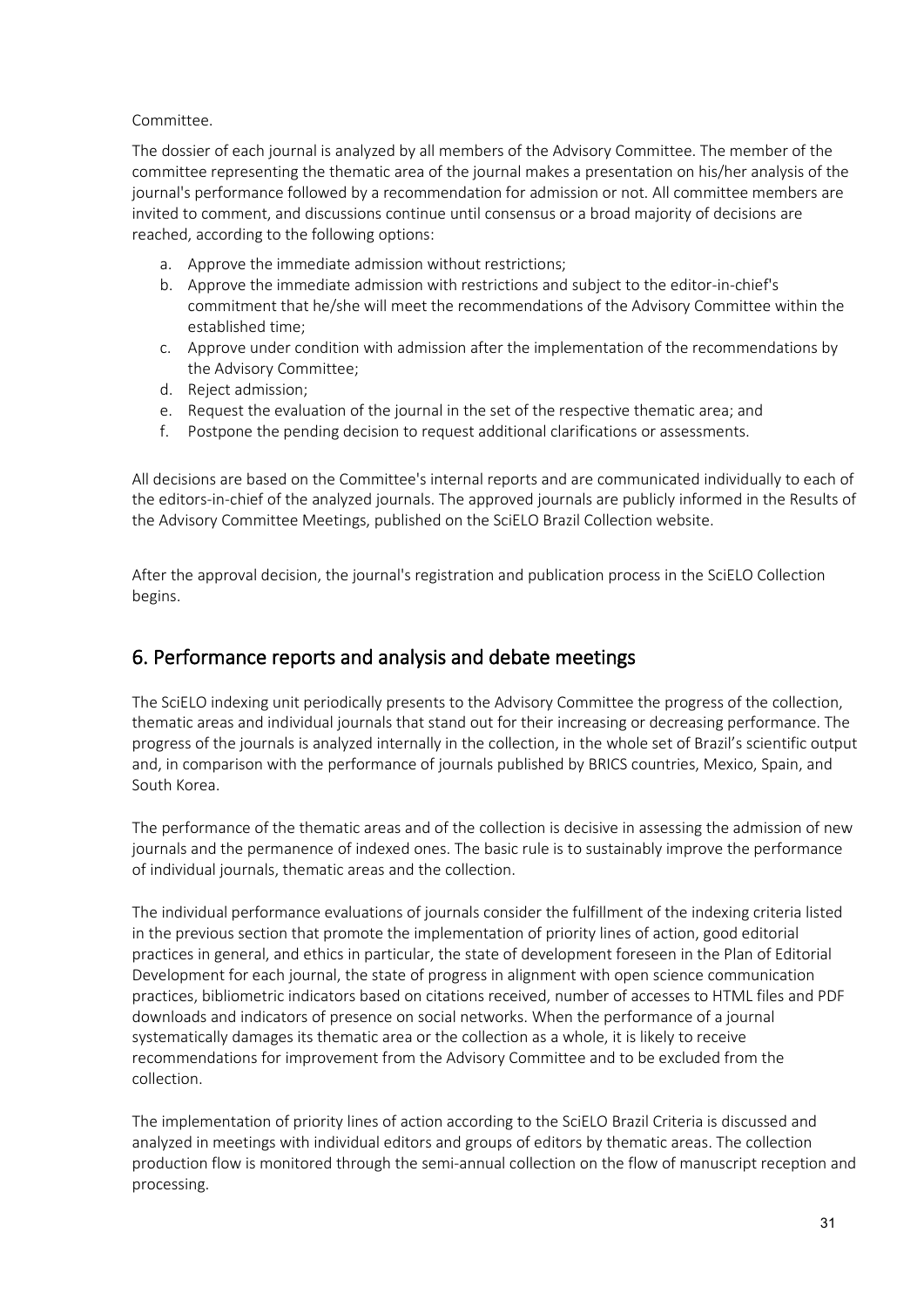The SciELO Program organizes an annual meeting with the editors of indexed journals on the state of progress of the collection, analysis and debate on the state of the art of scholarly communication, innovations and trends and their impact on journals and the collection. Every five years it holds a meeting of the coordinators of the national SciELO Network collections and an International Conference to debate the state of scholarly communication. The SciELO Network's five-year meeting updates the priority lines of action in favor of professionalization, internationalization and operational and financial sustainability of journals, collections and the program.

The [SciELO Analytics portal](https://analytics.scielo.org/) publishes, with monthly updates, statistics and data sheets extracted from the collections that allow journals and scholars to monitor the development of the collection, thematic areas and the journals individually.

# <span id="page-32-0"></span>7. Decision of the title exclusion process

In case of unfavorable results in the performance evaluation and non-compliance with mandatory criteria, the journal receives a notification on the aspects to be improved, which must be met within the period established by the Advisory Committee.

The journal that remains unpublished for 6 months is automatically excluded from the collection. In other cases, the exclusion is effective upon the decision of the Advisory Committee and will be communicated publicly in the Results of the SciELO Brazil Advisory Committee Meetings.

Excluding a journal from the collection does not affect the availability of issues already published in the collection.

# <span id="page-32-1"></span>8. Appeals against decisions by the Advisory Committee

Editors-in-Chief of journals may, at any time, file appeals challenging the Advisory Committee's decision in cases of non-admission, restrictions on admission, warnings and exclusion from the SciELO Brazil Collection. The contact for sending the appeals is the Indexing Unit of the SciELO Brazil Collection, which acts as Secretariat of the Advisory Committee, through the e-mail <scielo.avaliacao@scielo.org>.

Appeals will be examined by the Advisory Committee, which may take the following decisions:

- a. Accept the appeal;
- b. Request that the journal be reassessed with the support of specialists in the field;
- c. Request additional information from the editor-in-chief;
- d. Maintain part of the decision that motivated the appeal; or,
- e. Maintain the decision that motivated the appeal.

<span id="page-32-2"></span>The Advisory Committee's decision will be communicated to the journal's editor-in-chief.

# 9. Readmission

Journals excluded from the SciELO Brazil Collection may be readmitted by decision of the Advisory Committee whenever they return to fulfill the indexing criteria, i.e., abiding by the evaluation procedures for admission described in item 5.3.

The readmission assessment will not take effect immediately after excluding a title from the collection. To be reassessed, the journal must send updated documentation and demonstrate that it meets the criteria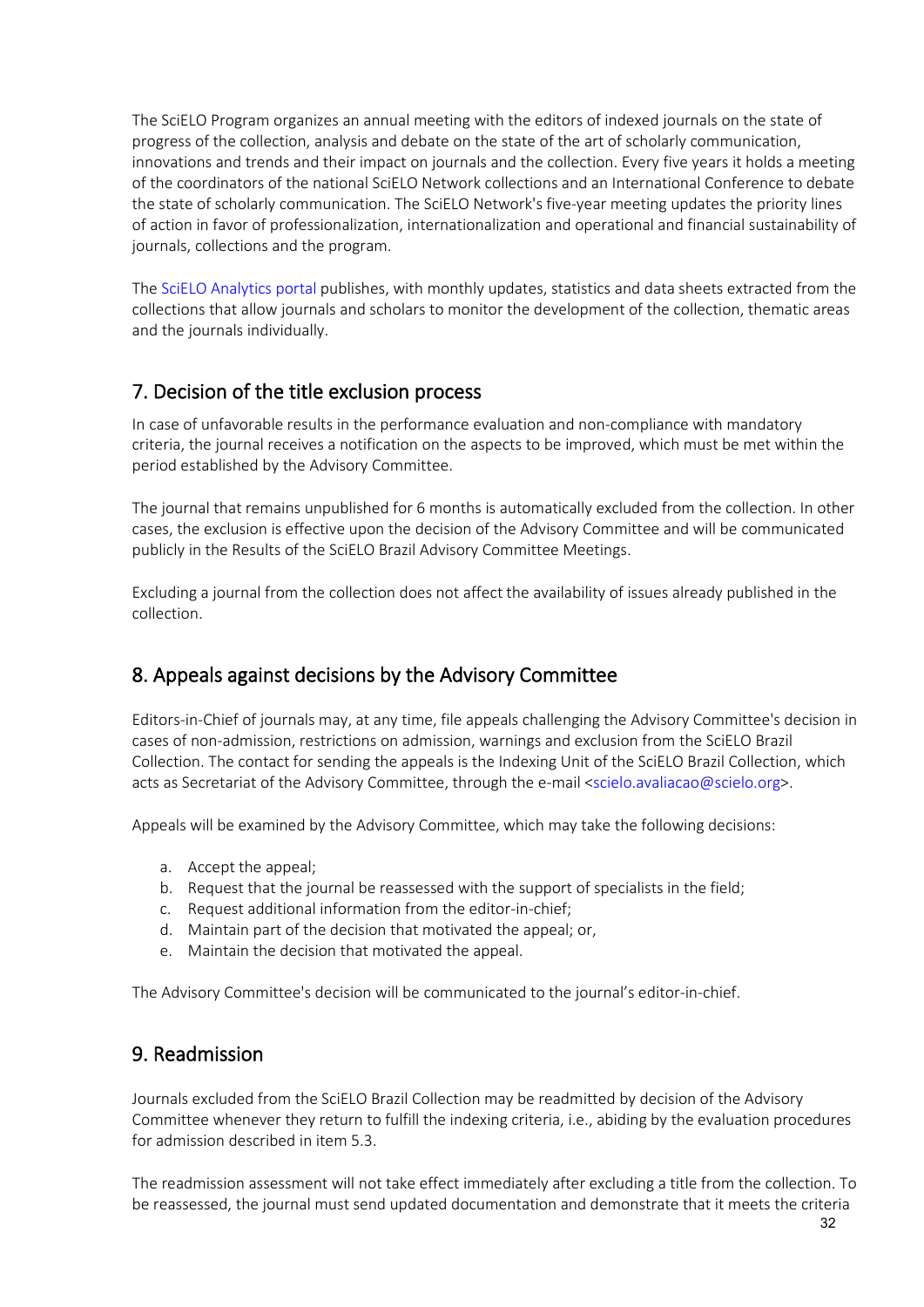considering the publication of new articles in an amount equivalent to half the number of articles from the previous year.

# <span id="page-33-0"></span>10. Results of the SciELO Brazil Advisory Committee Meetings

Every decision of the Advisory Committee that changes the configuration or development policy of the Collection will be communicated to all the editors-in-chief of the indexed journals and publicly in the section "Evaluation of Journals of the SciELO Brazil Collection", on the SciELO Brazil Collection's website.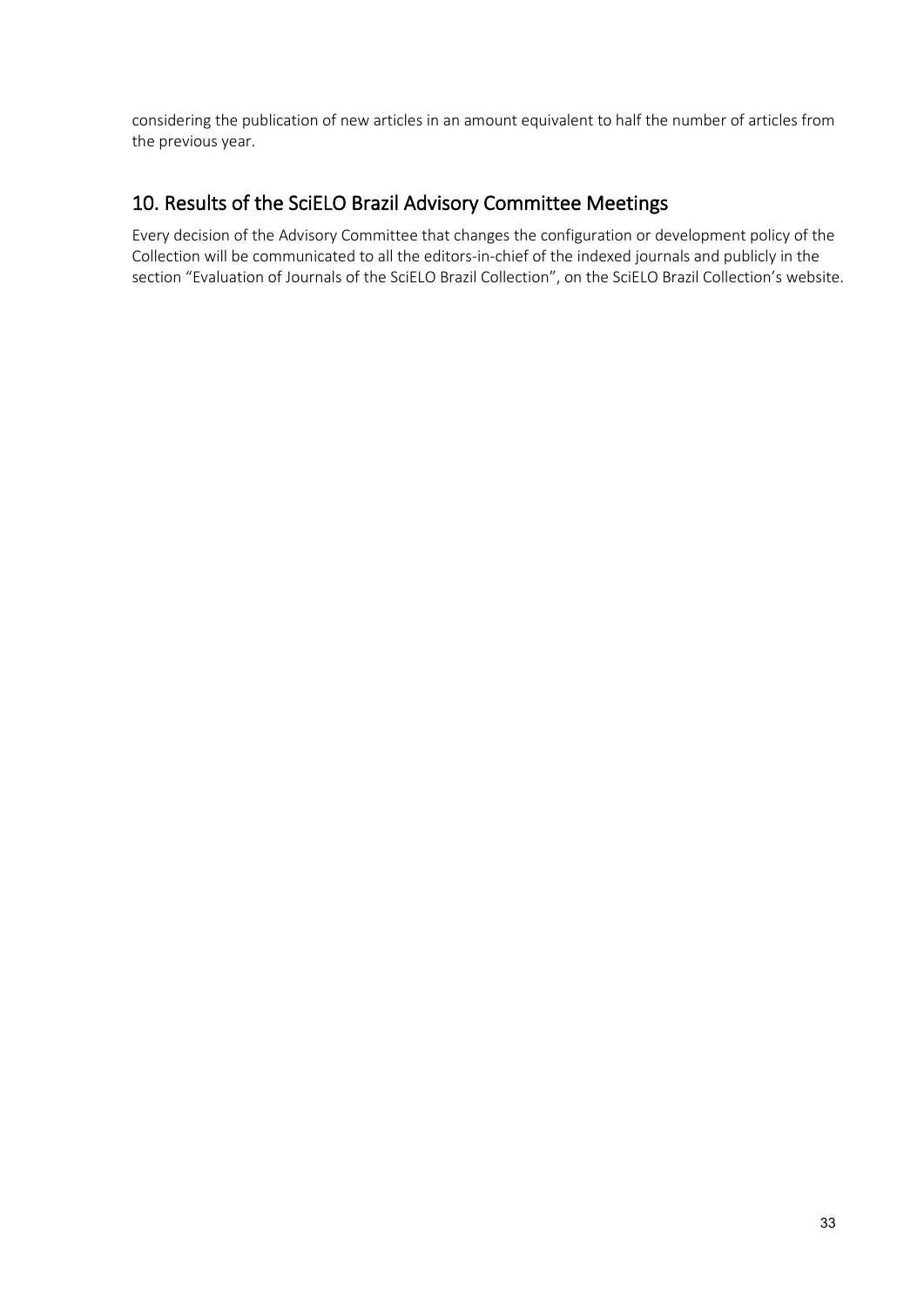# <span id="page-34-0"></span>Annex 1. Types of documents

The following types of documents, with authorship and proper title different from the section title, will be indexed, published and included in SciELO's performance metrics: addendum, article comment, book review, brief communication, case report, collective positioning, discussion, editorial or introduction, errata, guidelines or norms, interview, letter, obituary or record, rapid communication, research article, response, review article, speech, retraction, partial retraction, and "other" (when the document has scientific content that justifies its indexing but none of the above types apply), as described below:

<span id="page-34-1"></span>

| Type of document       | Description of type of document                                                                                                                                                                                                                                                                                                                                                                                                                                                  |
|------------------------|----------------------------------------------------------------------------------------------------------------------------------------------------------------------------------------------------------------------------------------------------------------------------------------------------------------------------------------------------------------------------------------------------------------------------------------------------------------------------------|
| addendum               | A published article that adds information or clarification to another<br>article (it is different from the "errata" type, that corrects an error in<br>previously published material).                                                                                                                                                                                                                                                                                           |
| article comment        | A document whose object or focus is another article or articles, an<br>article that comments on other articles. This type of document can be<br>used when the editor of a publication invites an author with an<br>opposite opinion to comment on a controversial article and then<br>publishes the two articles together. The "editorial" type, which is<br>similar, is reserved for comments written by the editor or a member<br>of the editorial board or an invited author. |
| assay                  | Detailed reflection, with greater freedom from the author to defend a<br>certain position, which aims to deepen the discussion or which<br>presents a new contribution/approach regarding a relevant topic.                                                                                                                                                                                                                                                                      |
| book review            | Review or critical analysis of one or more printed or online books (the<br>"product review" type is used for product analysis).                                                                                                                                                                                                                                                                                                                                                  |
| brief communication    | Brief communication of research results.                                                                                                                                                                                                                                                                                                                                                                                                                                         |
| case report            | Case study, case report, or any other description of a case.                                                                                                                                                                                                                                                                                                                                                                                                                     |
| collective positioning | Document, position or collective thinking prepared in agreement with<br>researchers who are experts in certain subjects.                                                                                                                                                                                                                                                                                                                                                         |
| discussion             | Invited discussion related to a specific article or issue of a journal.                                                                                                                                                                                                                                                                                                                                                                                                          |

Table A: Indexable documents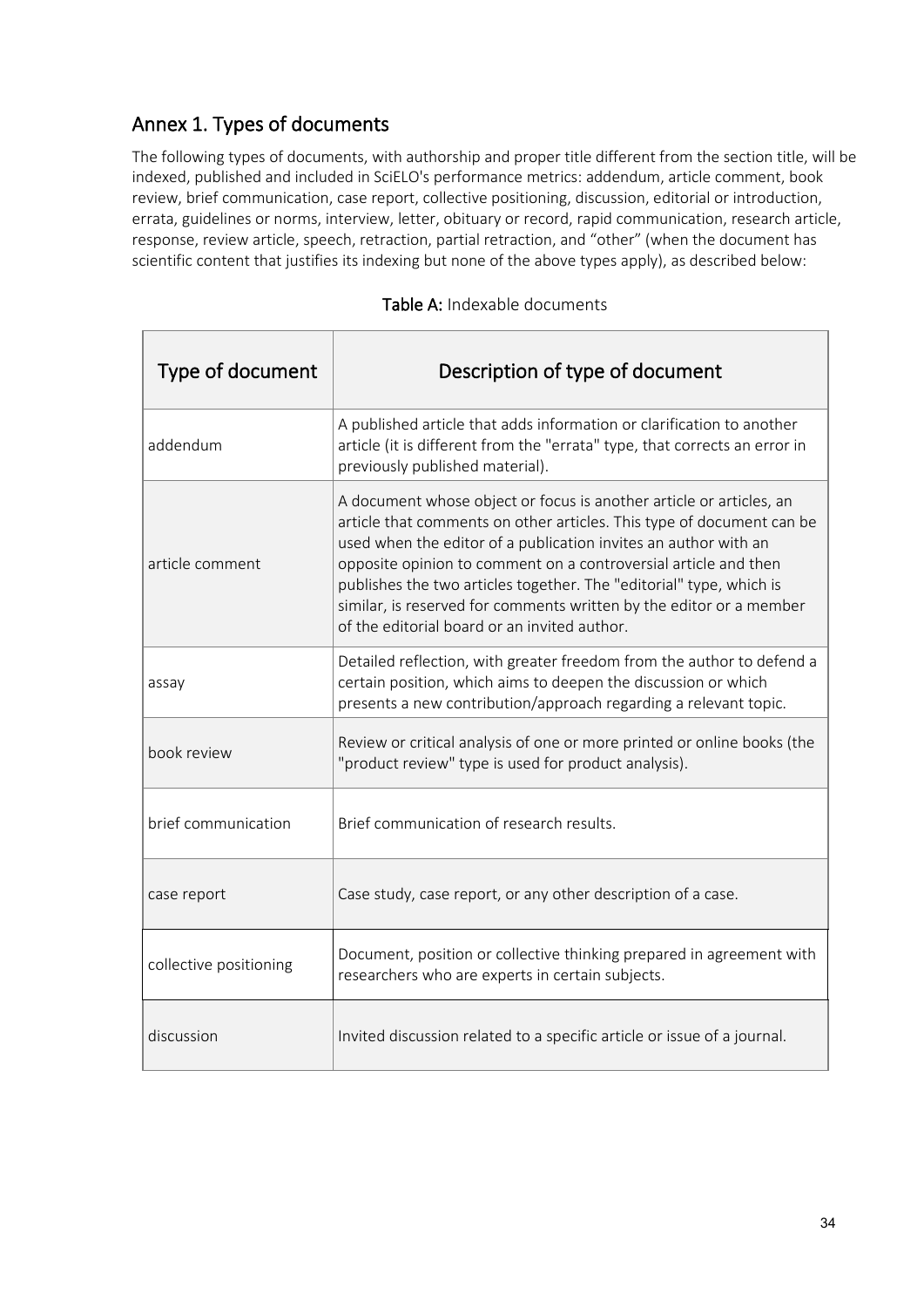| editorial or introduction | Opinion piece, political statement or general comment written by a<br>member of the editorial board (with authorship and proper title<br>different from the section title).                                                 |
|---------------------------|-----------------------------------------------------------------------------------------------------------------------------------------------------------------------------------------------------------------------------|
| errata                    | Modification or correction of previously published material. It is also<br>called correction (the "addendum" type applies only to material added<br>to previously published material).                                      |
| guidelines or norms       | Document of a guide or guideline established by a biomedical or other<br>authority such as a government committee, society, or agency.                                                                                      |
| interview                 | Act to interview or be interviewed. It is a conversation between two or<br>more people with a specific purpose with questions asked by the<br>interviewer in order to obtain necessary information from the<br>interviewee. |
| letter                    | Letter addressed to the journal, typically commenting on a published<br>paper.                                                                                                                                              |
| obituary, record          | Announcement of death or praise for a recently deceased colleague.                                                                                                                                                          |
| other                     | When the document is indexed and none of the previous types<br>precisely applies.                                                                                                                                           |
| partial retraction        | Retraction or denial of part or parts of previously published material.                                                                                                                                                     |
| rapid communication       | Updating a survey or other news items.                                                                                                                                                                                      |
| research article          | Article reporting an original research (the "review article" type<br>describes a literature review, research summary, or state of the art<br>article).                                                                      |
| response                  | Response to a letter or comment, typically by the original author<br>commenting on comments.                                                                                                                                |
| retraction                | Retraction or denial of previously published material.                                                                                                                                                                      |
| review article            | State-of-the-art review or summary article (the "research article" type<br>describes original research).                                                                                                                    |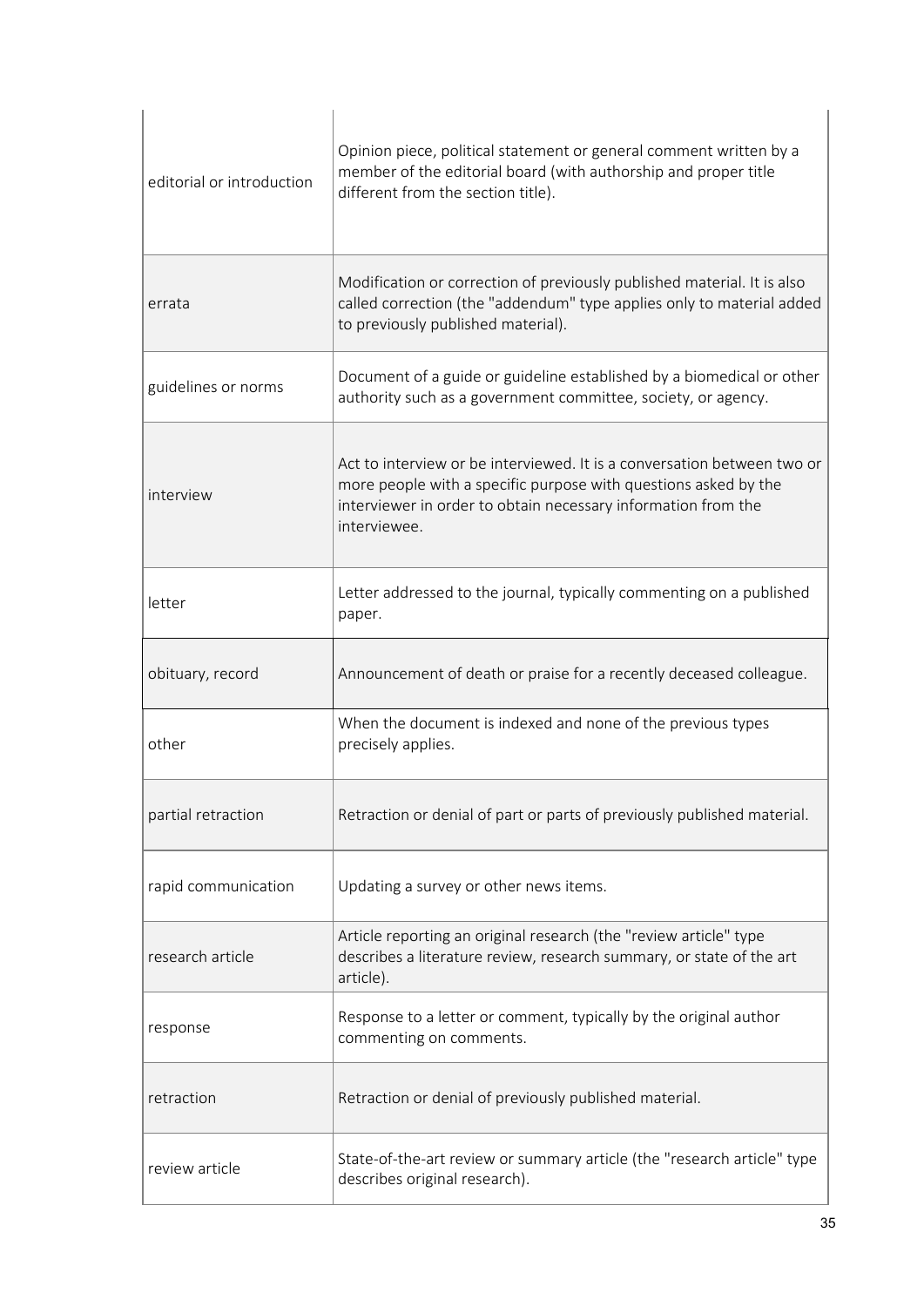| Document of a speech or oral presentation.<br>I speech |  |
|--------------------------------------------------------|--|
|--------------------------------------------------------|--|

The following types of documents will not be indexed, published and included in SciELO's performance metrics: annals, announcement, books received, calendar, calls, meeting report, news, product review, reprint, summary, expanded summary or thesis summary, thesis, and translation (of an already published article), according to the following description:

| Type of document                                  | Description of type of document                                                                                                            |  |  |
|---------------------------------------------------|--------------------------------------------------------------------------------------------------------------------------------------------|--|--|
| annals                                            | Material published in congress.                                                                                                            |  |  |
| announcement                                      | Material advertised in the journal (may or may not be directly related<br>to the journal).                                                 |  |  |
| books received                                    | Notification that items, such as books or other works, have been<br>received by the journal for analysis or consideration.                 |  |  |
| calendar                                          | List of events.                                                                                                                            |  |  |
| calls                                             | Summary or call for items of the current issue of the journal.                                                                             |  |  |
| meeting report                                    | Report of a conference, symposium or meeting.                                                                                              |  |  |
| news                                              | News, usually current, however, atypically, historical.                                                                                    |  |  |
| product review                                    | Description, analysis or review of a product or service, such as a<br>software package (the "book review" type is used for book analysis). |  |  |
| reprint                                           | Reprint of a previously published document.                                                                                                |  |  |
| summary, expanded<br>summary or thesis<br>summary | The document itself is a summary (of a paper or presentation) that<br>has been normally presented or published separately.                 |  |  |
| thesis                                            | Thesis or written dissertation as part of completing a course.                                                                             |  |  |

# <span id="page-36-0"></span>Table B: Non-indexable documents